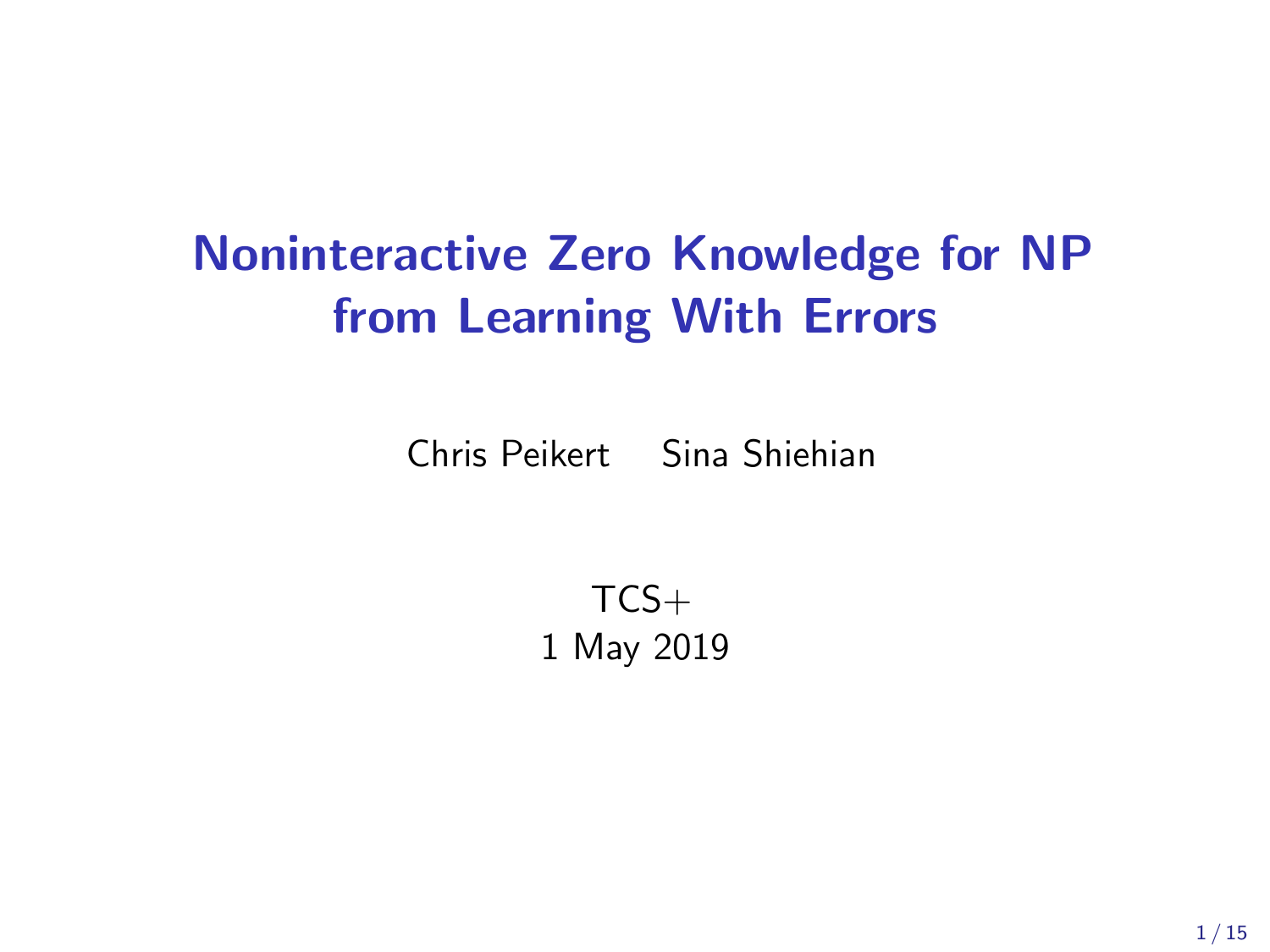Example 2 Zero-knowledge (interactive) proof for language L: allows a prover  $P$ to convince a verifier V that some  $x \in L$ , while revealing nothing else.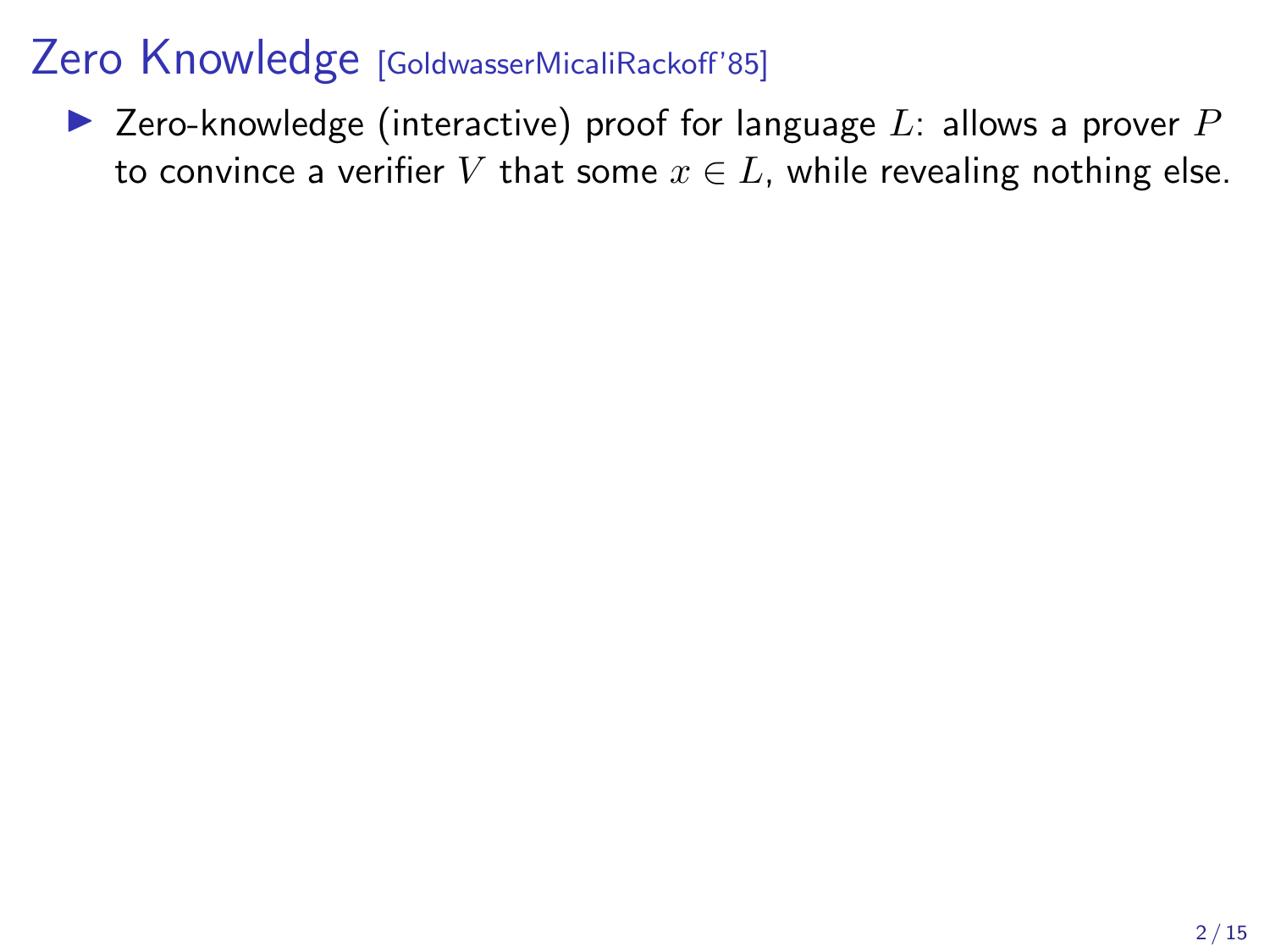- $\blacktriangleright$  Zero-knowledge (interactive) proof for language L: allows a prover P to convince a verifier V that some  $x \in L$ , while revealing nothing else.
- Example: 'cut-and-choose' protocol for Graph Isomorphism

 $P(G_0, G_1, \pi)$   $V(G_0, G_1)$  $[G_0 = \pi(G_1)]$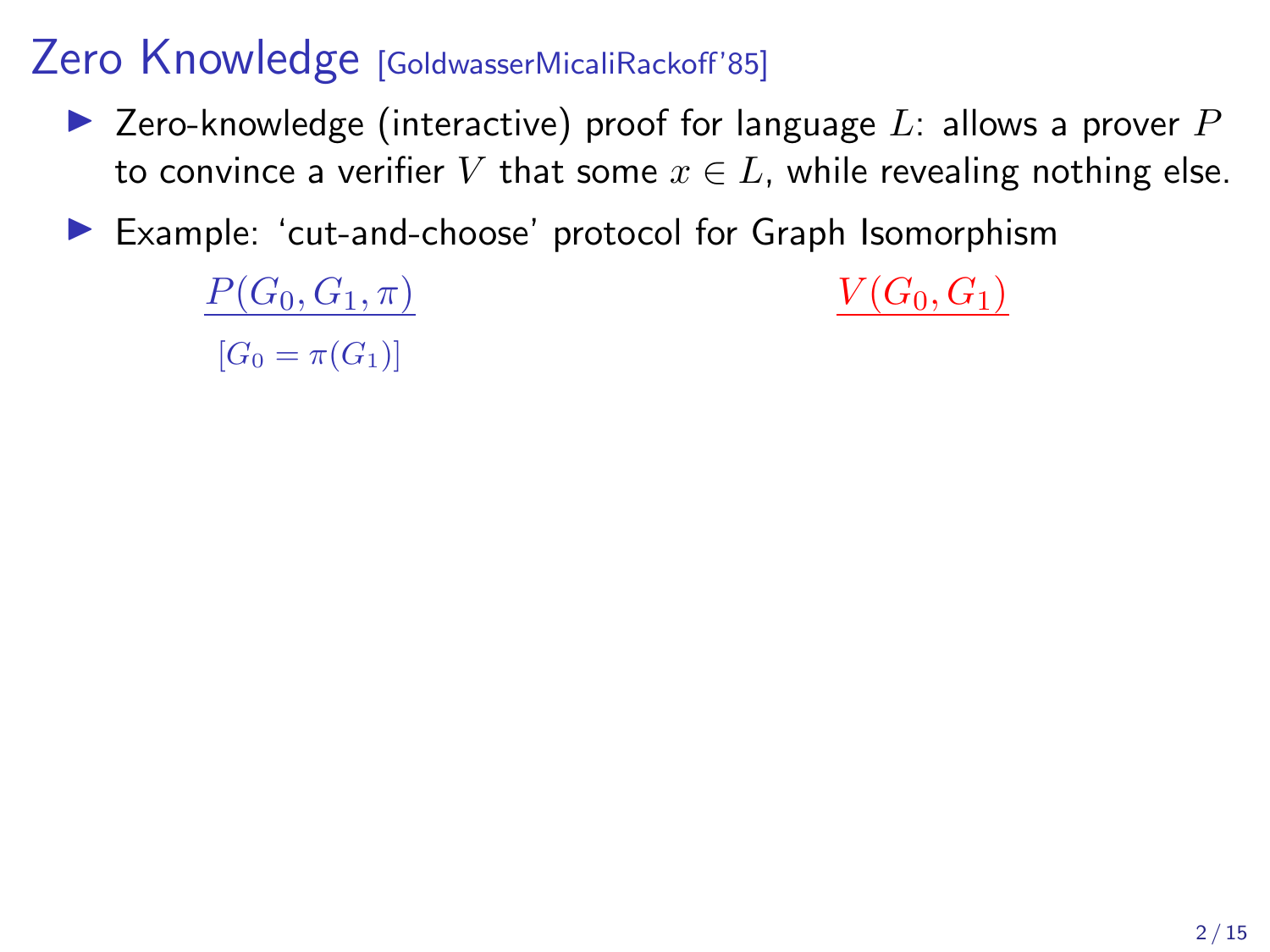- $\blacktriangleright$  Zero-knowledge (interactive) proof for language L: allows a prover P to convince a verifier V that some  $x \in L$ , while revealing nothing else.
- Example: 'cut-and-choose' protocol for Graph Isomorphism

 $P(G_0, G_1, \pi)$   $V(G_0, G_1)$  $[G_0 = \pi(G_1)]$  $H = \rho(G_0)$  — H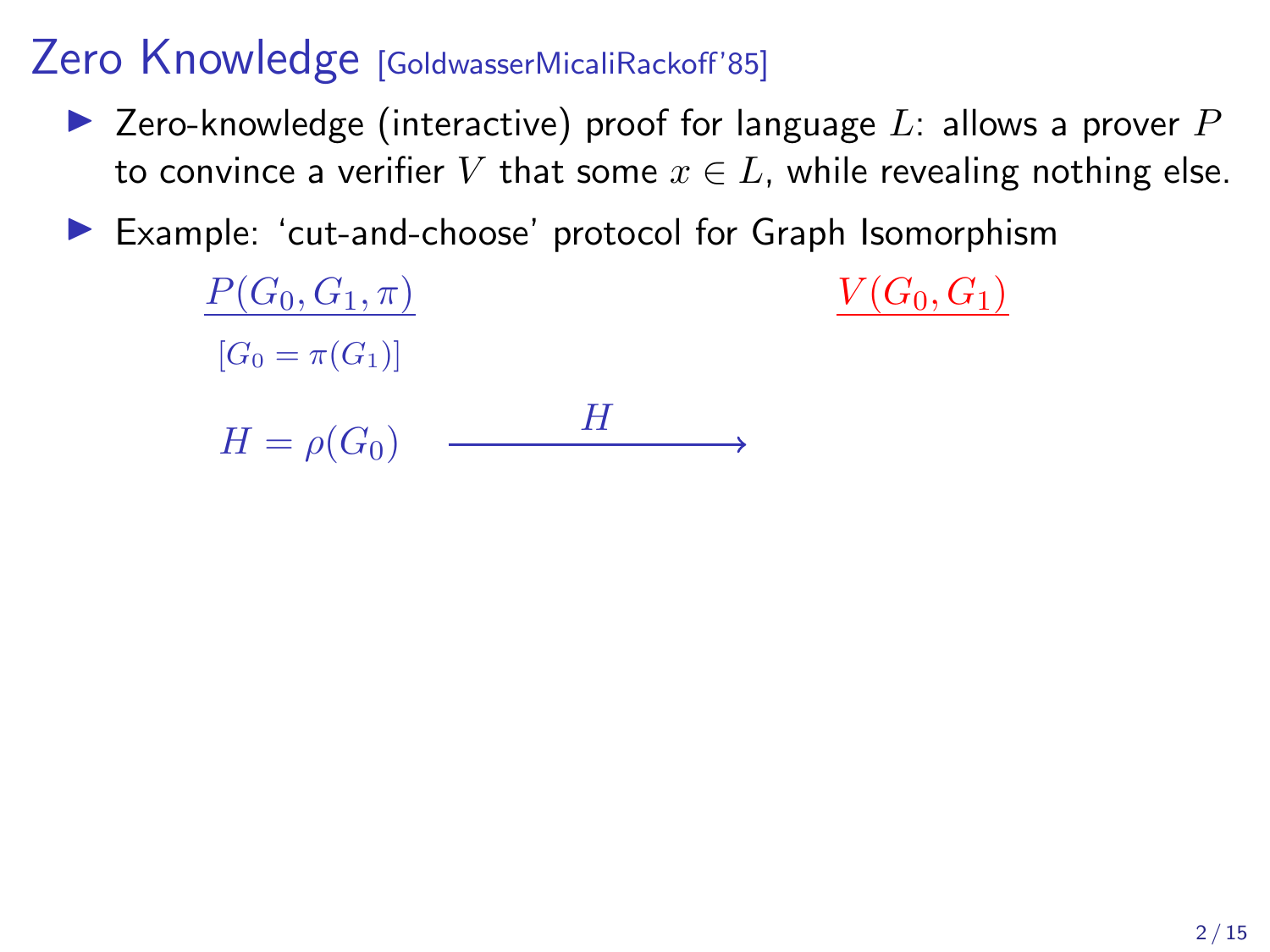- $\blacktriangleright$  Zero-knowledge (interactive) proof for language L: allows a prover P to convince a verifier V that some  $x \in L$ , while revealing nothing else.
- Example: 'cut-and-choose' protocol for Graph Isomorphism

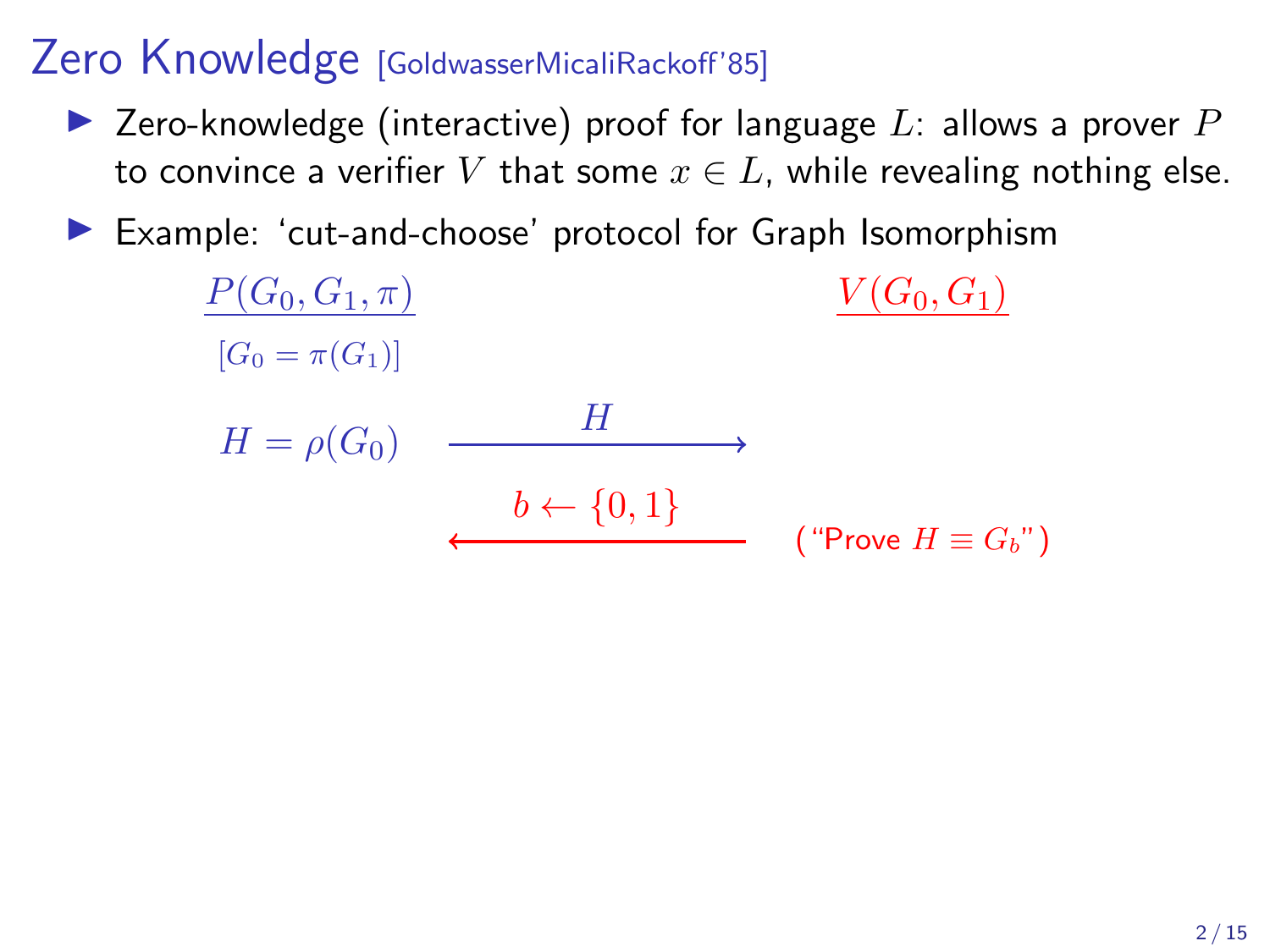- $\blacktriangleright$  Zero-knowledge (interactive) proof for language L: allows a prover P to convince a verifier V that some  $x \in L$ , while revealing nothing else.
- Example: 'cut-and-choose' protocol for Graph Isomorphism

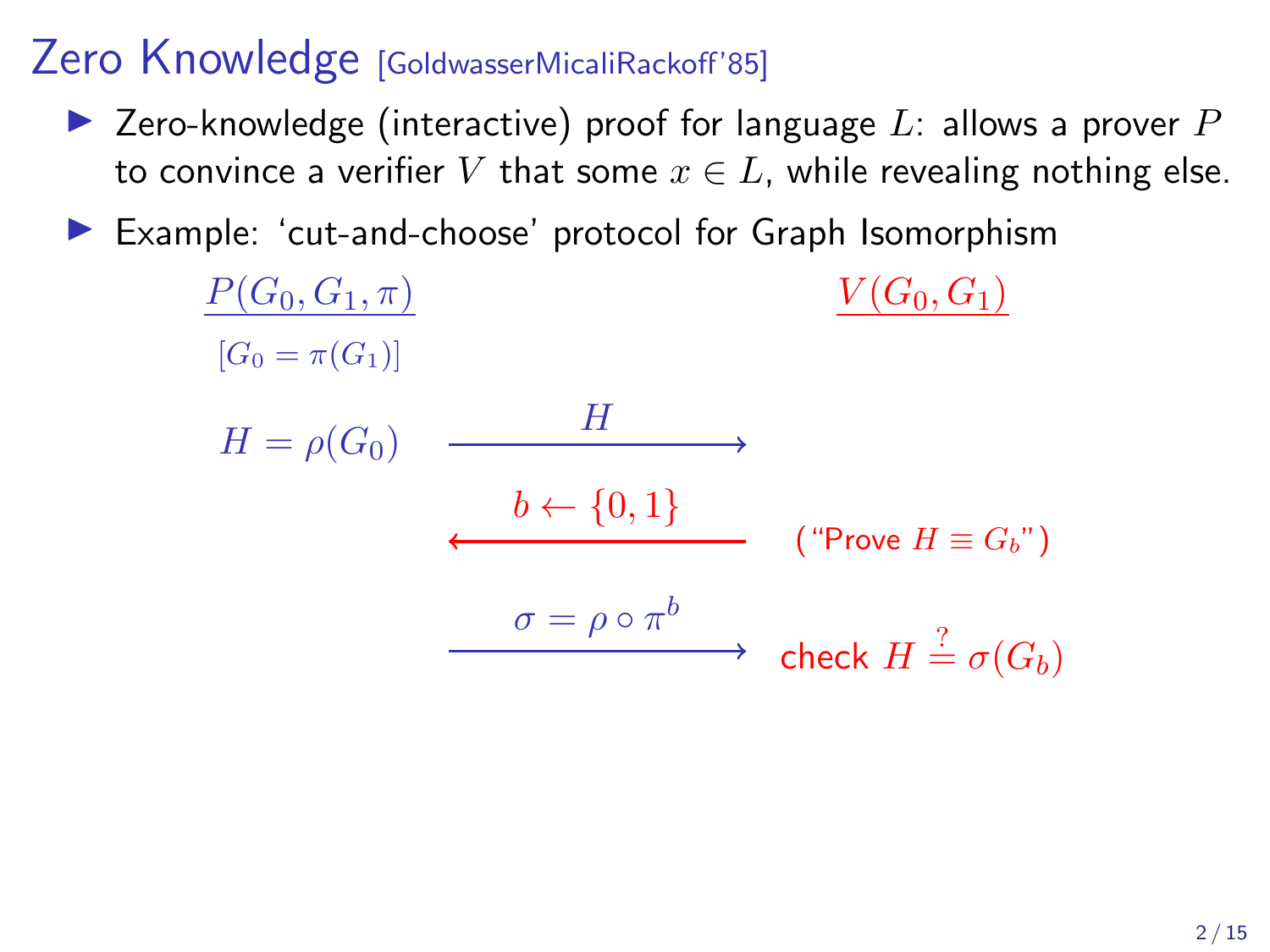- $\blacktriangleright$  Zero-knowledge (interactive) proof for language L: allows a prover P to convince a verifier V that some  $x \in L$ , while revealing nothing else.
- Example: 'cut-and-choose' protocol for Graph Isomorphism



**1** Complete: if  $G_0 \equiv G_1$ , then P convinces V.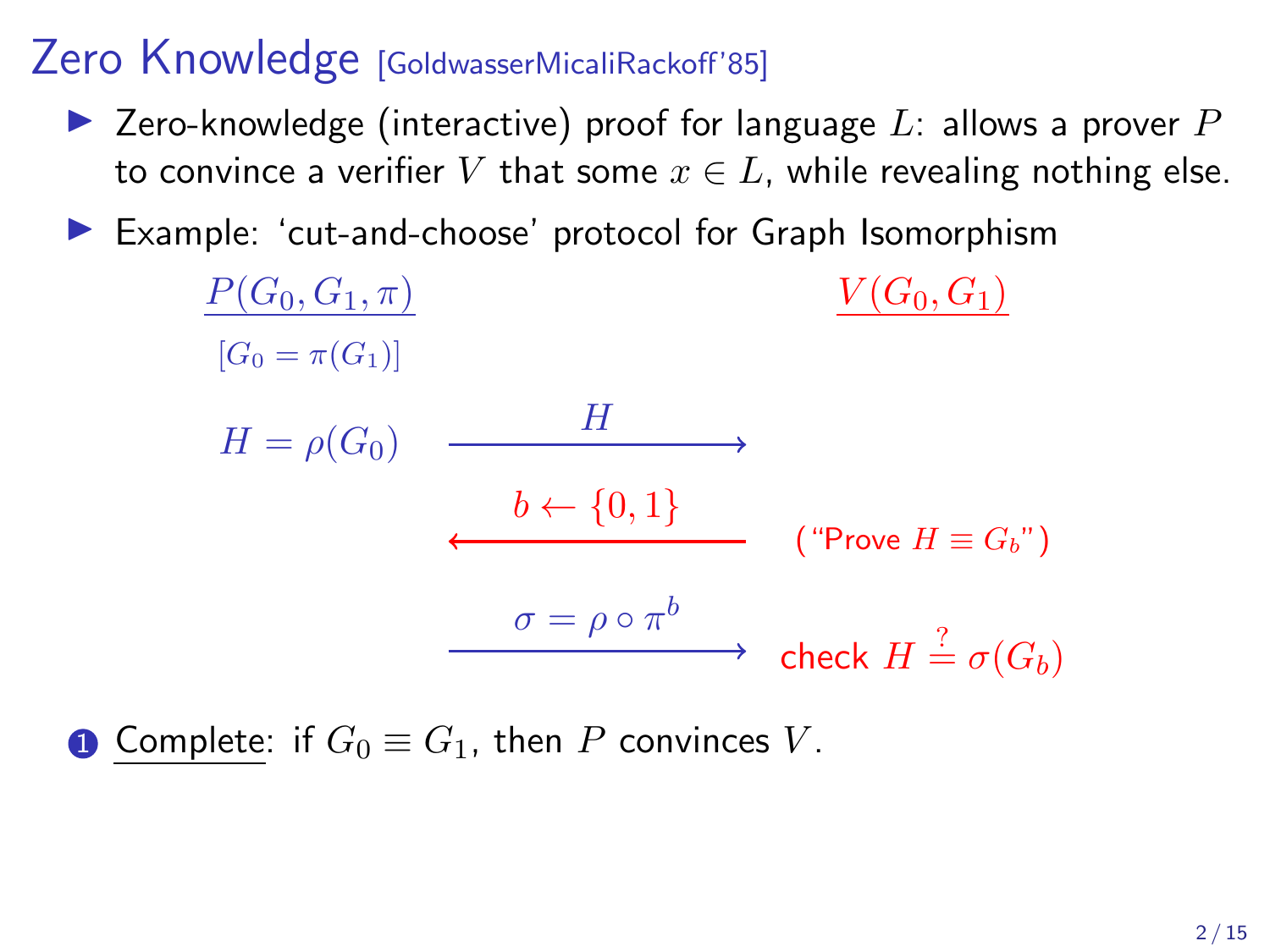- $\blacktriangleright$  Zero-knowledge (interactive) proof for language L: allows a prover P to convince a verifier V that some  $x \in L$ , while revealing nothing else.
- Example: 'cut-and-choose' protocol for Graph Isomorphism



**1** Complete: if  $G_0 \equiv G_1$ , then P convinces V.

2 Sound: if  $G_0$  ≢  $G_1$ , cheating  $P^*$  convinces  $V$  with prob  $\leq 1/2$ .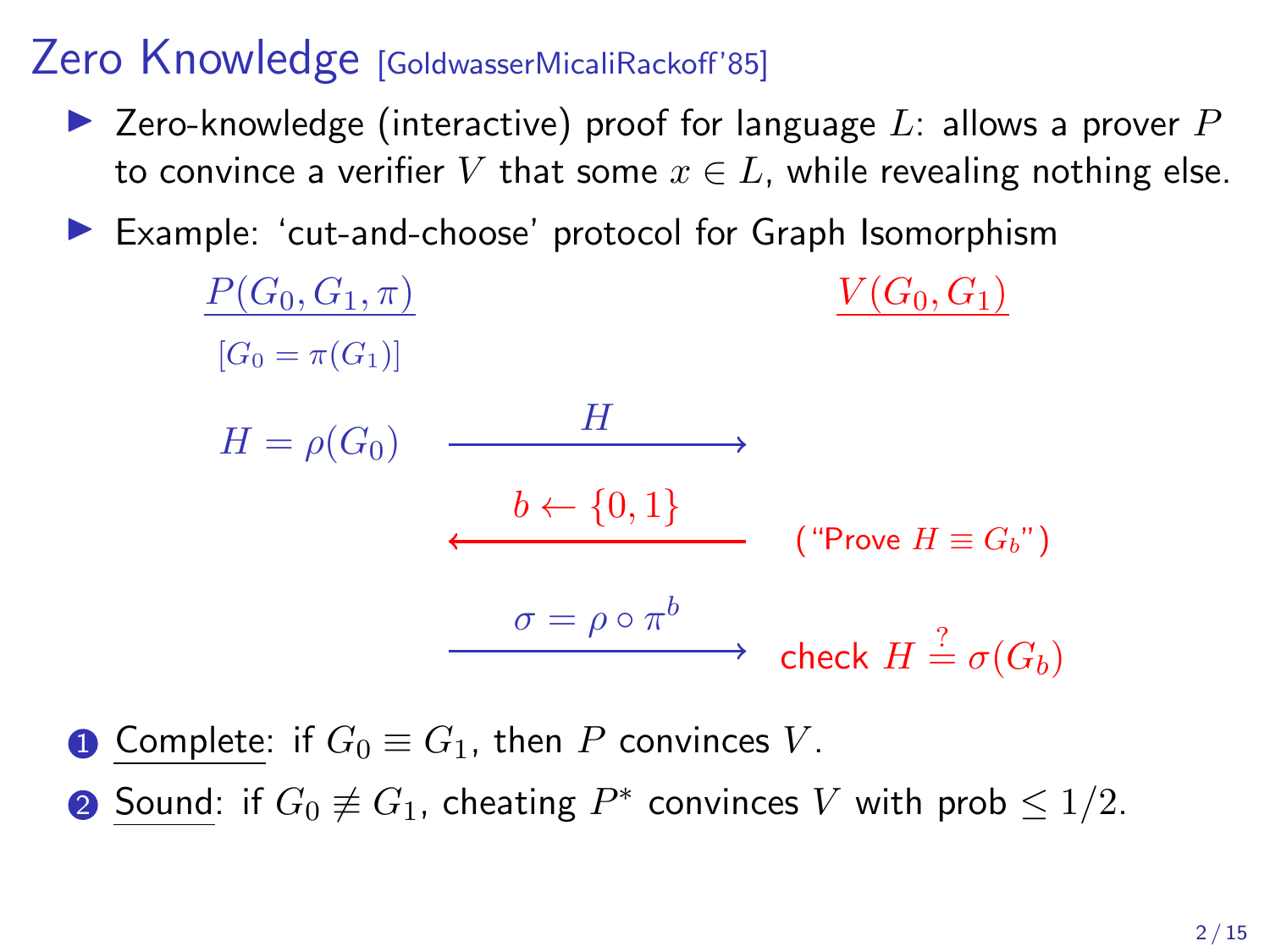- $\blacktriangleright$  Zero-knowledge (interactive) proof for language L: allows a prover P to convince a verifier V that some  $x \in L$ , while revealing nothing else.
- Example: 'cut-and-choose' protocol for Graph Isomorphism



**1** Complete: if  $G_0 \equiv G_1$ , then P convinces V.

2 Sound: if  $G_0$  ≢  $G_1$ , cheating  $P^*$  convinces  $V$  with prob  $\leq 1/2$ . Soundness error can be reduced exponentially by (parallel) repetition.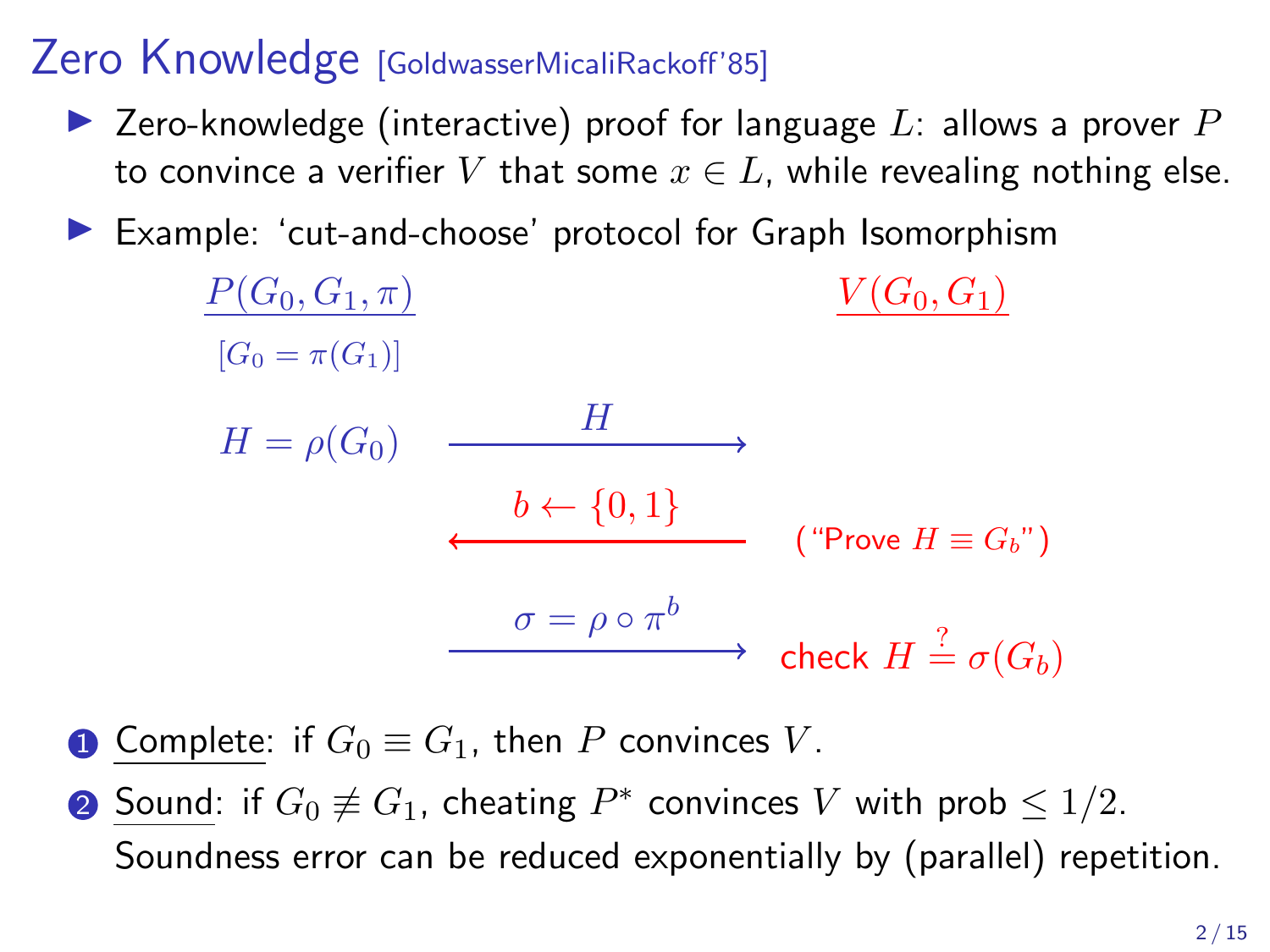- $\blacktriangleright$  Zero-knowledge (interactive) proof for language L: allows a prover P to convince a verifier V that some  $x \in L$ , while revealing nothing else.
- Example: 'cut-and-choose' protocol for Graph Isomorphism



**1** Complete: if  $G_0 \equiv G_1$ , then P convinces V.

- 2 Sound: if  $G_0$  ≢  $G_1$ , cheating  $P^*$  convinces  $V$  with prob  $\leq 1/2$ . Soundness error can be reduced exponentially by (parallel) repetition.
- Zero Knowledge: can simulate (honest) V's view when  $G_0 \equiv G_1$ . 2 / 15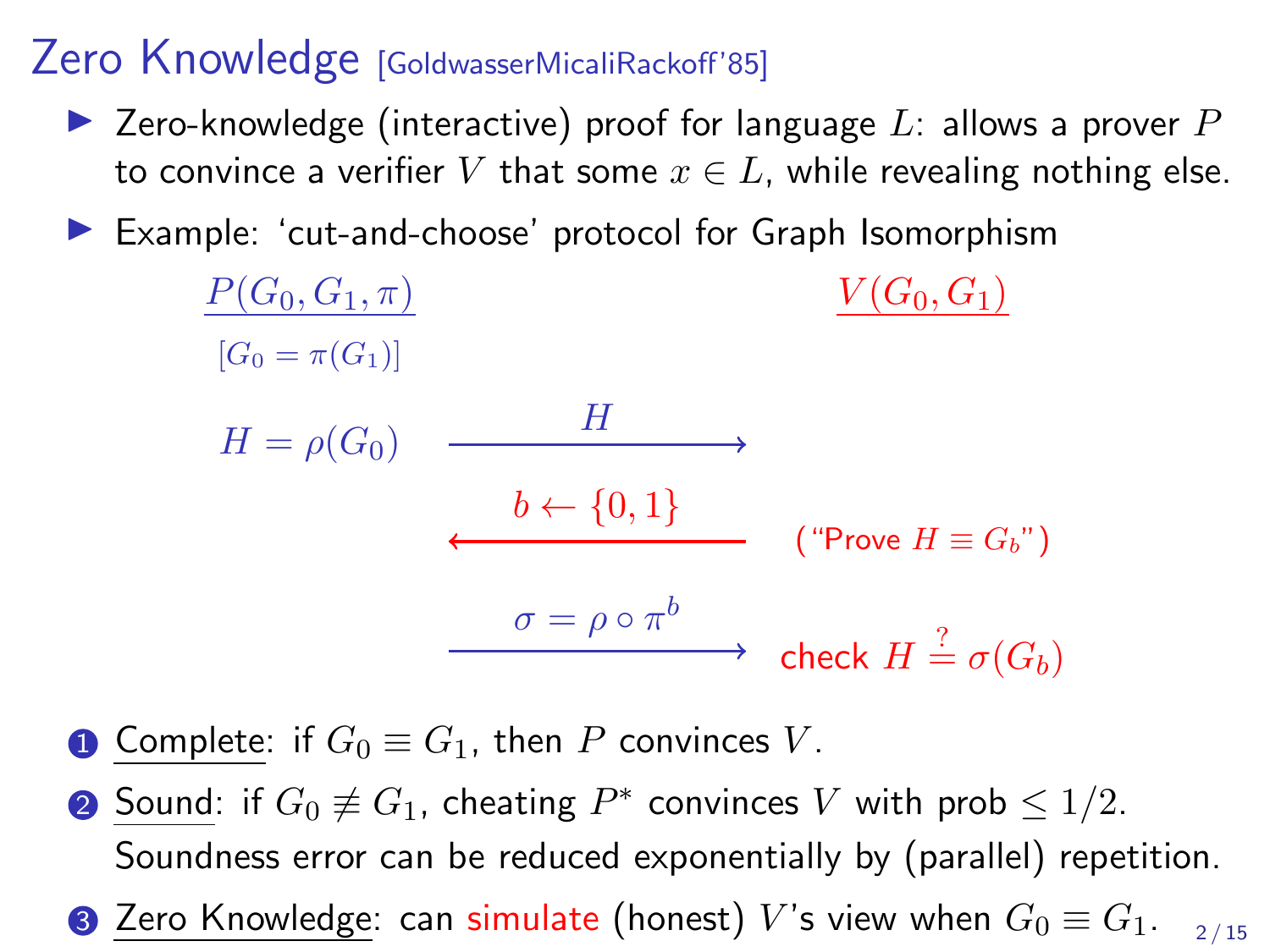Theorem [GoldreichMicaliWigderson'86,NguyenOngVadhan'06]

 $\triangleright$  Assuming OWFs, every NP language has a ZK proof/argument.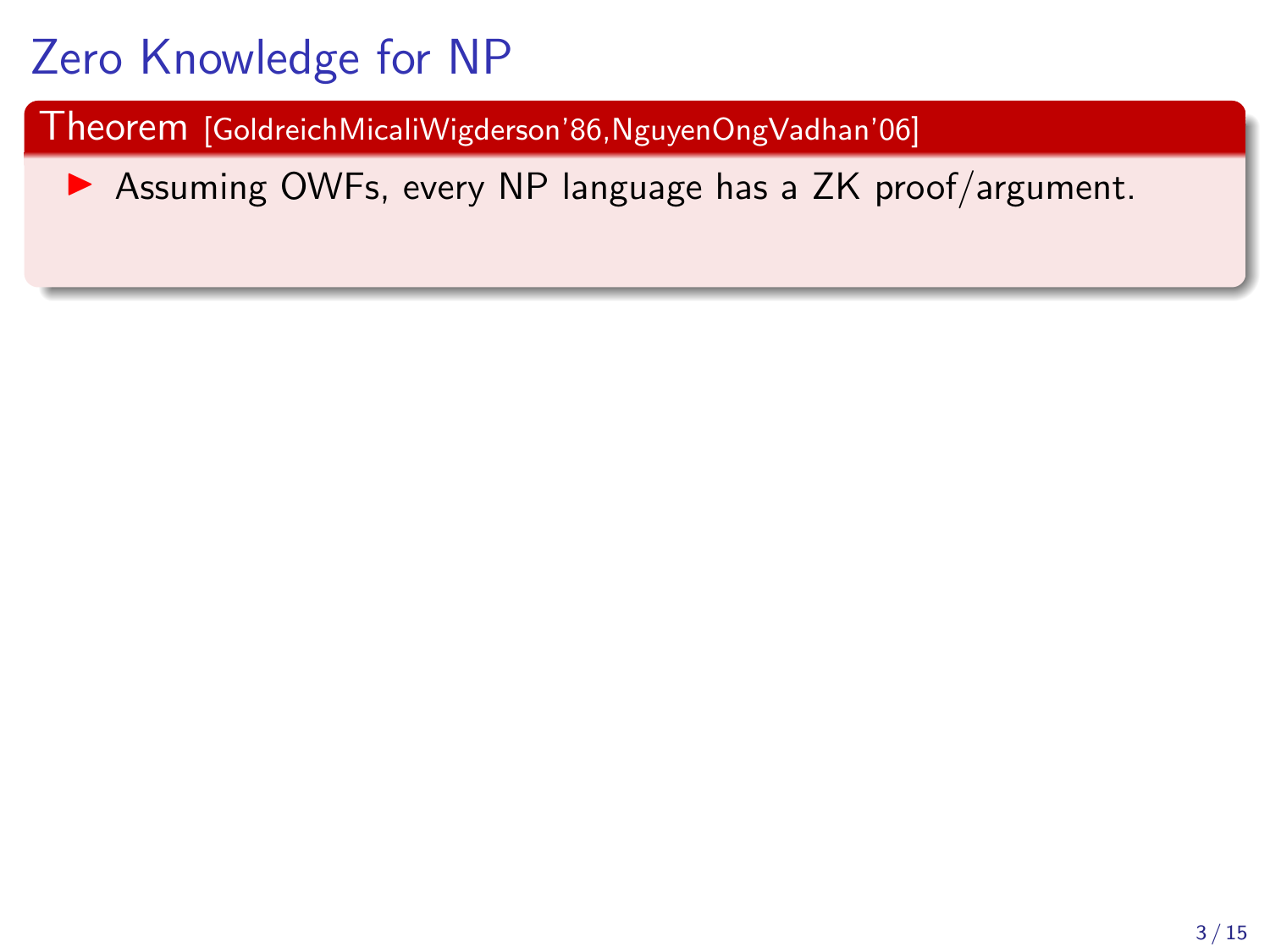Theorem [GoldreichMicaliWigderson'86,NguyenOngVadhan'06]

 $\triangleright$  Assuming OWFs, every NP language has a ZK proof/argument.

 $\blacktriangleright$  Applications: identification, secure multiparty computation, ...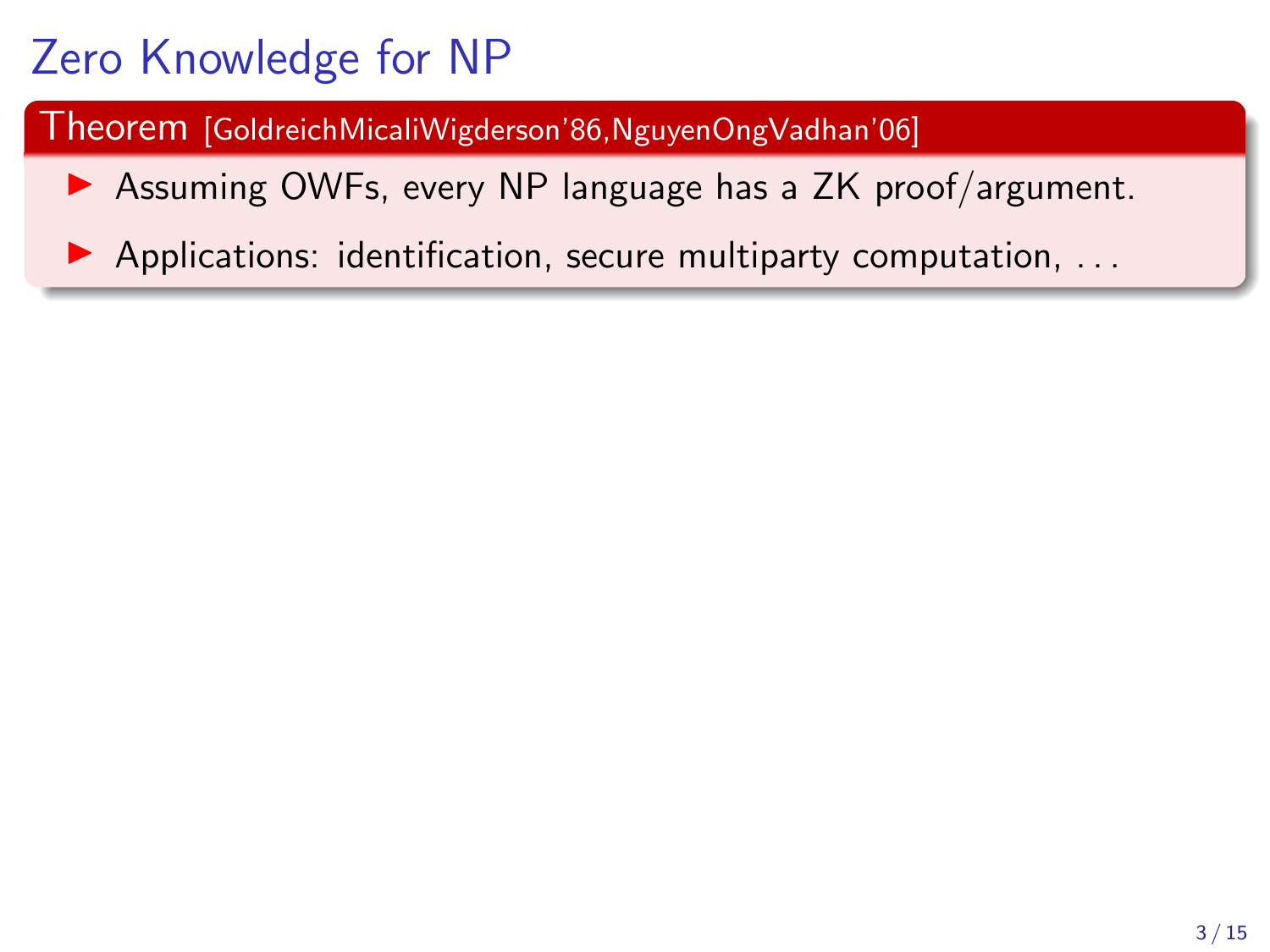Theorem [GoldreichMicaliWigderson'86,NguyenOngVadhan'06]

 $\triangleright$  Assuming OWFs, every NP language has a ZK proof/argument.

 $\blacktriangleright$  Applications: identification, secure multiparty computation, ...

Cut-and-choose protocol for Hamiltonian Cycle [FeigeLapidotShamir'90]:

 $P(G, cycle C)$ 

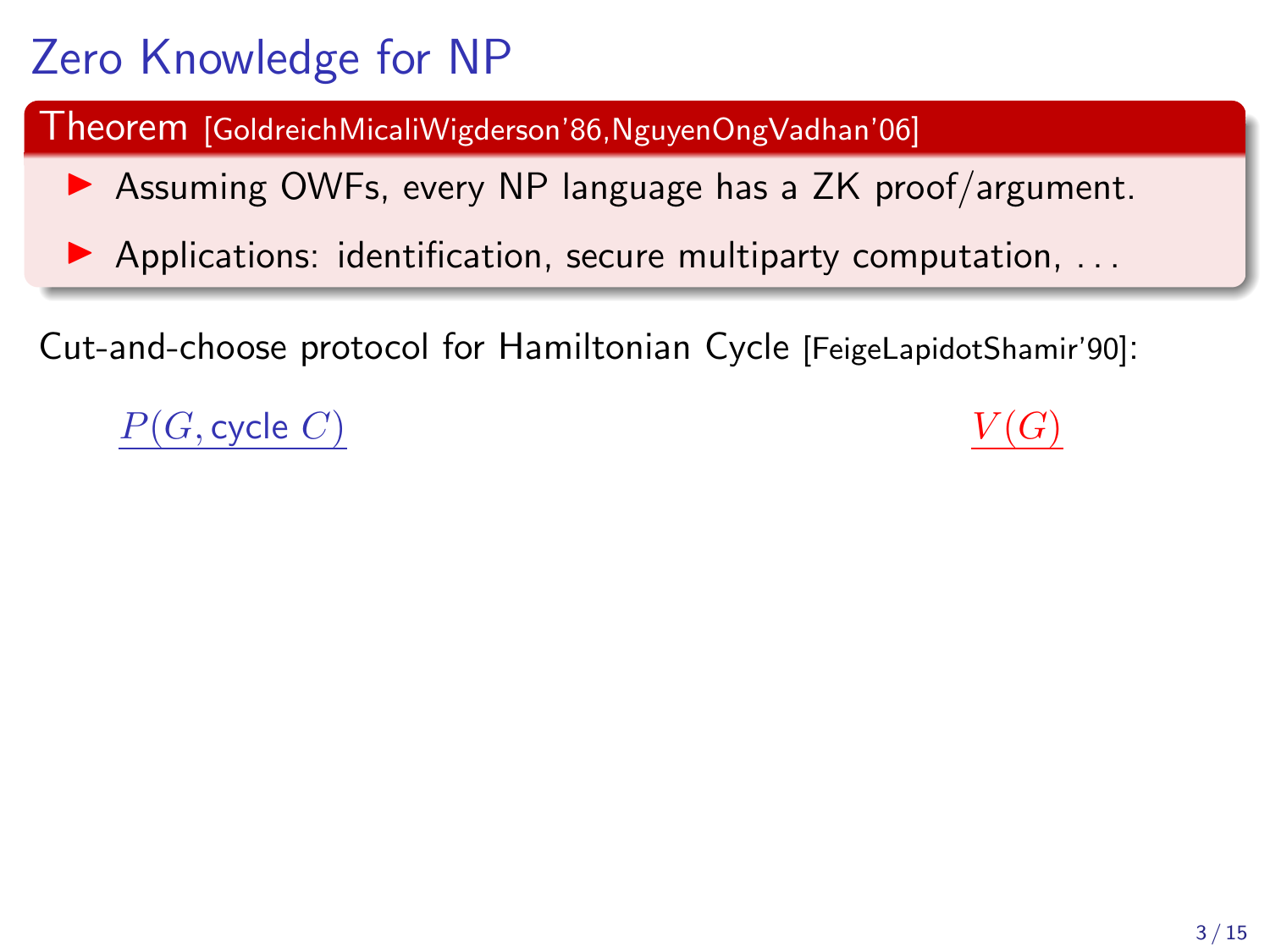Theorem [GoldreichMicaliWigderson'86,NguyenOngVadhan'06]

 $\triangleright$  Assuming OWFs, every NP language has a ZK proof/argument.

 $\blacktriangleright$  Applications: identification, secure multiparty computation, ...

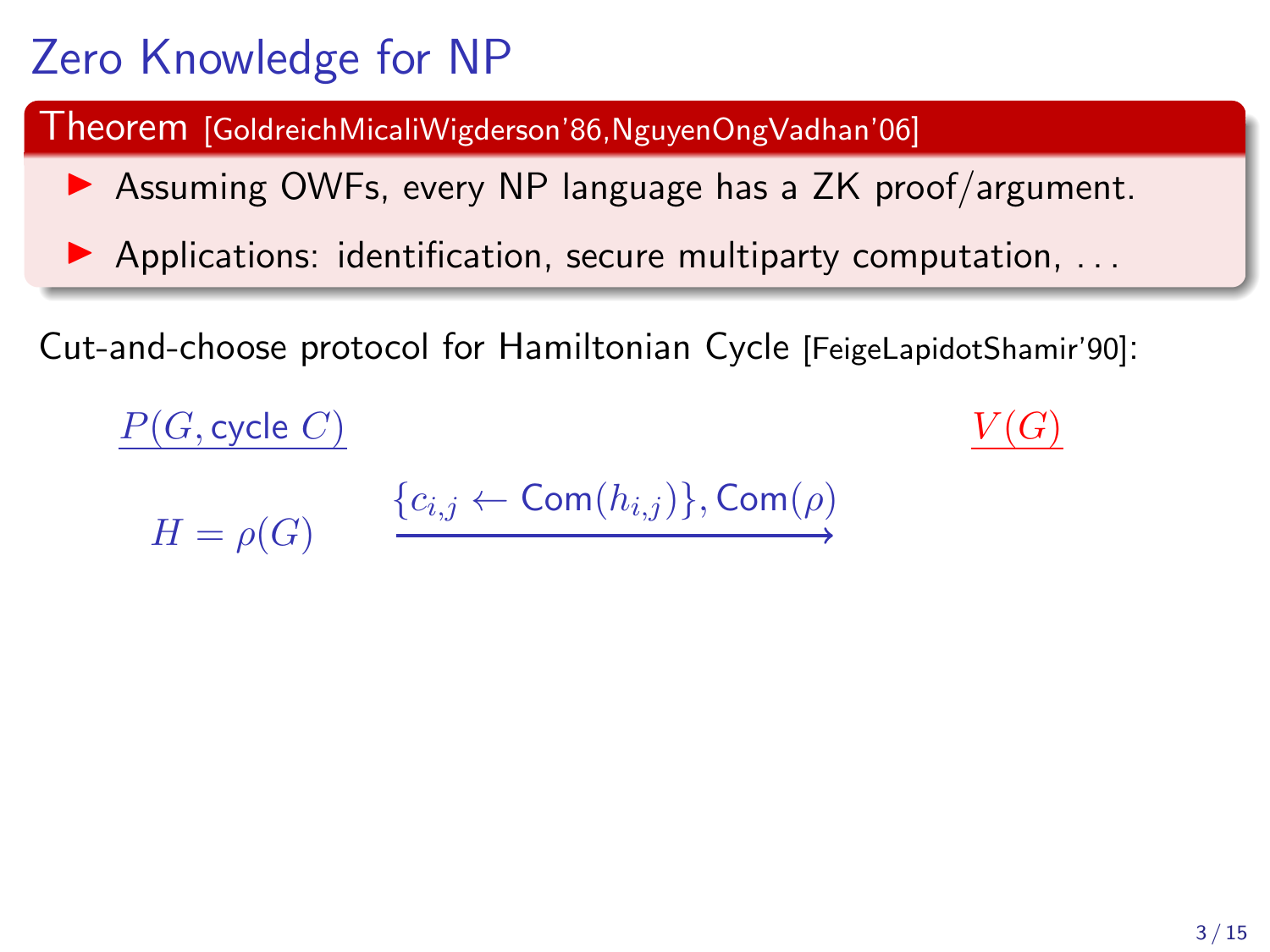Theorem [GoldreichMicaliWigderson'86,NguyenOngVadhan'06]

 $\triangleright$  Assuming OWFs, every NP language has a ZK proof/argument.

 $\blacktriangleright$  Applications: identification, secure multiparty computation, ...

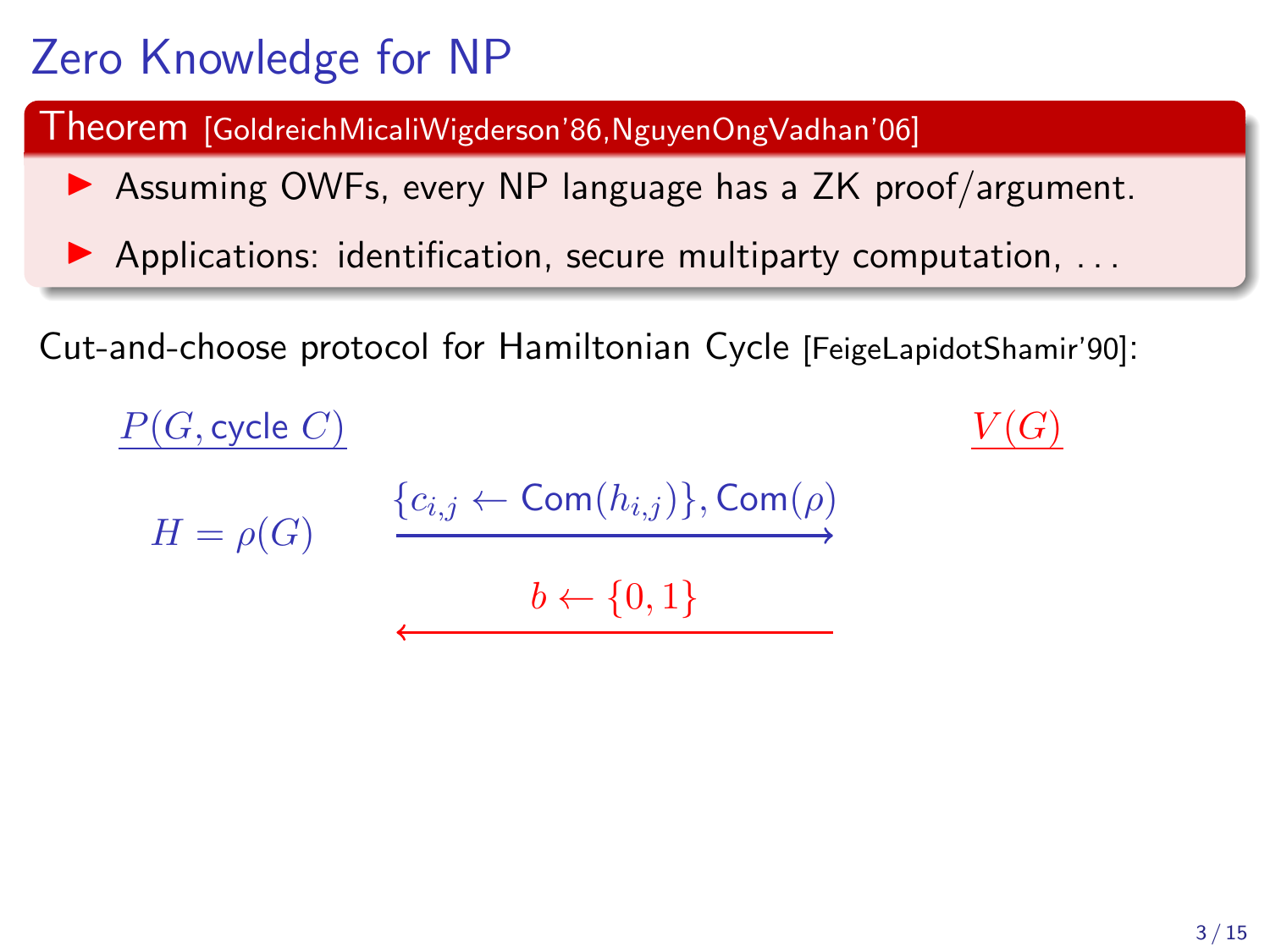Theorem [GoldreichMicaliWigderson'86,NguyenOngVadhan'06]

 $\triangleright$  Assuming OWFs, every NP language has a ZK proof/argument.

 $\blacktriangleright$  Applications: identification, secure multiparty computation, ...

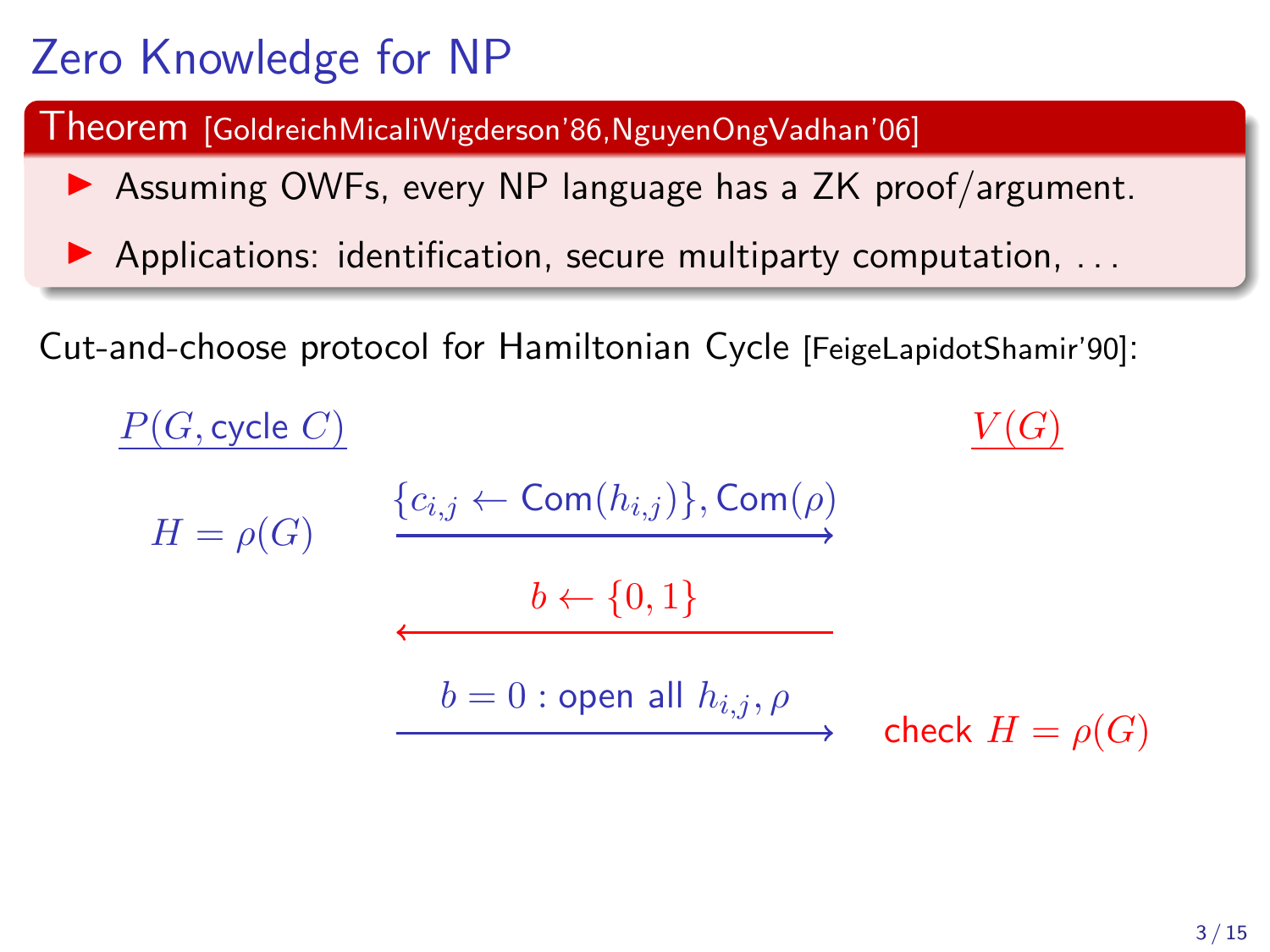Theorem [GoldreichMicaliWigderson'86,NguyenOngVadhan'06]

 $\triangleright$  Assuming OWFs, every NP language has a ZK proof/argument.

 $\blacktriangleright$  Applications: identification, secure multiparty computation, ...

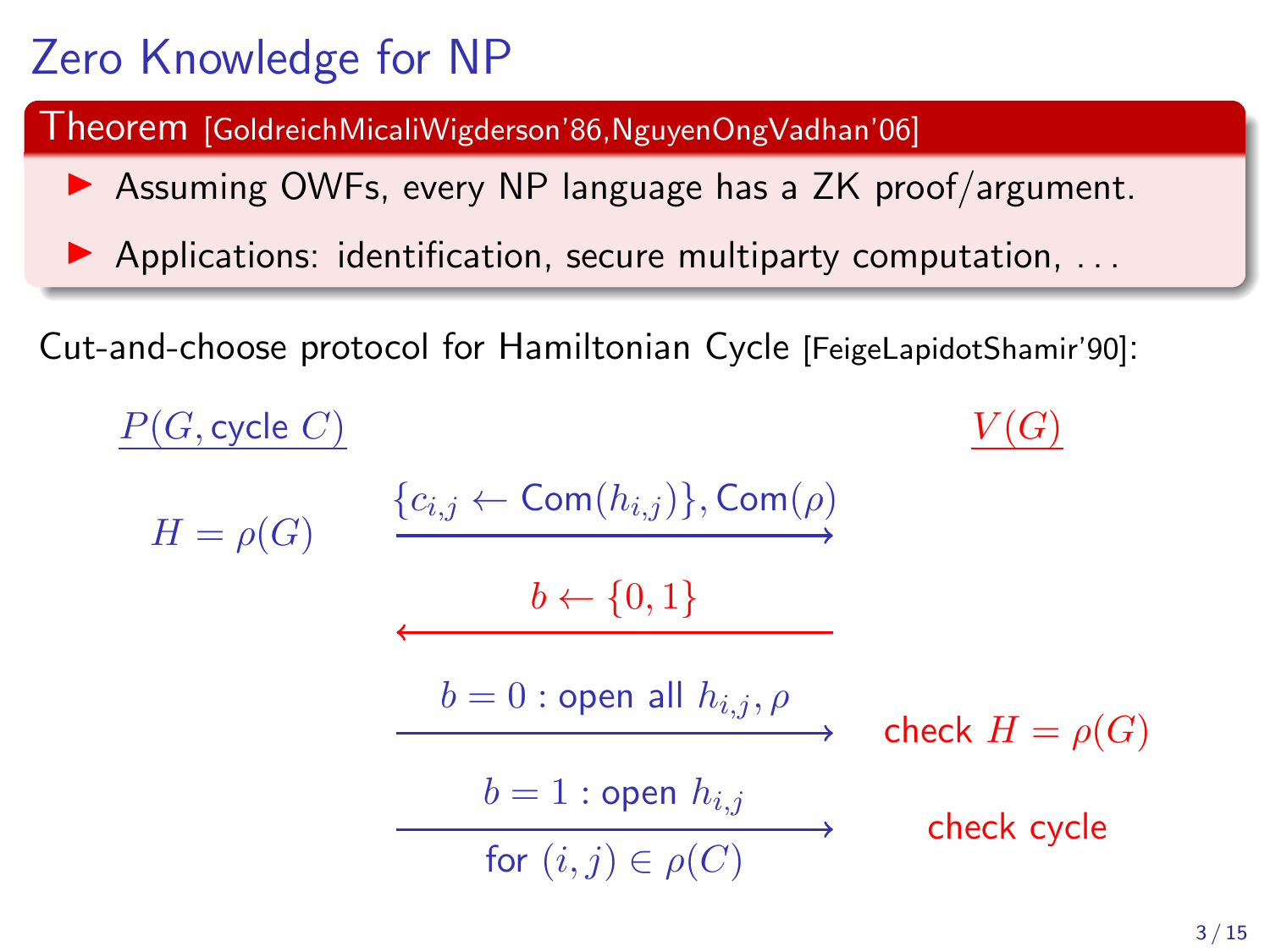Interaction is not always possible. What if...?

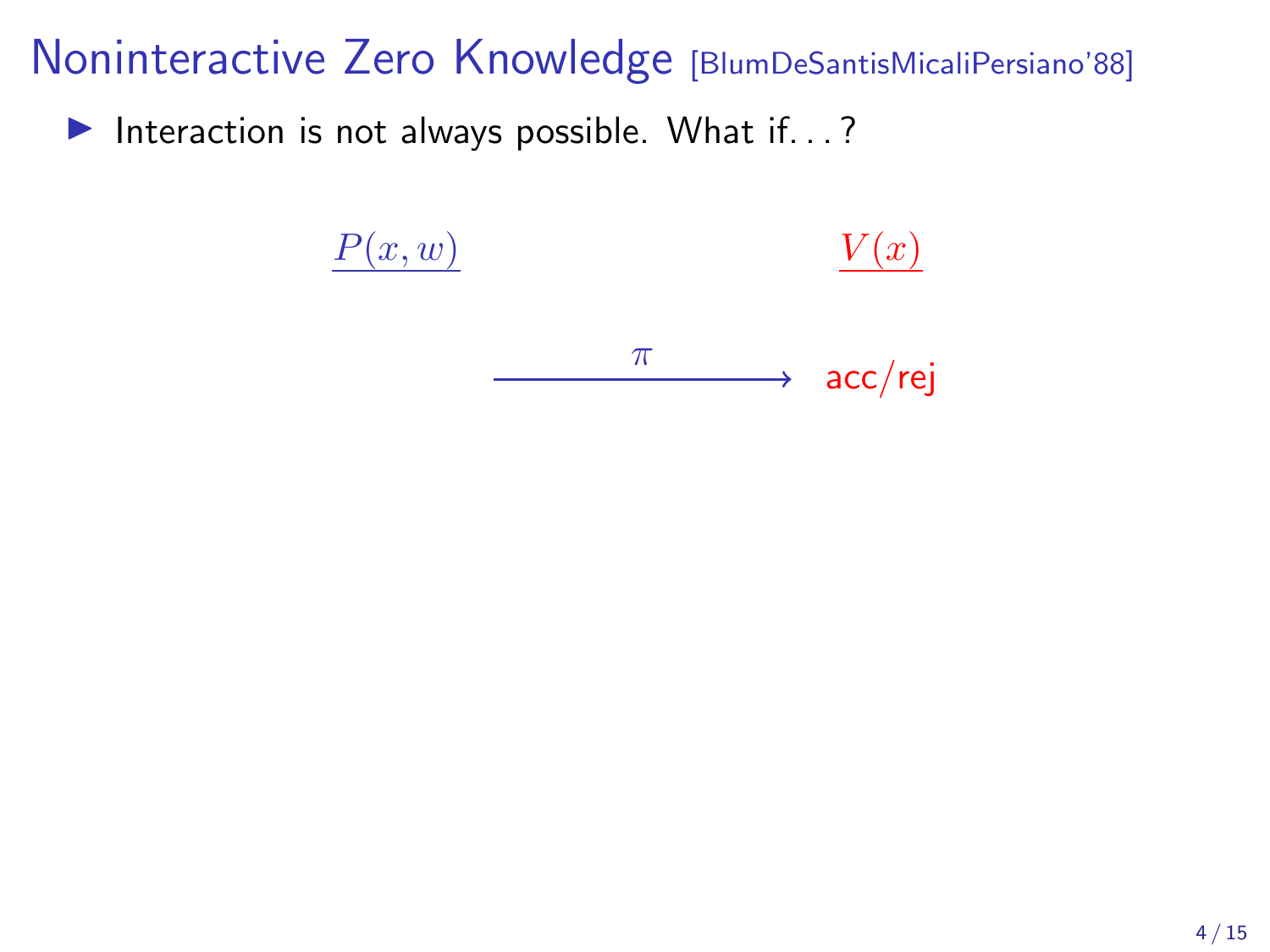Interaction is not always possible. What if...?



In 'plain' model,  $NIZK = BPP$  (trivial).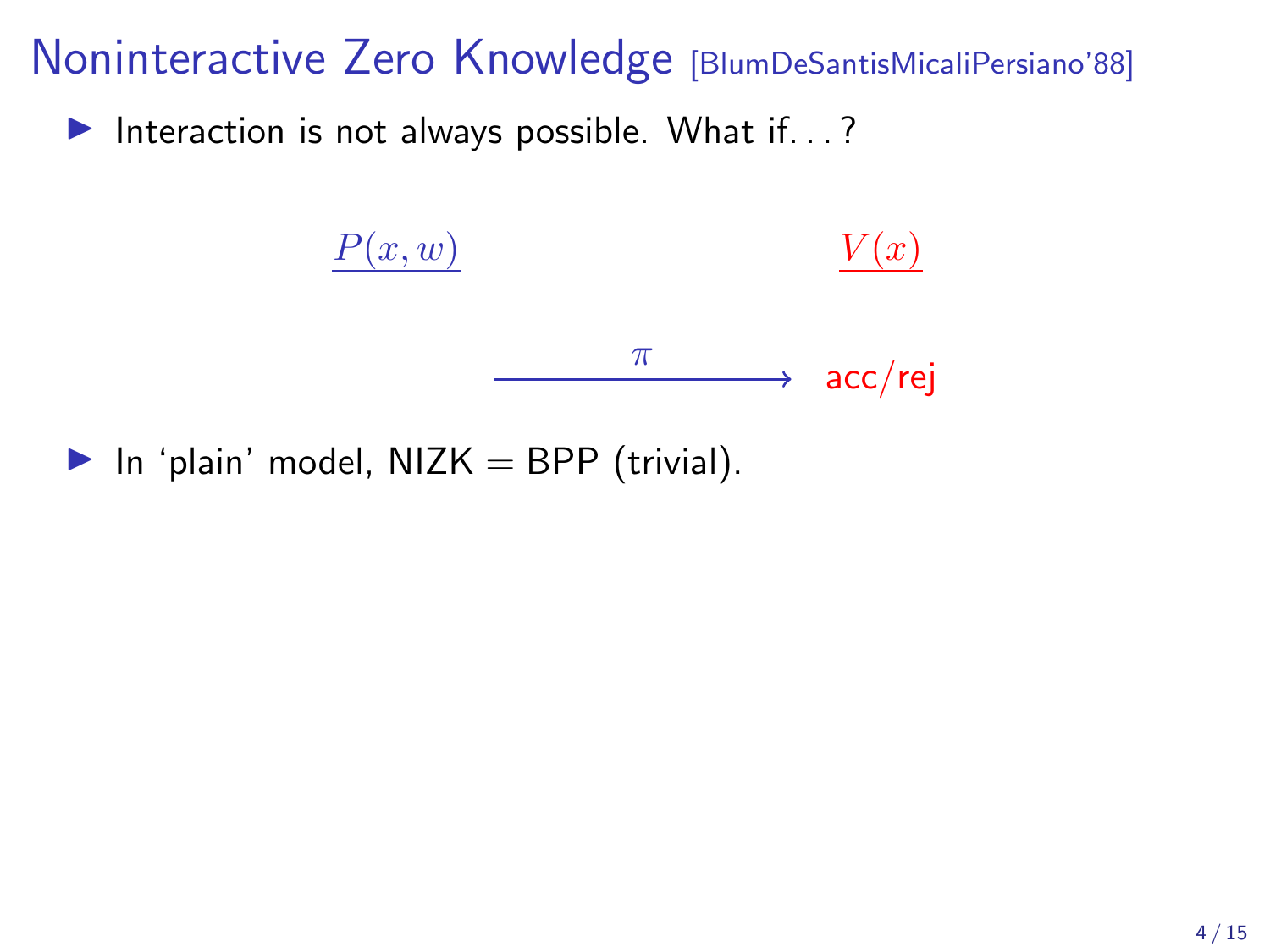Interaction is not always possible. What if...?



 $\triangleright$  With common random/reference string, NP  $\subseteq$  NIZK assuming: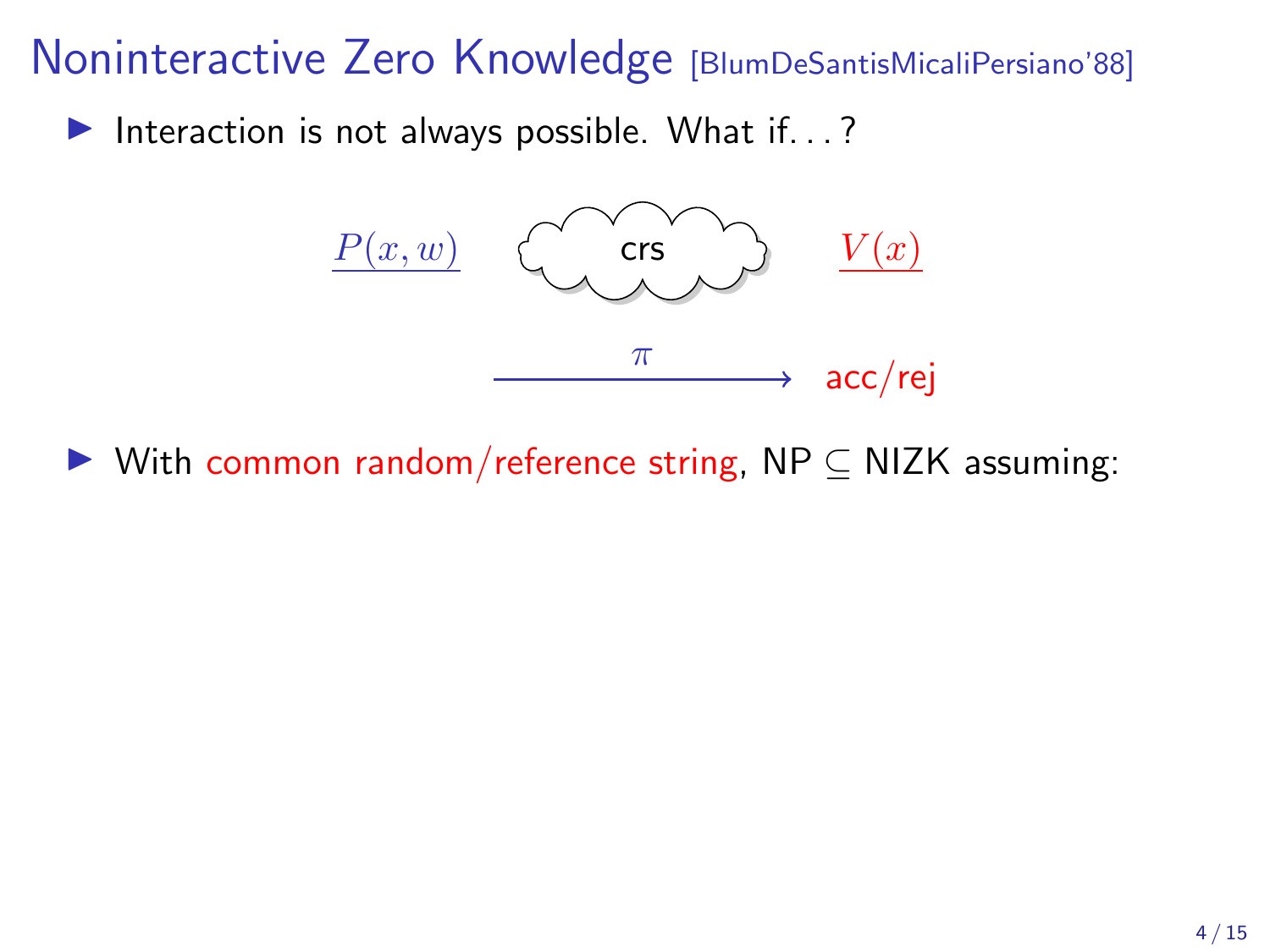Interaction is not always possible. What if...?



 $\triangleright$  With common random/reference string, NP  $\subset$  NIZK assuming:

- $\star$  quadratic residuosity/trapdoor permutations [BDMP'88,FLS'90]
- \* hard pairing-friendly groups [GrothOstrovskySahai'06]
- $\star$  indistinguishability obfuscation  $\star$  [SahaiWaters'14]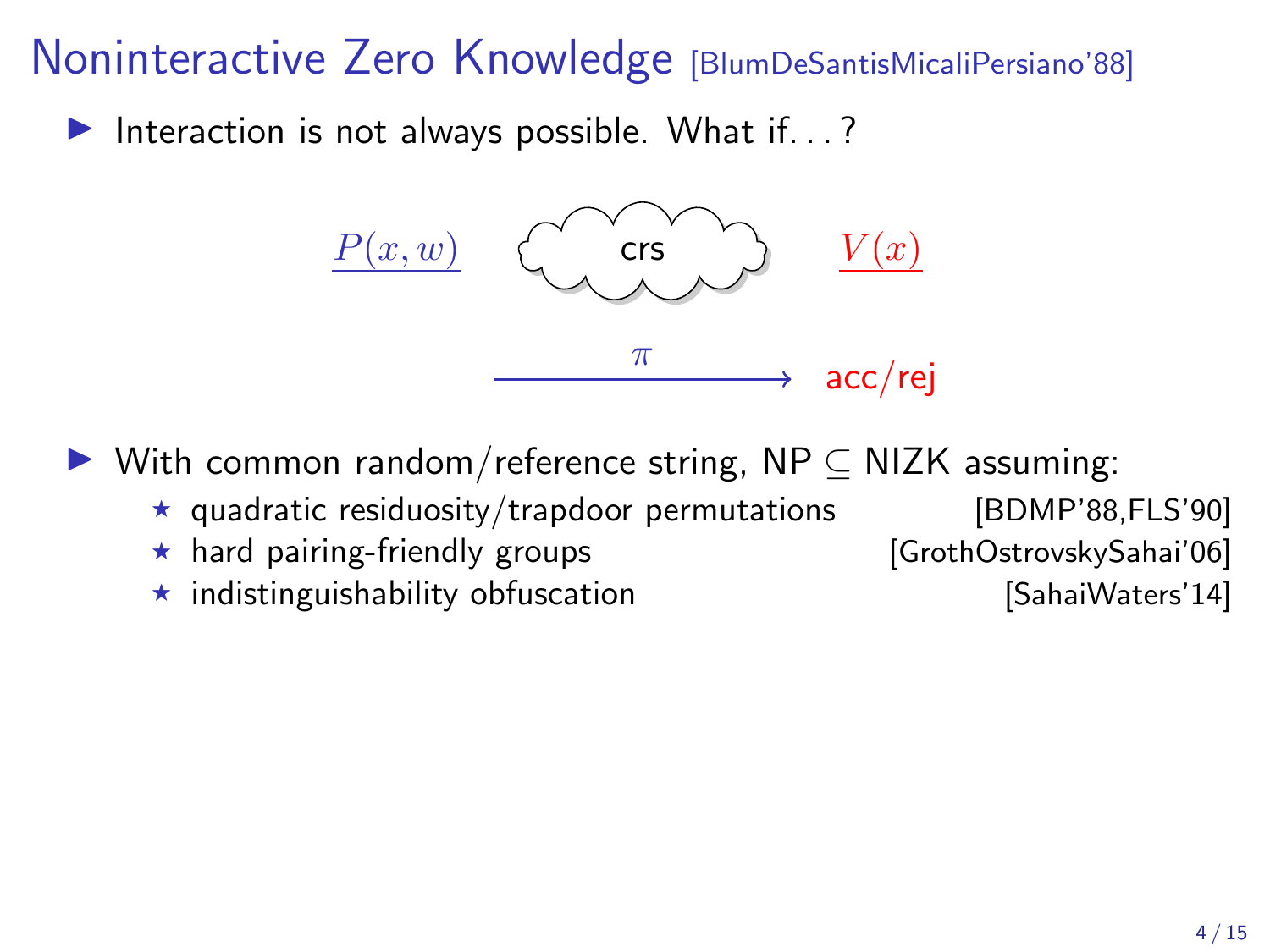Interaction is not always possible. What if...?



 $\triangleright$  With common random/reference string, NP  $\subset$  NIZK assuming:

- $\star$  quadratic residuosity/trapdoor permutations [BDMP'88,FLS'90]
- \* hard pairing-friendly groups [GrothOstrovskySahai'06]
- $\star$  indistinguishability obfuscation  $\star$  [SahaiWaters'14]

Apps: signatures, CCA-secure encryption, cryptocurrencies, ...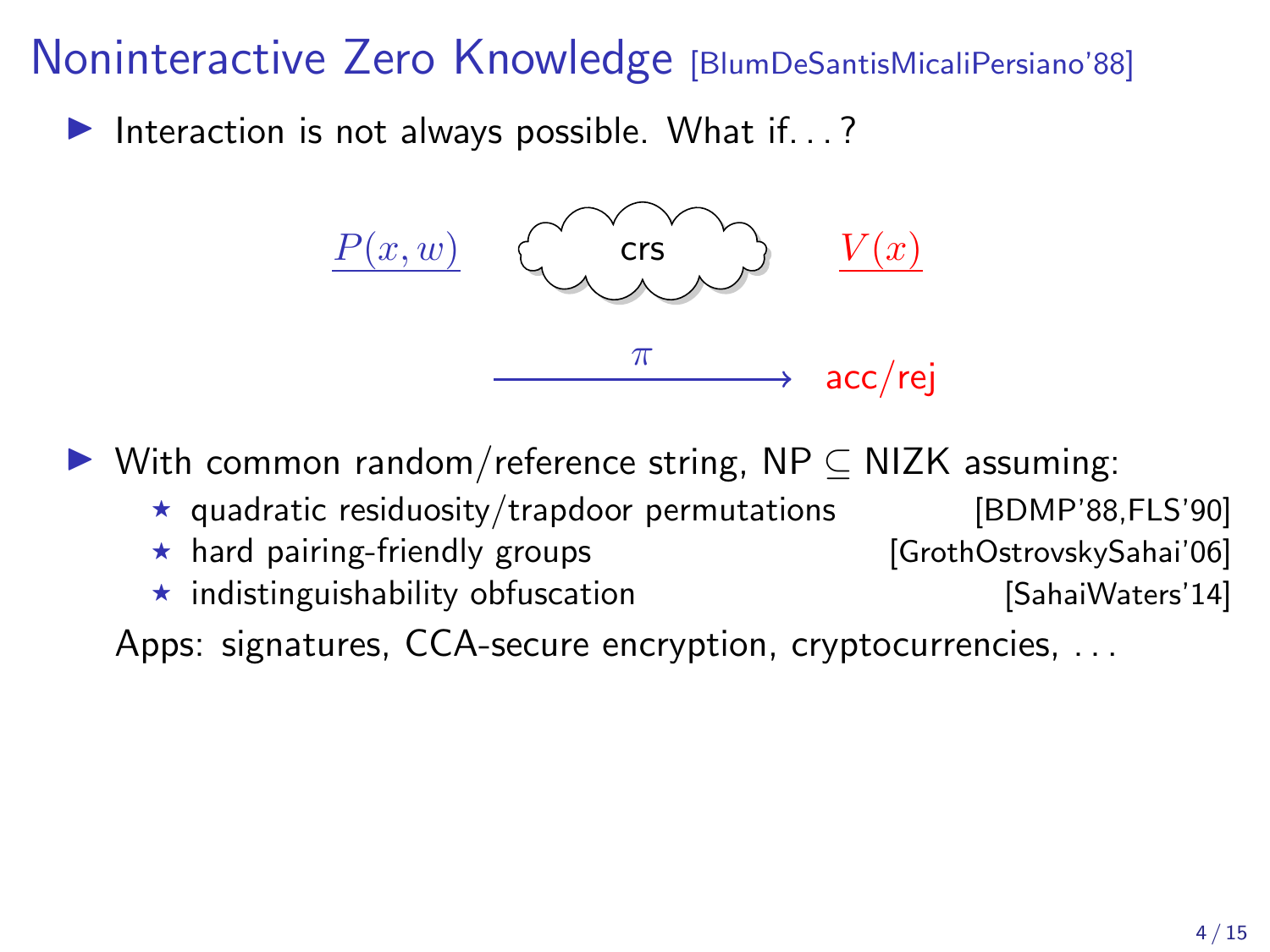Interaction is not always possible. What if...?



 $\triangleright$  With common random/reference string, NP  $\subset$  NIZK assuming:

- $\star$  quadratic residuosity/trapdoor permutations [BDMP'88,FLS'90]
- \* hard pairing-friendly groups [GrothOstrovskySahai'06]
- $\star$  indistinguishability obfuscation  $\star$  [SahaiWaters'14]

Apps: signatures, CCA-secure encryption, cryptocurrencies, . . .

Open [PV'08]: a 'post-quantum' foundation like lattices/LWE [Regev'05]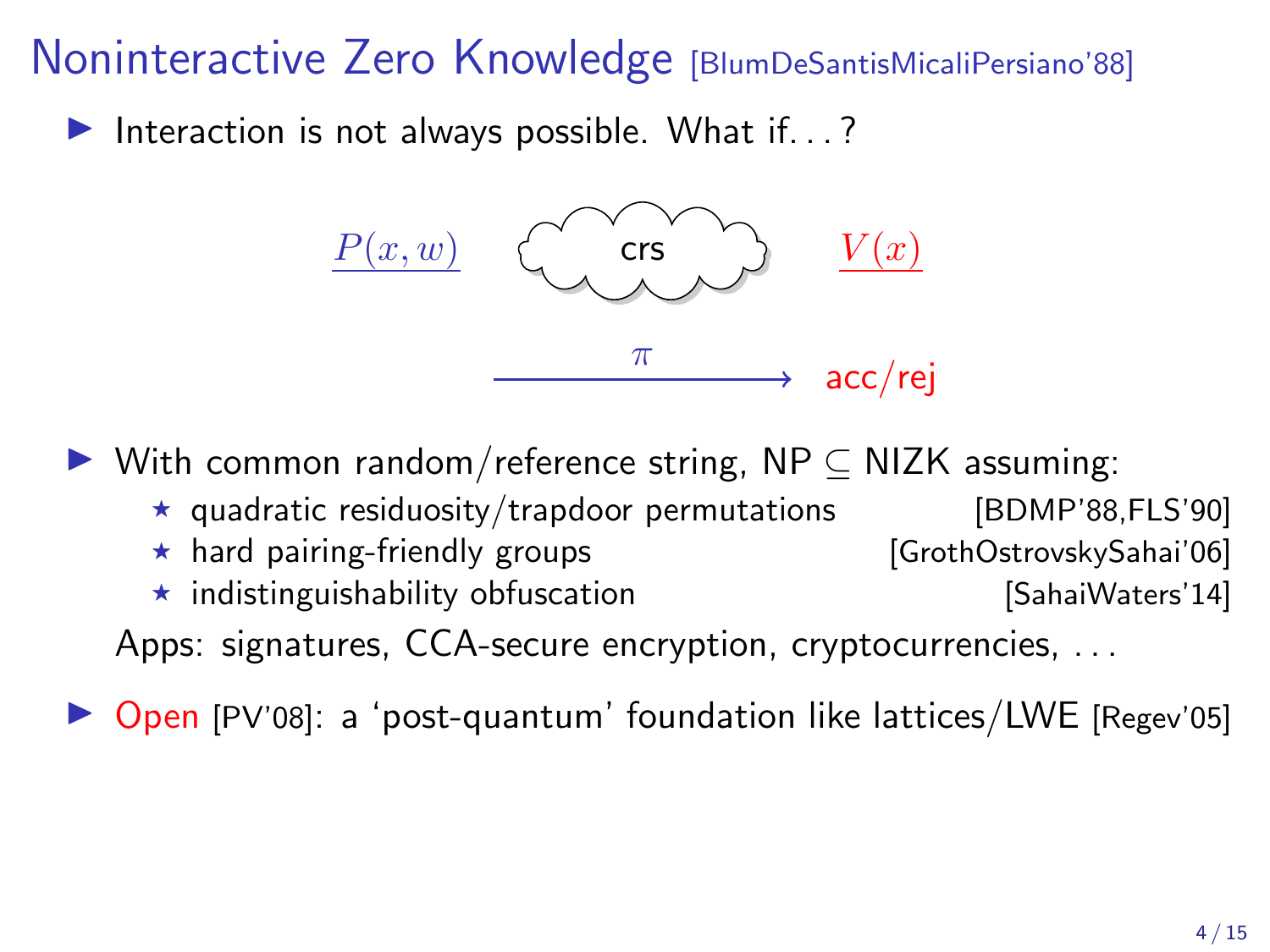Interaction is not always possible. What if...?



 $\triangleright$  With common random/reference string, NP  $\subset$  NIZK assuming:

- $\star$  quadratic residuosity/trapdoor permutations [BDMP'88,FLS'90]
- \* hard pairing-friendly groups [GrothOstrovskySahai'06]
- $\star$  indistinguishability obfuscation  $\star$  [SahaiWaters'14]

- Apps: signatures, CCA-secure encryption, cryptocurrencies, ...
- $\triangleright$  Open [PV'08]: a 'post-quantum' foundation like lattices/LWE [Regev'05]

#### Our Main Theorem

 $\triangleright$  NP  $\subset$  NIZK assuming LWE/worst-case lattice problems are hard.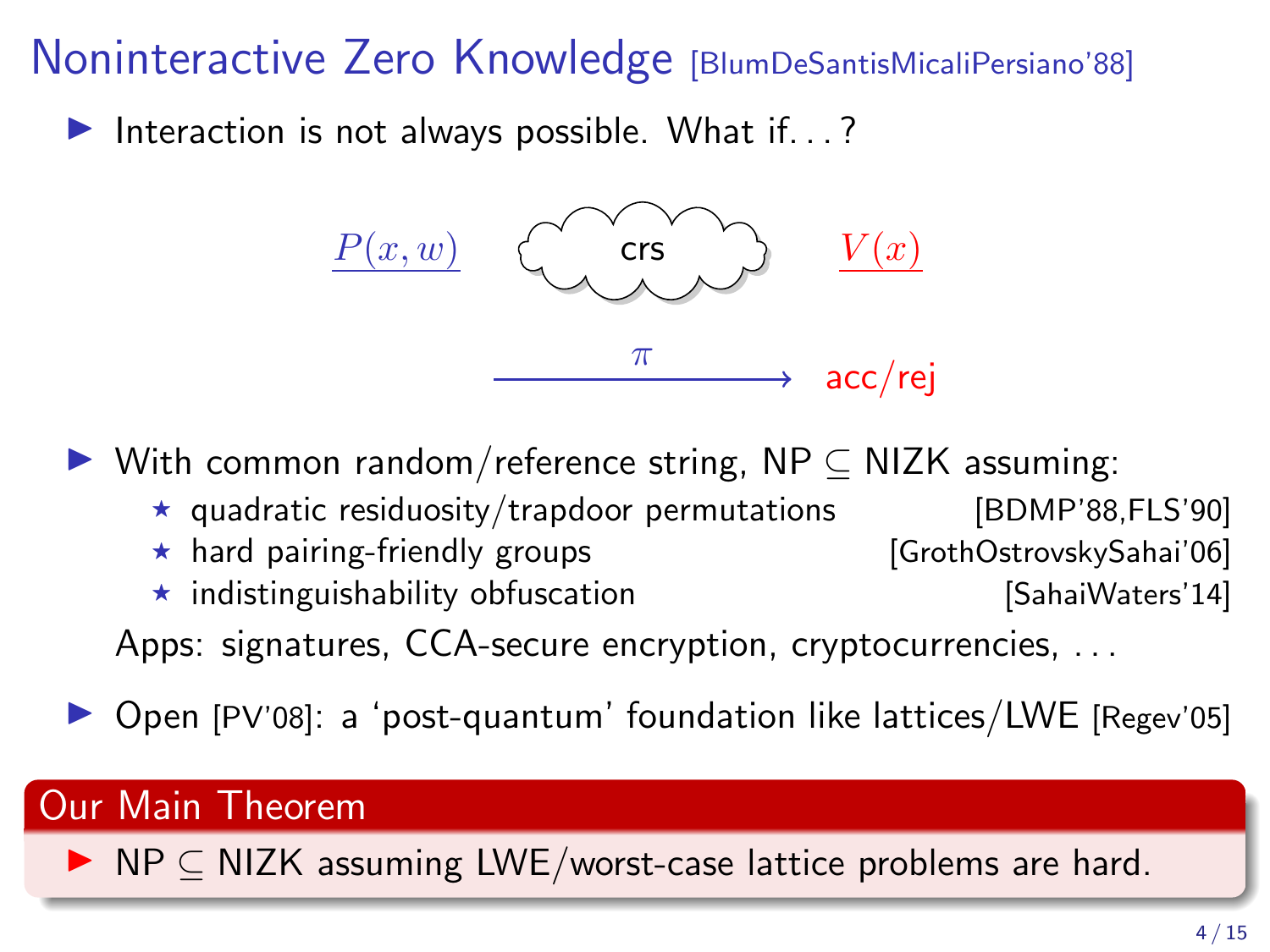$\triangleright$  A way to remove interaction from a public-coin protocol, via hashing: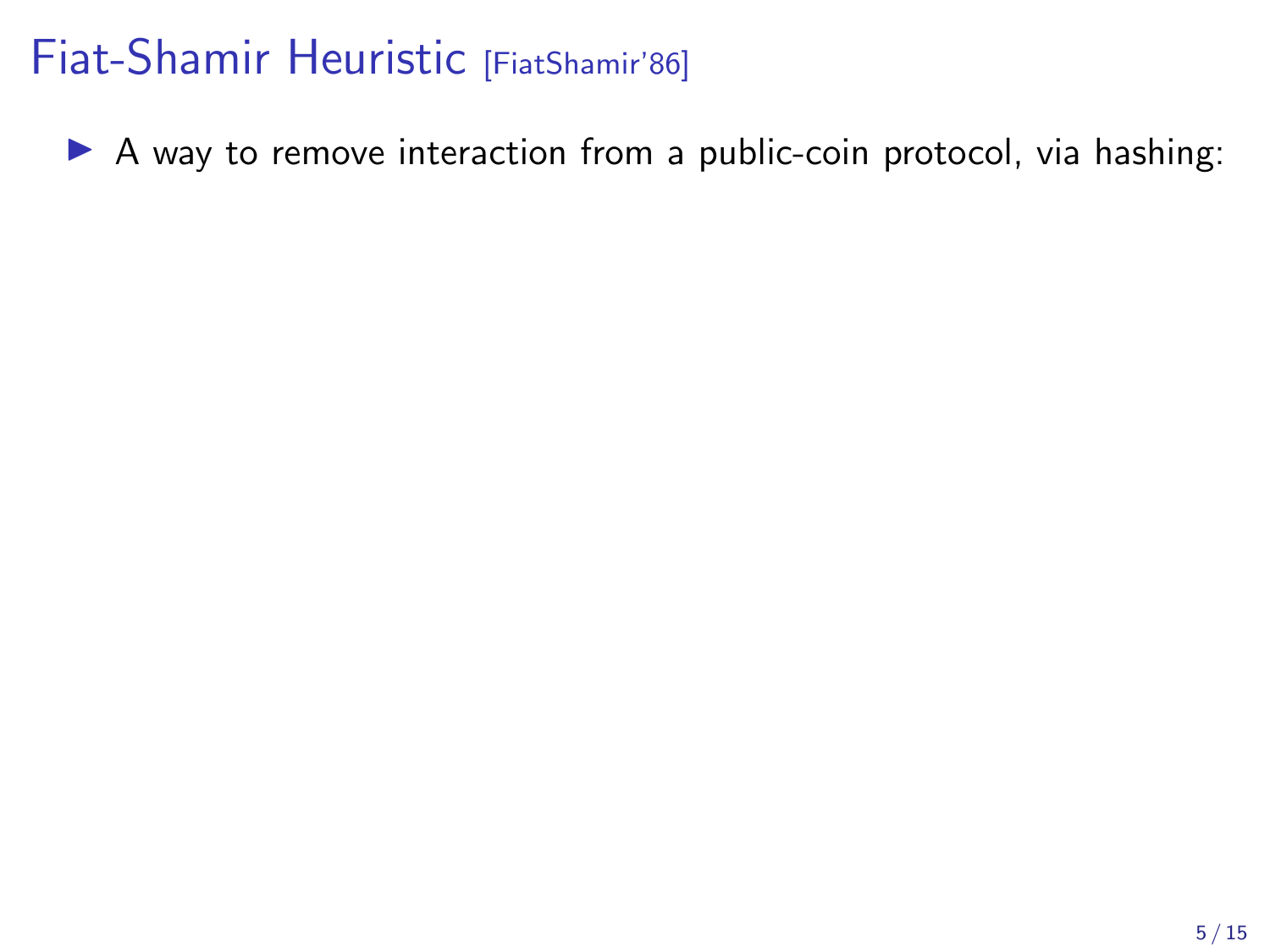$\triangleright$  A way to remove interaction from a public-coin protocol, via hashing:

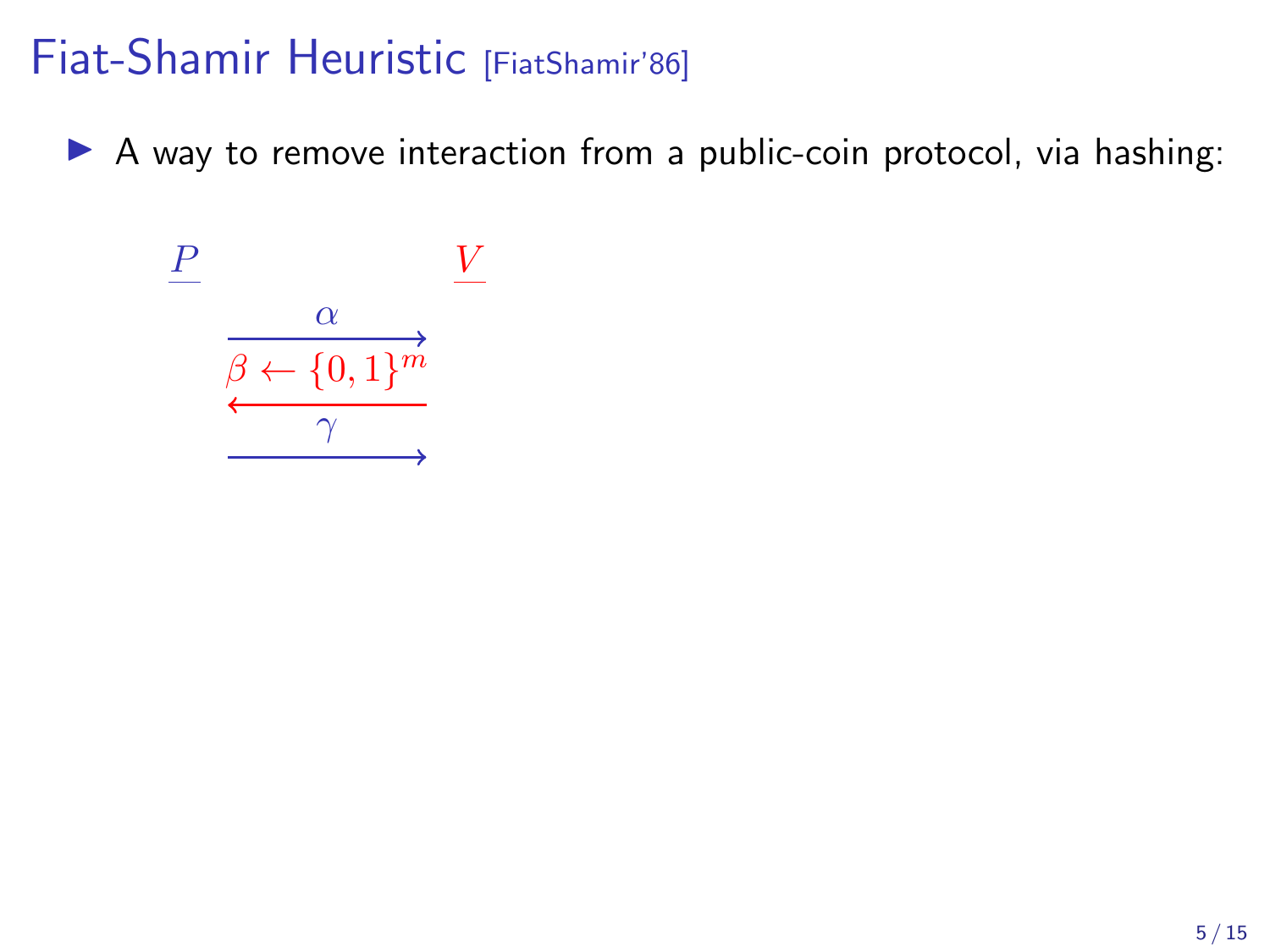$\triangleright$  A way to remove interaction from a public-coin protocol, via hashing:

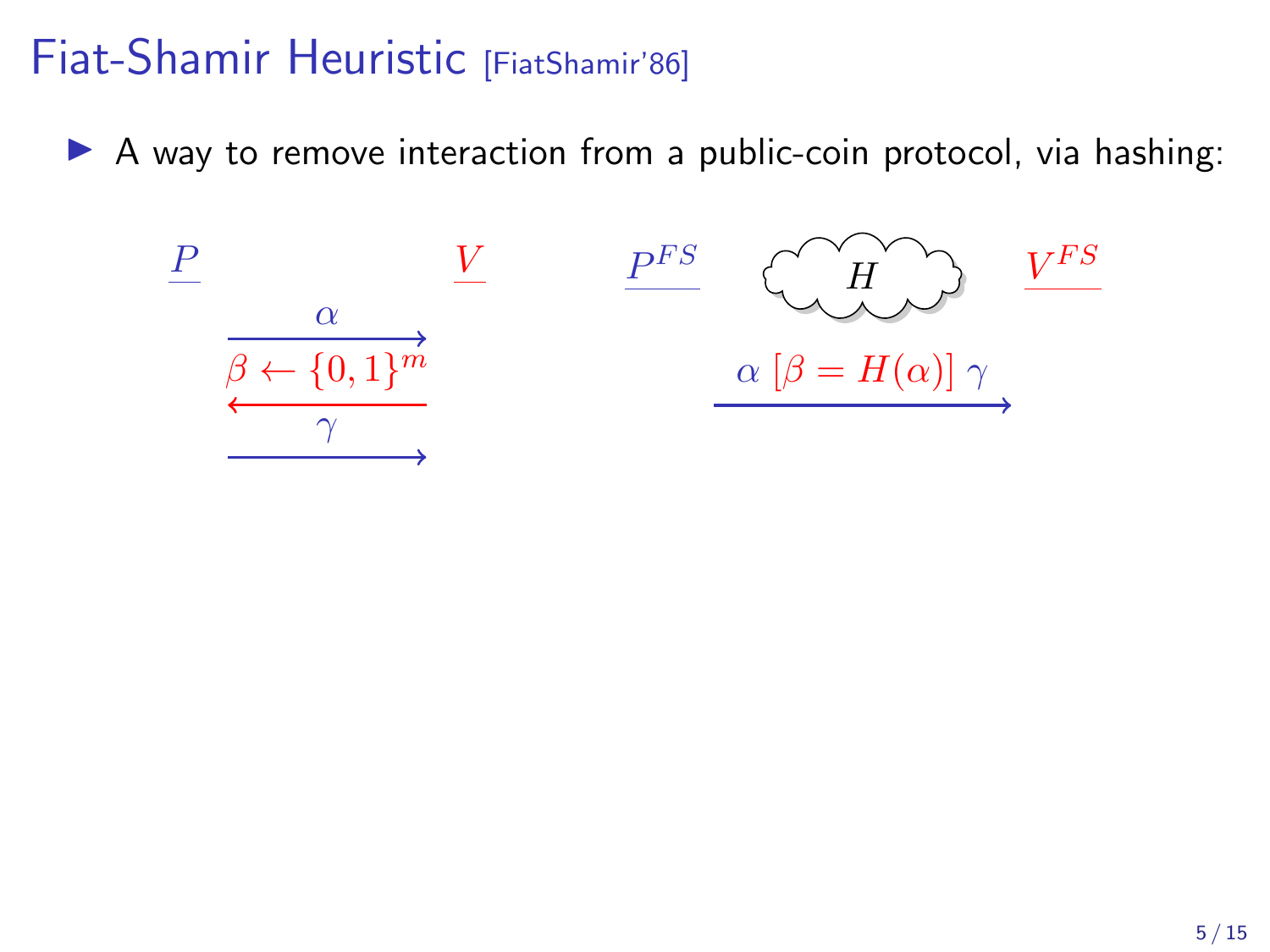$\triangleright$  A way to remove interaction from a public-coin protocol, via hashing:



 $\blacktriangleright$  Completeness and ZK (for honest V) are easy to preserve. For ZK, simulate  $\alpha, \beta, \gamma$ ; then 'program' H so that  $H(\alpha) = \beta$ .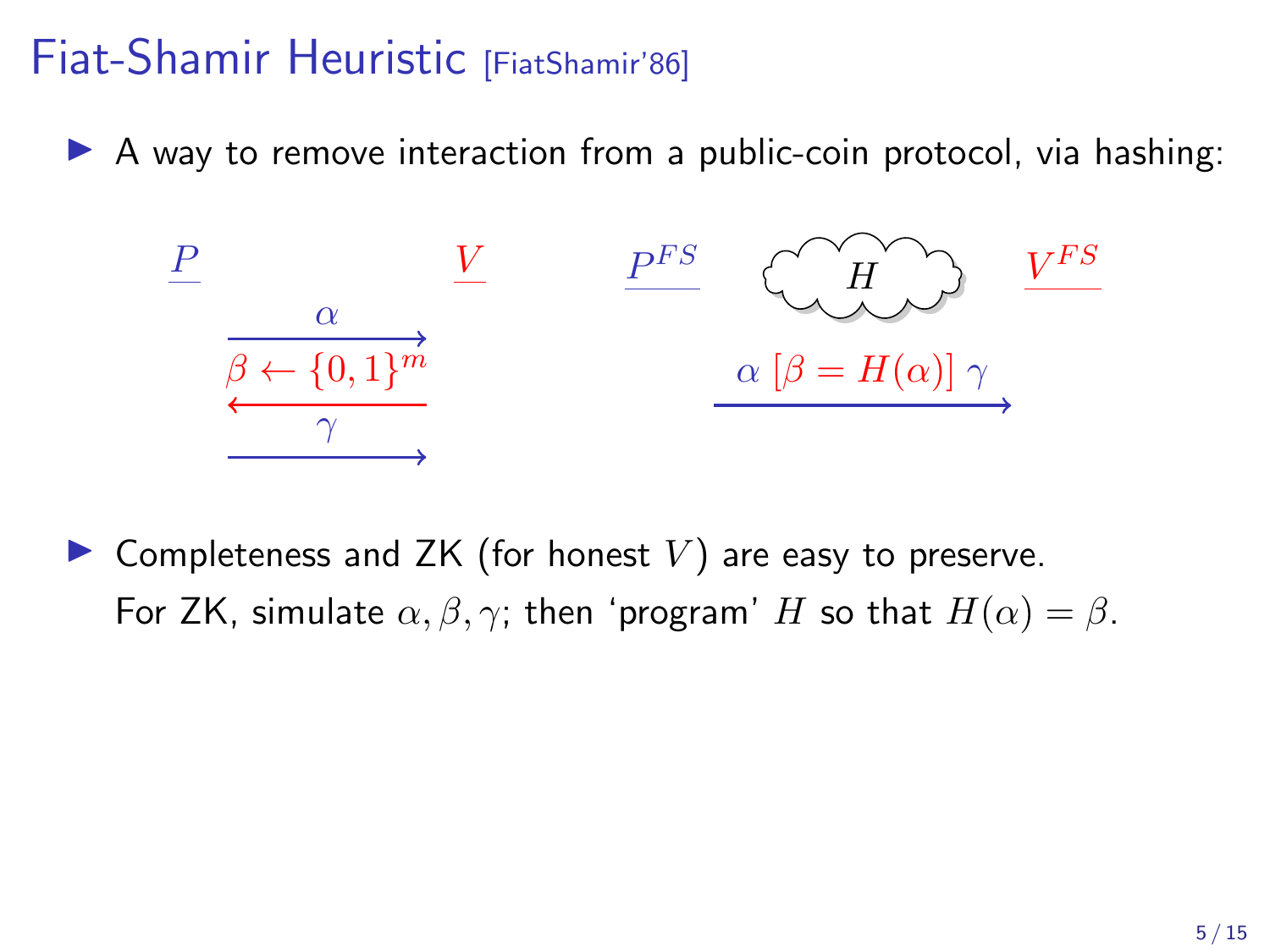$\triangleright$  A way to remove interaction from a public-coin protocol, via hashing:



 $\blacktriangleright$  Completeness and ZK (for honest V) are easy to preserve. For ZK, simulate  $\alpha, \beta, \gamma$ ; then 'program' H so that  $H(\alpha) = \beta$ .

#### Key Challenge: Soundness

**1** Are there  $\alpha, \gamma$  with  $\beta = H(\alpha)$  that fool V?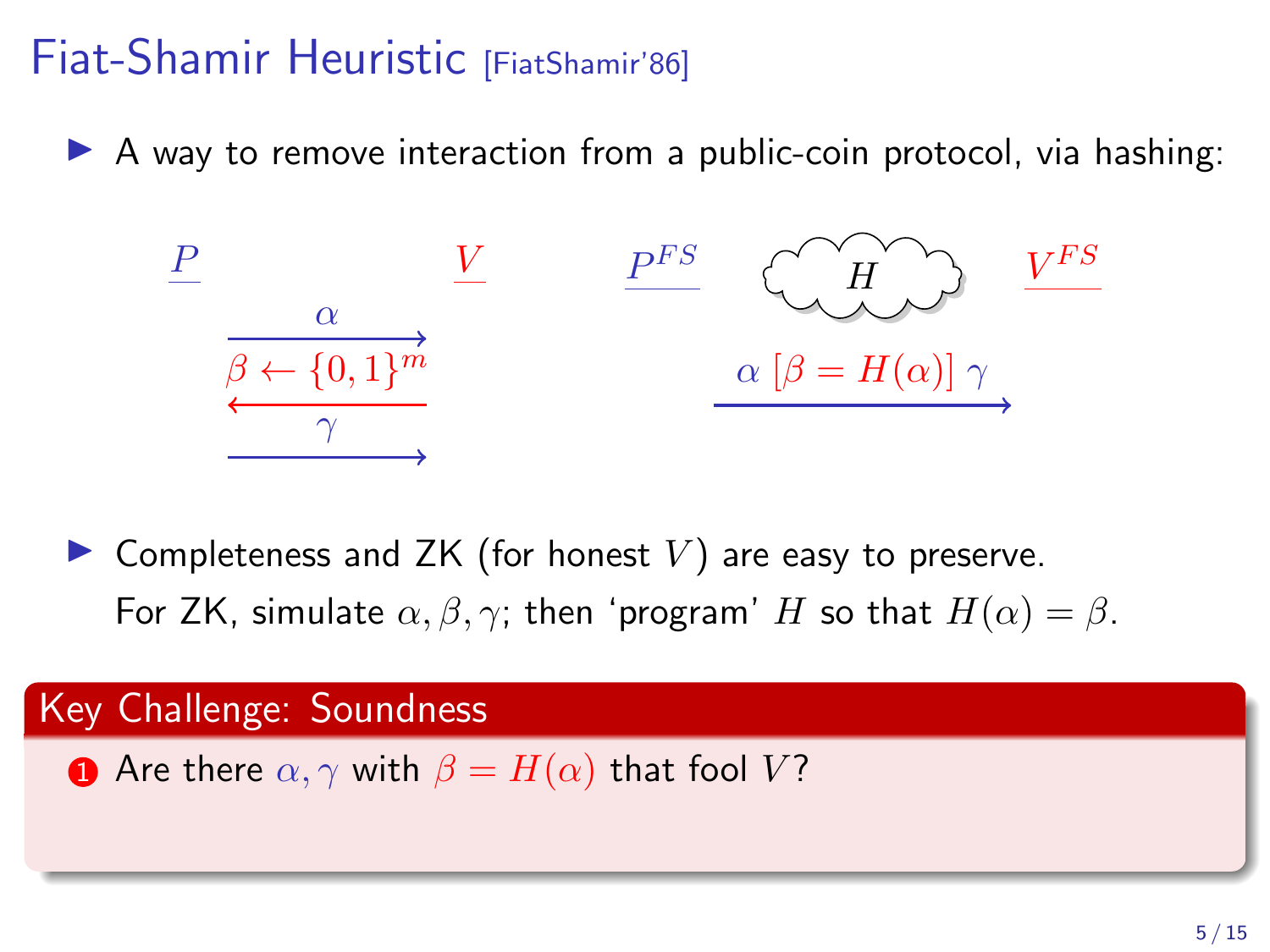$\triangleright$  A way to remove interaction from a public-coin protocol, via hashing:



 $\blacktriangleright$  Completeness and ZK (for honest V) are easy to preserve. For ZK, simulate  $\alpha, \beta, \gamma$ ; then 'program' H so that  $H(\alpha) = \beta$ .

#### Key Challenge: Soundness

**1** Are there  $\alpha, \gamma$  with  $\beta = H(\alpha)$  that fool V?

 $\bullet$  Can a cheating  $P^*$  find such values, given  $H$ ? (Proof vs. argument.)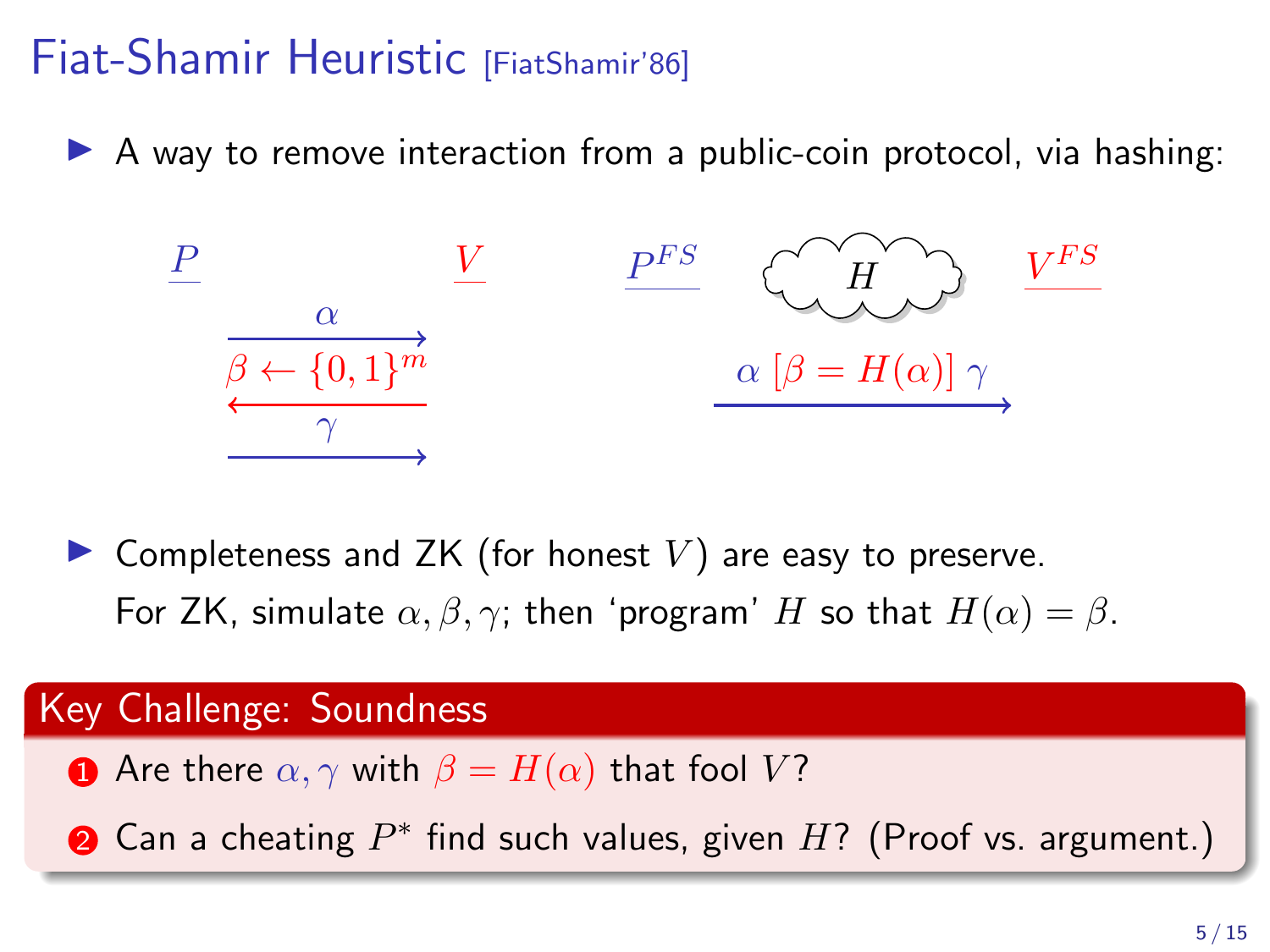$P^{FS}$  $\begin{array}{cc} F S & C & H & D \end{array}$  $V^{FS}$  $\alpha [\beta = H(\alpha)] \gamma$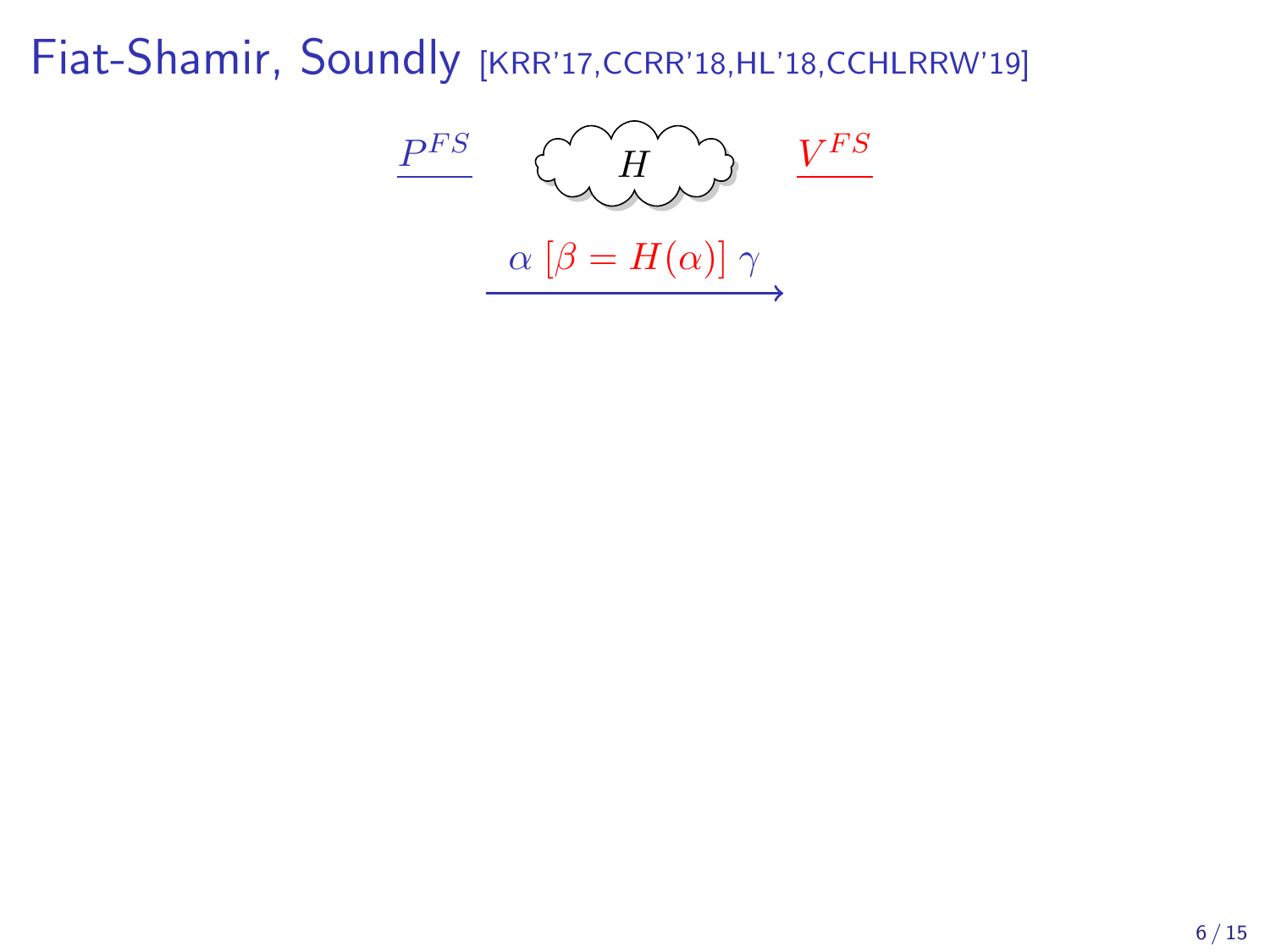

Often, a correlation-intractable [CGH'98] hash family  $H$  suffices: Given  $H \leftarrow H$ , hard/impossible to find  $\alpha$  s.t.  $(\alpha, H(\alpha)) \in R$ . Relation  $R = \{(\alpha, \beta) : \exists \gamma \text{ that fools } V\}.$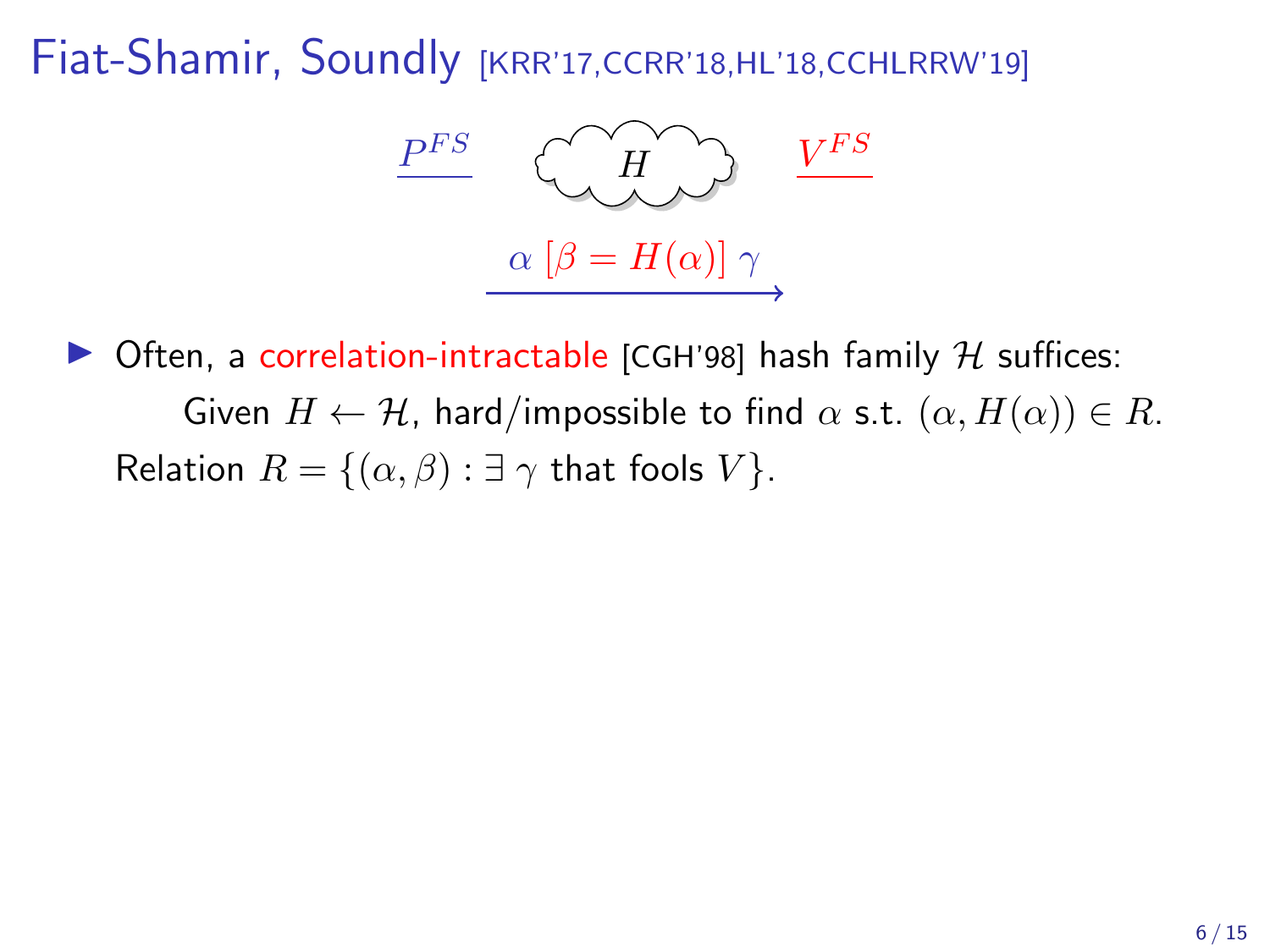

Often, a correlation-intractable [CGH'98] hash family  $H$  suffices: Given  $H \leftarrow H$ , hard/impossible to find  $\alpha$  s.t.  $(\alpha, H(\alpha)) \in R$ . Relation  $R = \{(\alpha, \beta) : \exists \gamma \text{ that fools } V\}.$ 

#### Theorem [HL'18,CCH+'19]

 $\triangleright$  NP  $\subset$  NIZK assuming a CI hash family for all bounded circuits:  $R_C = \{(\alpha, C(\alpha))\}, |C| \leq S = \text{poly}.$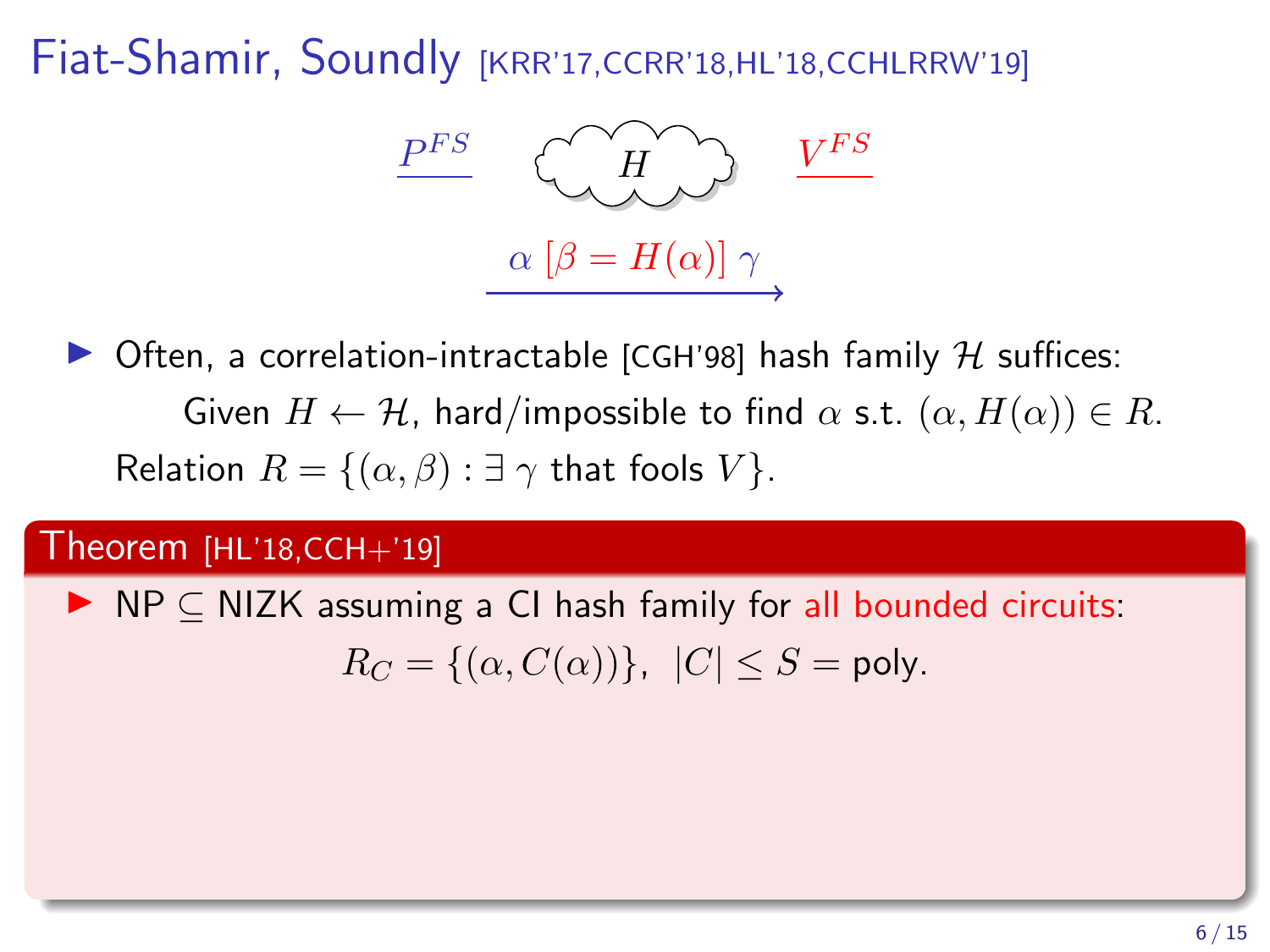

 $\triangleright$  Often, a correlation-intractable [CGH'98] hash family H suffices: Given  $H \leftarrow H$ , hard/impossible to find  $\alpha$  s.t.  $(\alpha, H(\alpha)) \in R$ . Relation  $R = \{(\alpha, \beta) : \exists \gamma \text{ that fools } V\}.$ 

#### Theorem [HL'18,CCH+'19]

 $\triangleright$  NP  $\subset$  NIZK assuming a CI hash family for all bounded circuits:  $R_C = \{(\alpha, C(\alpha))\}, |C| \leq S = \text{poly}.$ 

**Proof idea: for HamCycle**<sup>m</sup> protocol [FLS'90], each potential  $\alpha$  has  $\leq 1$  'bad challenge'  $\beta \in \{0,1\}^m$  allowing V to be fooled.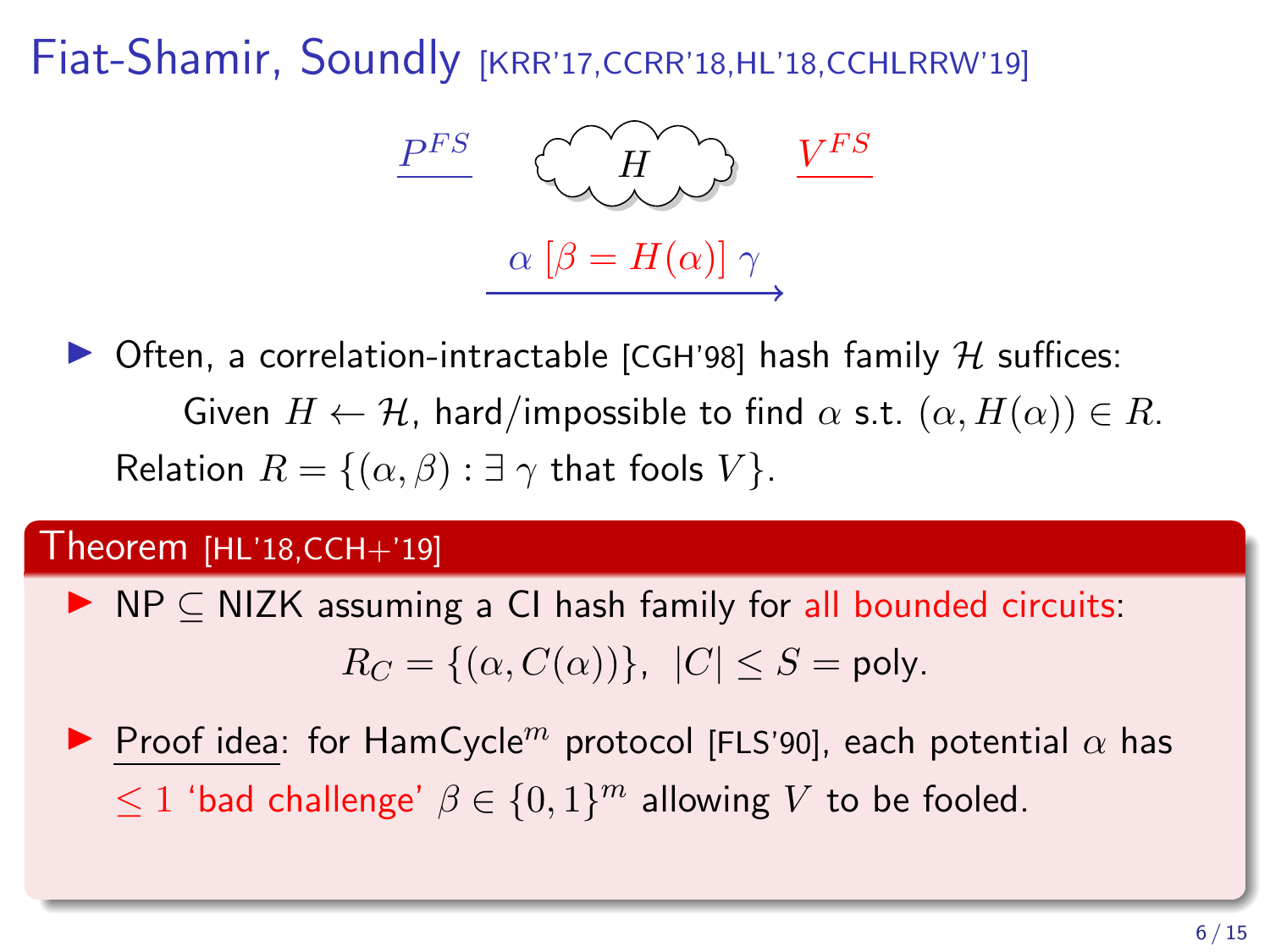

 $\triangleright$  Often, a correlation-intractable [CGH'98] hash family H suffices: Given  $H \leftarrow H$ , hard/impossible to find  $\alpha$  s.t.  $(\alpha, H(\alpha)) \in R$ . Relation  $R = \{(\alpha, \beta) : \exists \gamma \text{ that fools } V\}.$ 

#### Theorem [HL'18,CCH+'19]

- $\triangleright$  NP  $\subset$  NIZK assuming a CI hash family for all bounded circuits:  $R_C = \{(\alpha, C(\alpha))\}, |C| \leq S = \text{poly}.$
- **Proof idea: for HamCycle**<sup>m</sup> protocol [FLS'90], each potential  $\alpha$  has  $\leq 1$  'bad challenge'  $\beta \in \{0,1\}^m$  allowing V to be fooled.

Bad  $\beta$  is efficiently computable, using trapdoor for commitments in  $\alpha$ .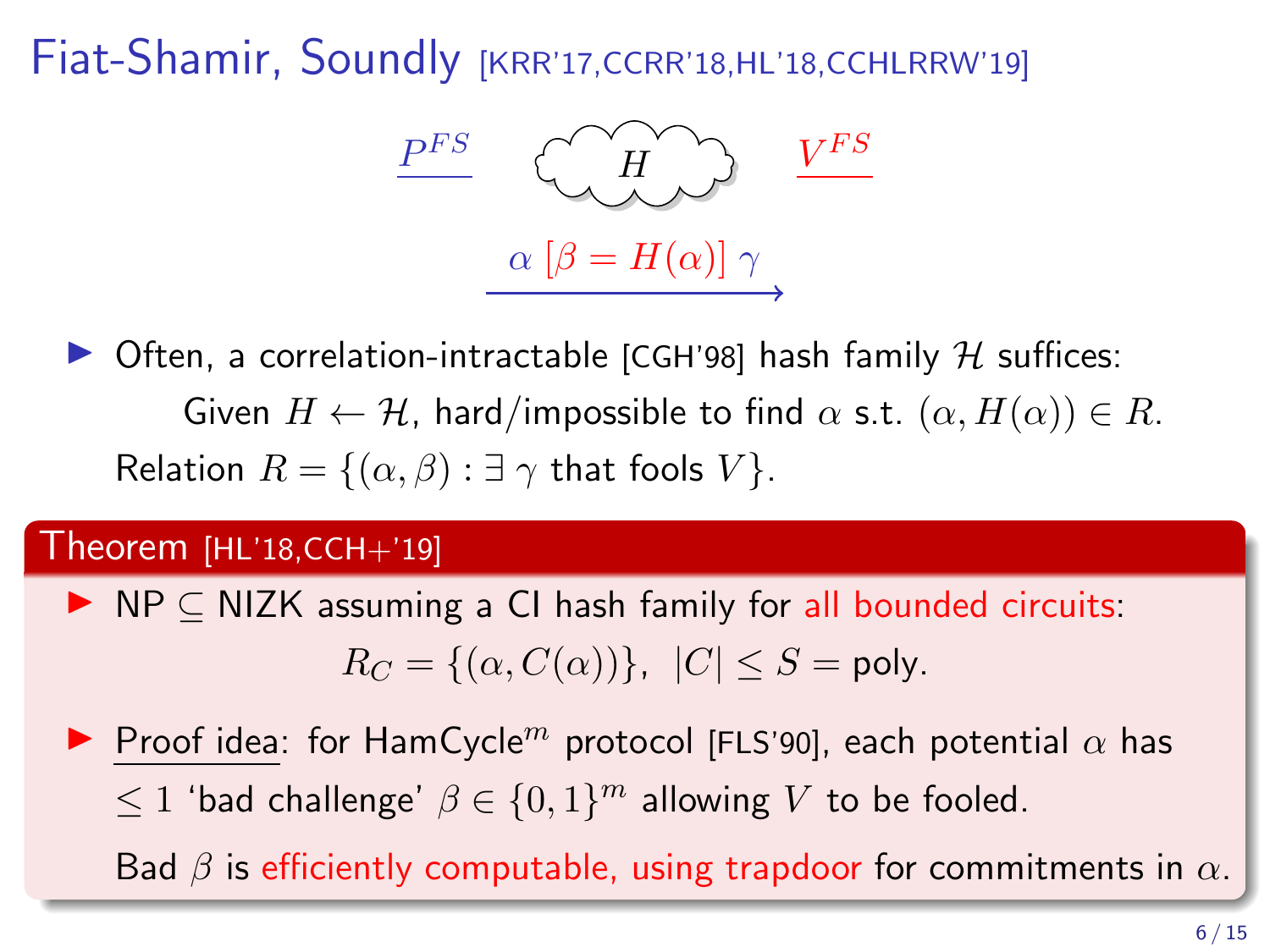# Obtaining Correlation Intractability

[CCRR'18] CI for all sparse relations from 'exotic' assumptions, e.g., 'optimal' hardness of ad-hoc LWE variants.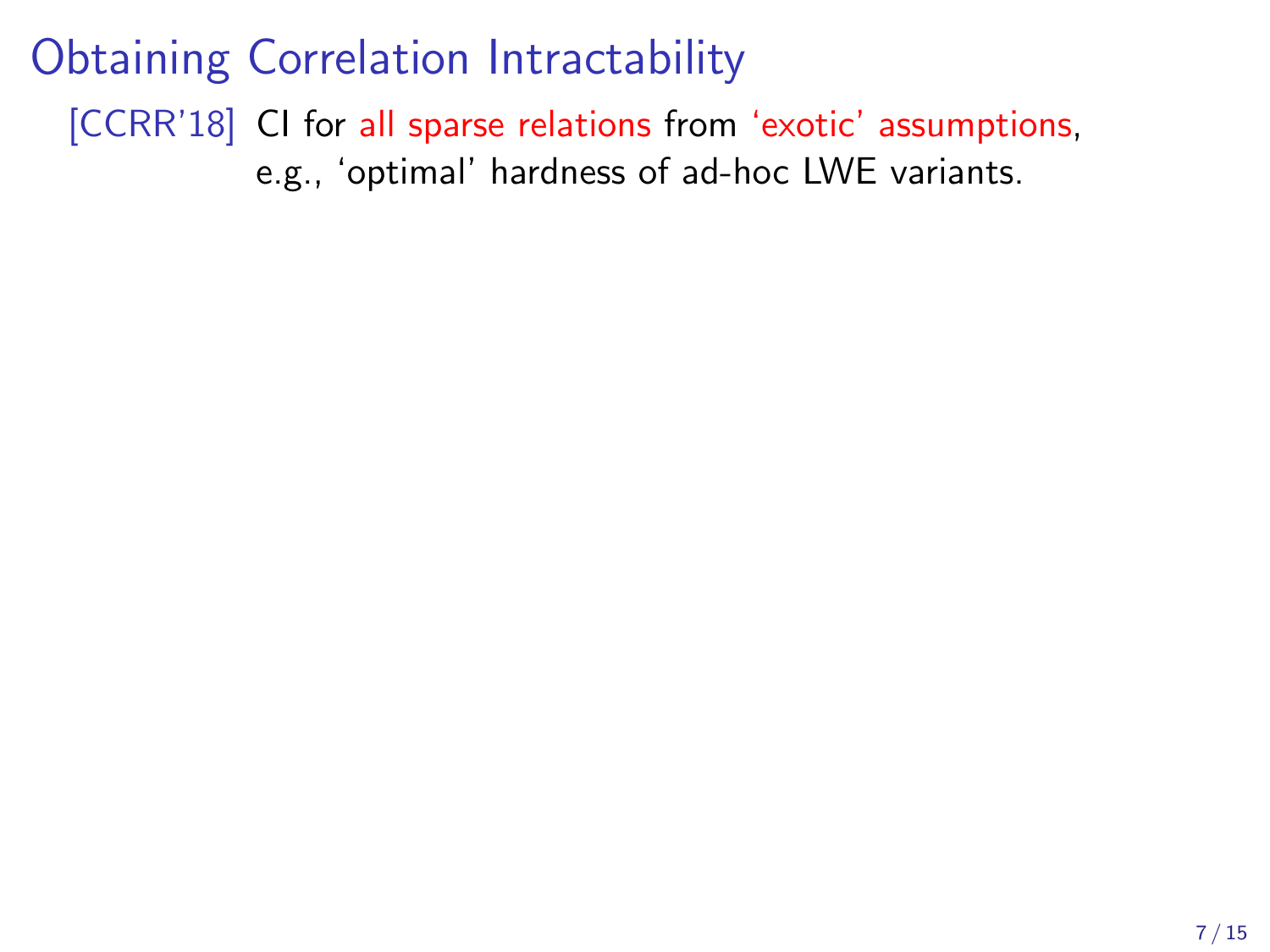[CCRR'18] CI for all sparse relations from 'exotic' assumptions, e.g., 'optimal' hardness of ad-hoc LWE variants.

[HL'18] CI for all sparse relations from (strong) obfuscation & more.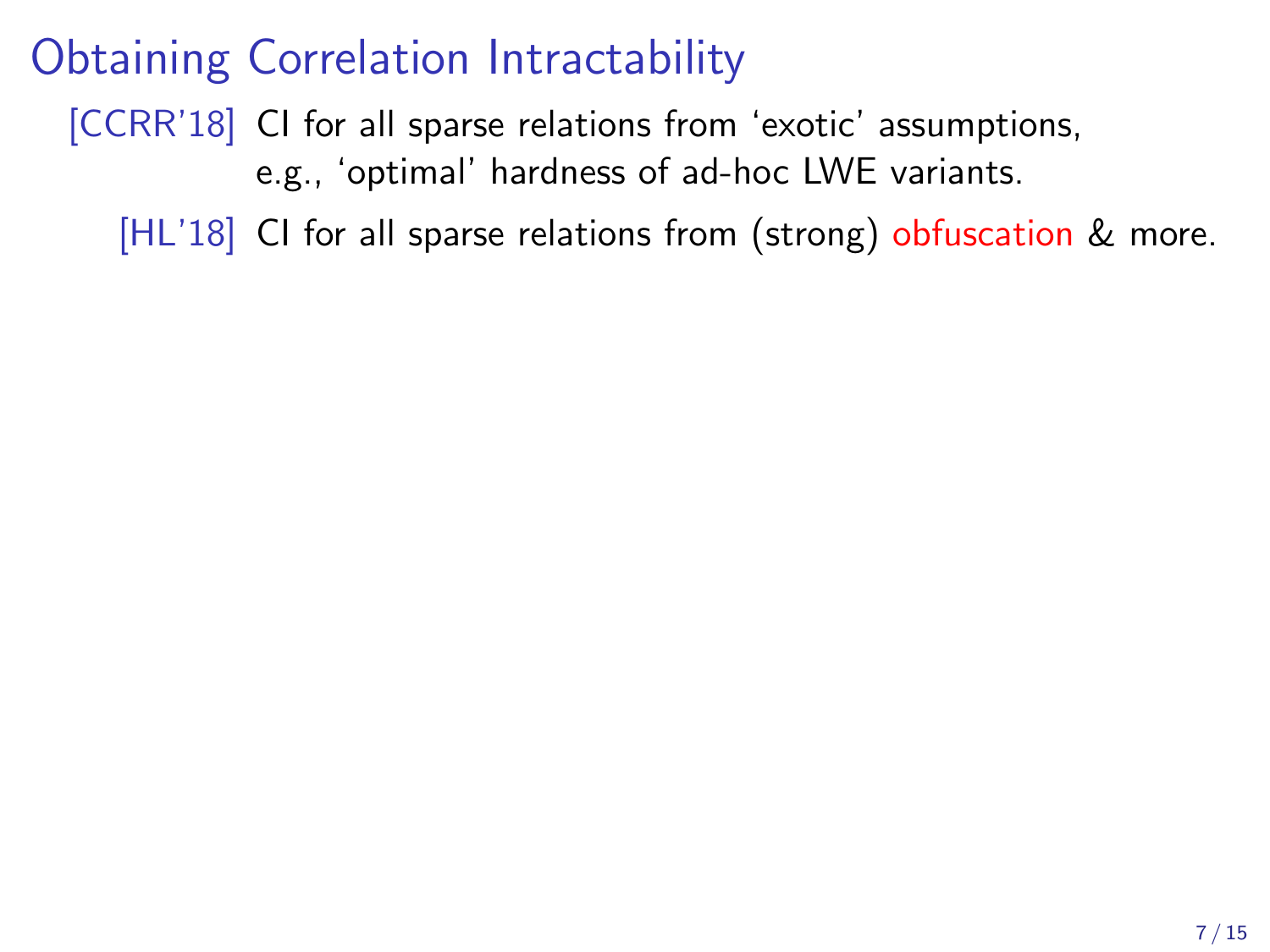[CCRR'18] CI for all sparse relations from 'exotic' assumptions, e.g., 'optimal' hardness of ad-hoc LWE variants.

[HL'18] CI for all sparse relations from (strong) obfuscation & more.

[CCH+'19] CI for all bounded circuits from circularly secure FHE.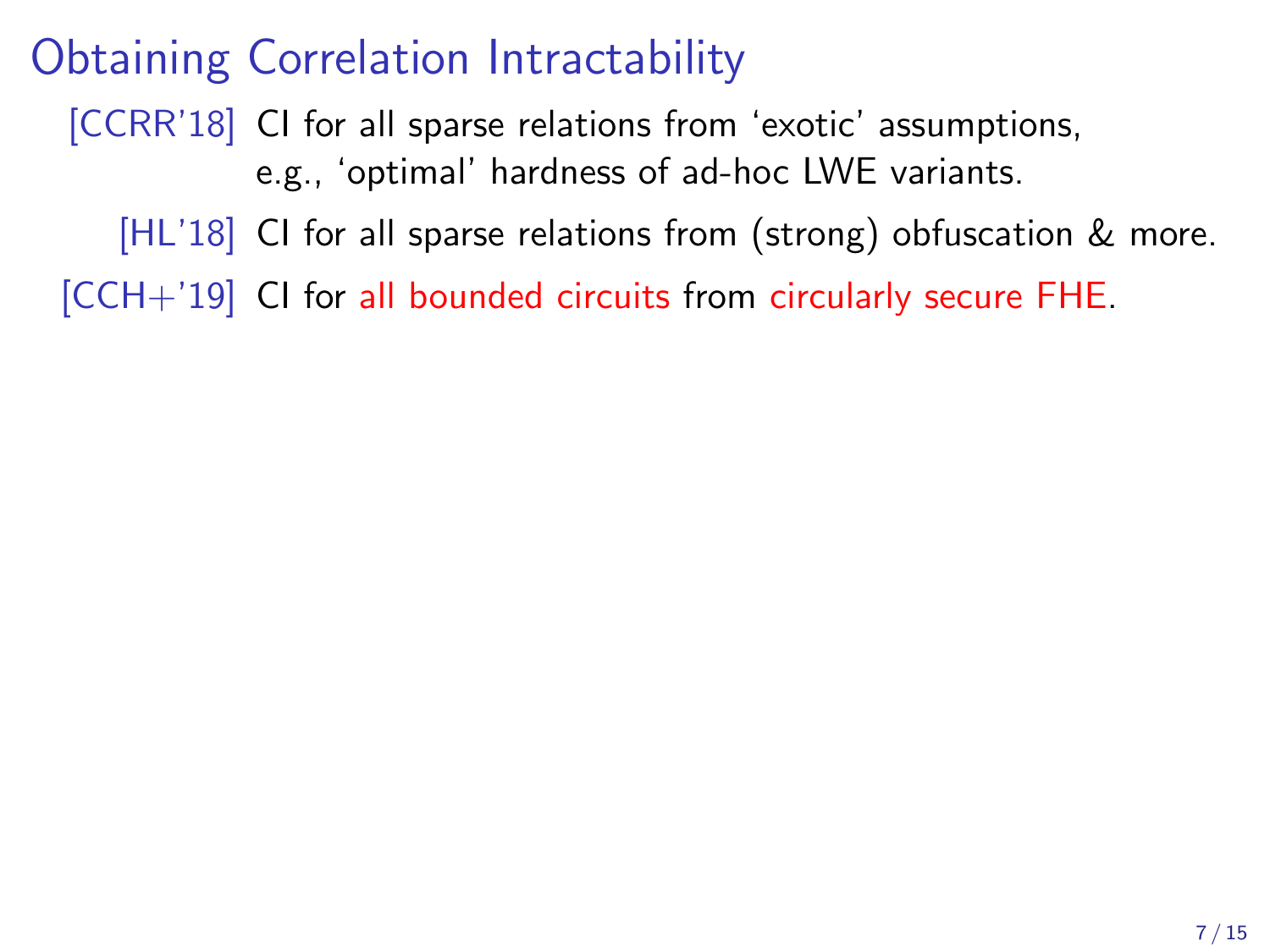[CCRR'18] CI for all sparse relations from 'exotic' assumptions, e.g., 'optimal' hardness of ad-hoc LWE variants.

[HL'18] CI for all sparse relations from (strong) obfuscation & more.

[CCH+'19] CI for all bounded circuits from circularly secure FHE. Seems tantalizingly close to LWE! But not known from LWE or worst-case lattice problems.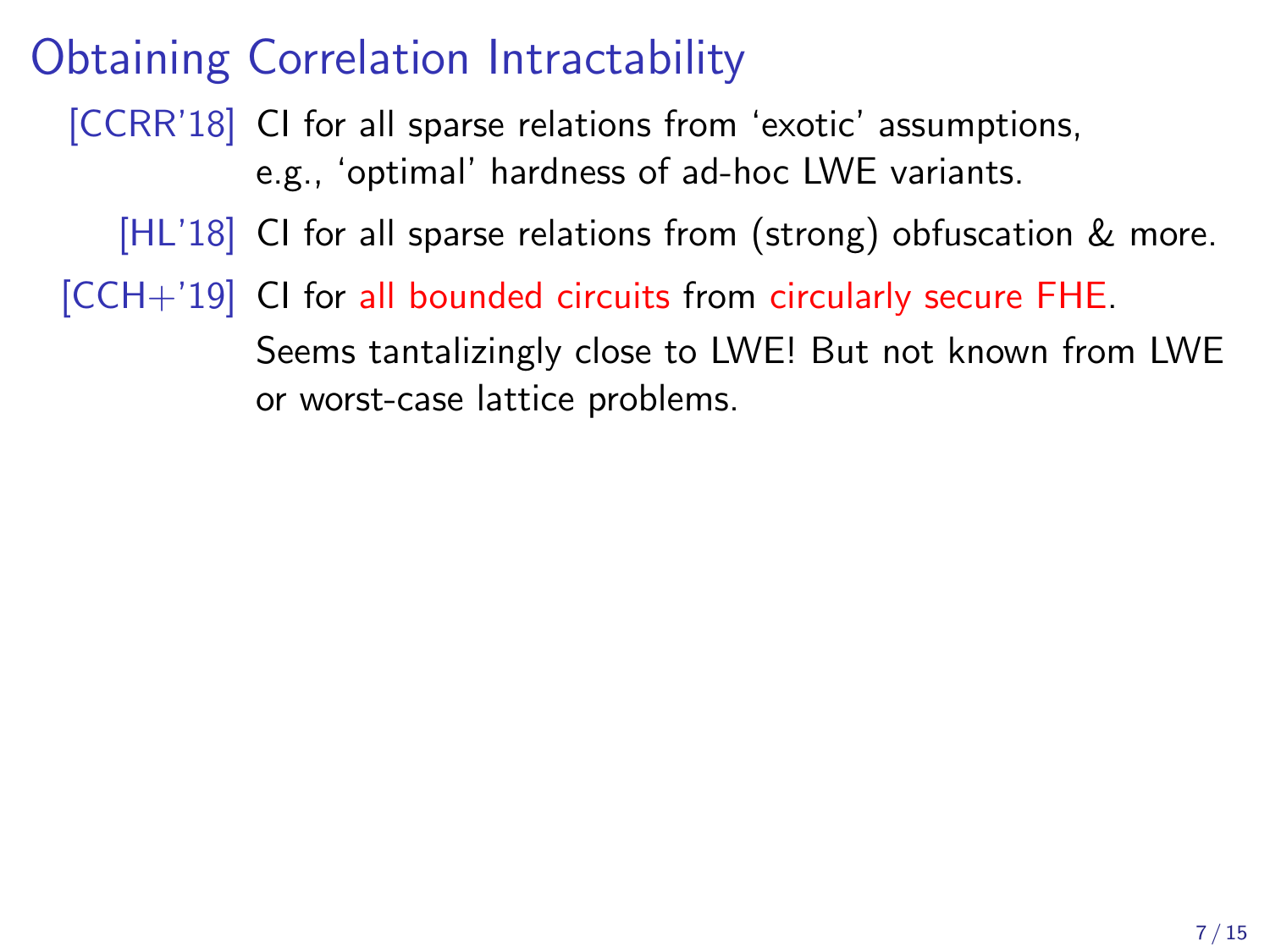[CCRR'18] CI for all sparse relations from 'exotic' assumptions, e.g., 'optimal' hardness of ad-hoc LWE variants.

[HL'18] CI for all sparse relations from (strong) obfuscation & more.

[CCH+'19] CI for all bounded circuits from circularly secure FHE. Seems tantalizingly close to LWE! But not known from LWE or worst-case lattice problems.

### Our Main Construction

 $\blacktriangleright$  A CI hash family for all bounded circuits C, from plain LWE

(for small poly approximation factors)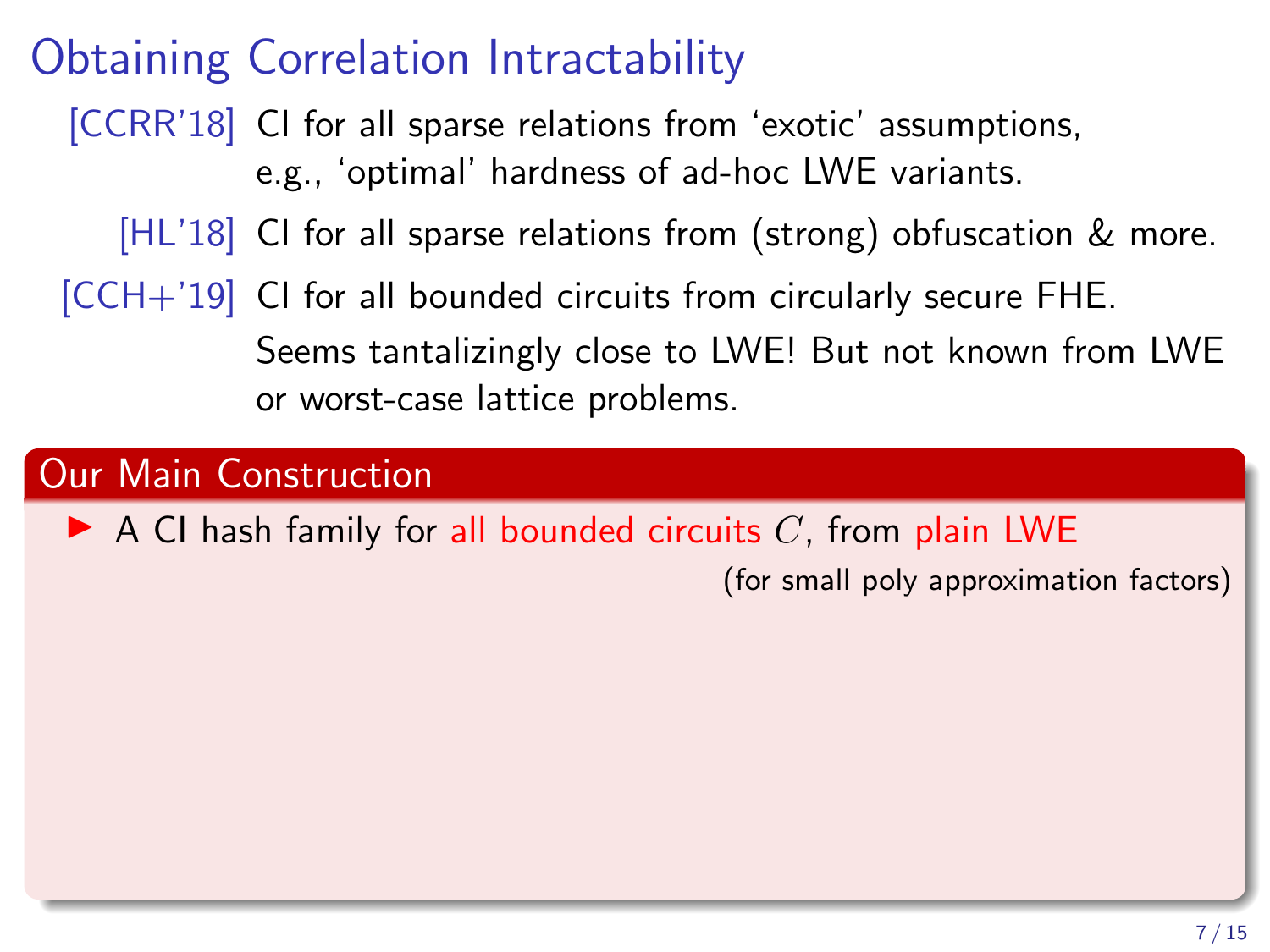[CCRR'18] CI for all sparse relations from 'exotic' assumptions, e.g., 'optimal' hardness of ad-hoc LWE variants.

[HL'18] CI for all sparse relations from (strong) obfuscation & more.

[CCH+'19] CI for all bounded circuits from circularly secure FHE. Seems tantalizingly close to LWE! But not known from LWE or worst-case lattice problems.

### Our Main Construction

- $\blacktriangleright$  A CI hash family for all bounded circuits C, from plain LWE (for small poly approximation factors)
- $\triangleright$  As in [CCH+'19], our construction has two 'intractability modes':
	- **1** Computational: given  $H \leftarrow H$ , hard to find  $\alpha$  s.t.  $H(\alpha) = C(\alpha)$ . Yields statistically ZK argument in random-string model.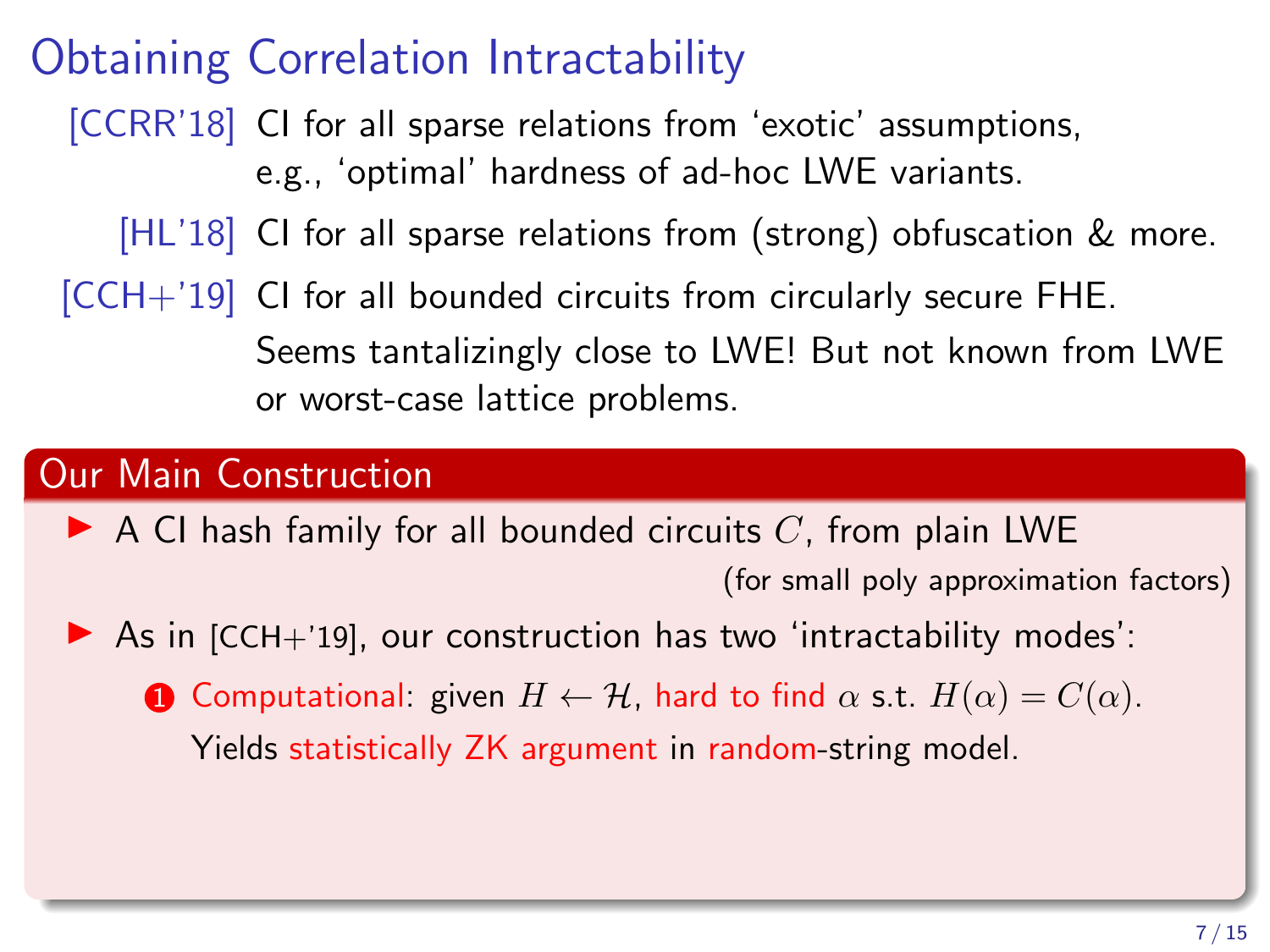[CCRR'18] CI for all sparse relations from 'exotic' assumptions, e.g., 'optimal' hardness of ad-hoc LWE variants.

[HL'18] CI for all sparse relations from (strong) obfuscation & more.

 $[CCH+19]$  CI for all bounded circuits from circularly secure FHE. Seems tantalizingly close to LWE! But not known from LWE or worst-case lattice problems.

### Our Main Construction

- $\blacktriangleright$  A CI hash family for all bounded circuits C, from plain LWE (for small poly approximation factors)
- $\triangleright$  As in [CCH+'19], our construction has two 'intractability modes':
	- **1** Computational: given  $H \leftarrow H$ , hard to find  $\alpha$  s.t.  $H(\alpha) = C(\alpha)$ . Yields statistically ZK argument in random-string model.
	- $\bullet$  Statistical: over  $H \leftarrow \mathcal{H}_C \stackrel{c}{\approx} \mathcal{H}$ , such  $\alpha$  do not exist w/h.p.

Yields computationally ZK proof in reference-string model.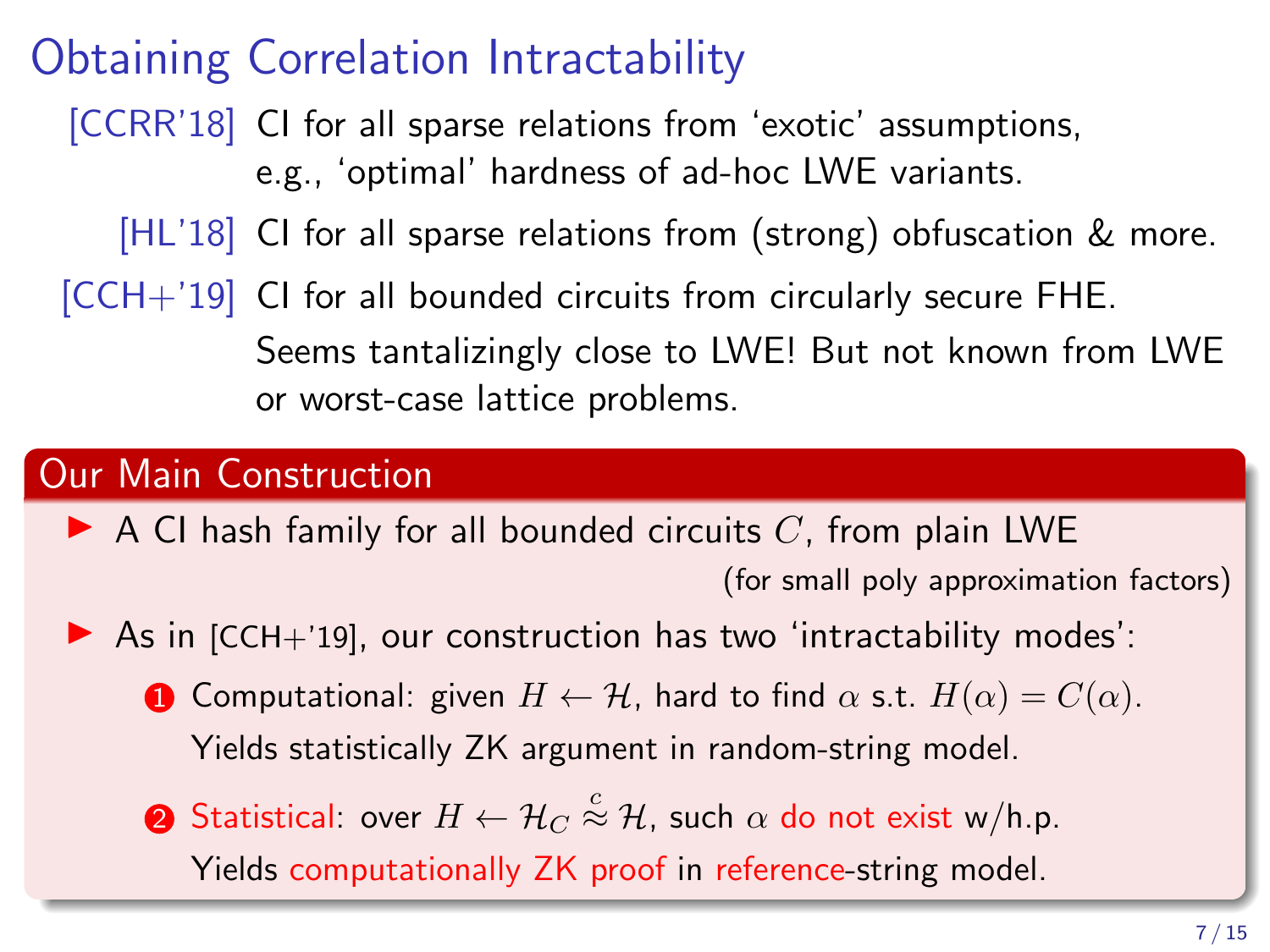# Overview of Our Construction

 $\bf{0}$  A CI hash family for all NC $^1$  (log-depth) circuits from LWE/SIS (for small poly approx factors)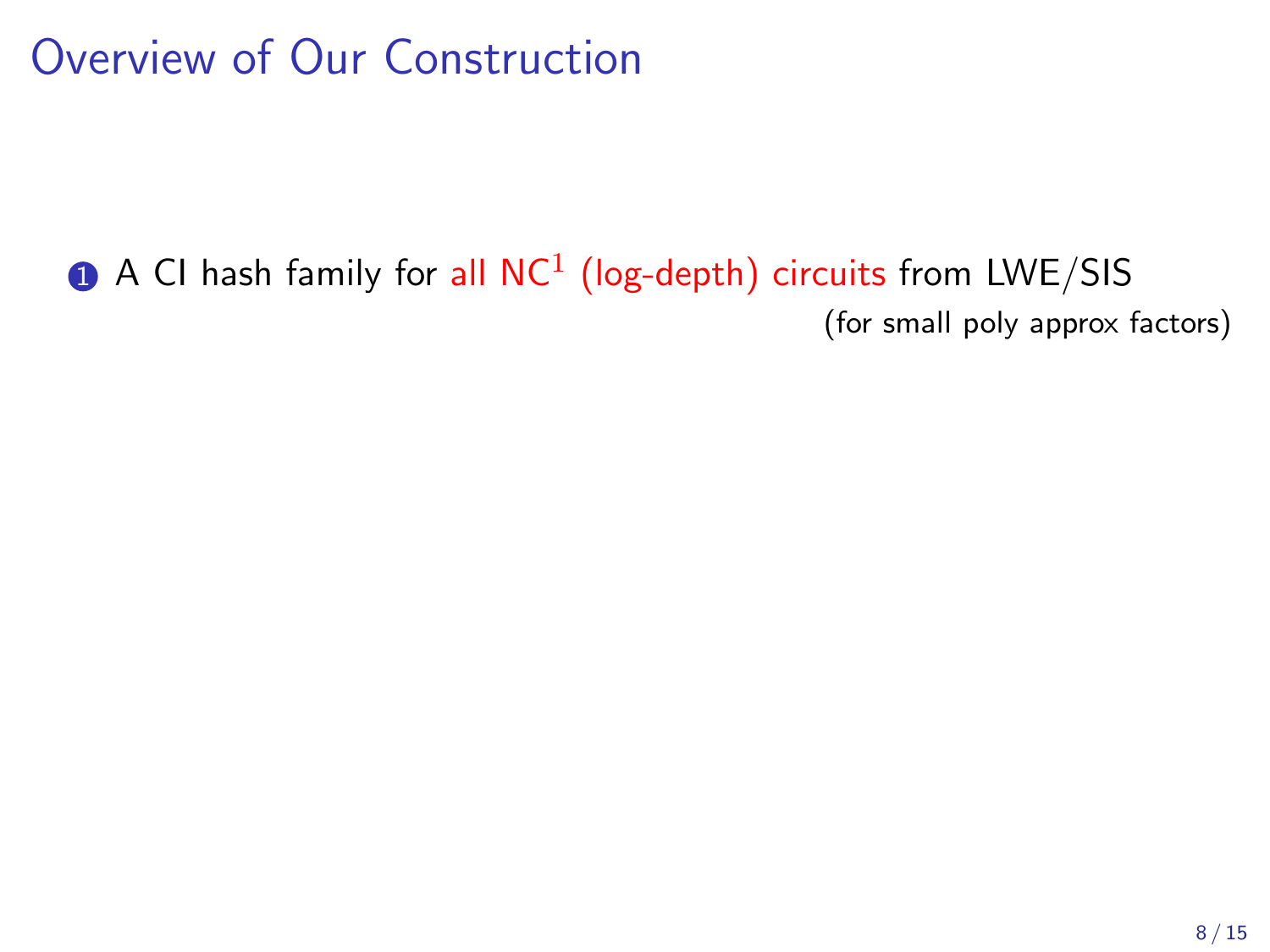# Overview of Our Construction

- $\bf{0}$  A CI hash family for all NC $^1$  (log-depth) circuits from LWE/SIS (for small poly approx factors)
- 2 A CI 'bootstrapping' theorem, from (leveled) FHE decryption circuits in  $\mathsf{NC}^1$ , to arbitrary bounded circuits, à la [Gentry'09,GGH+'13].

(Such FHE can be based on LWE w/ small poly factors [BV'14].)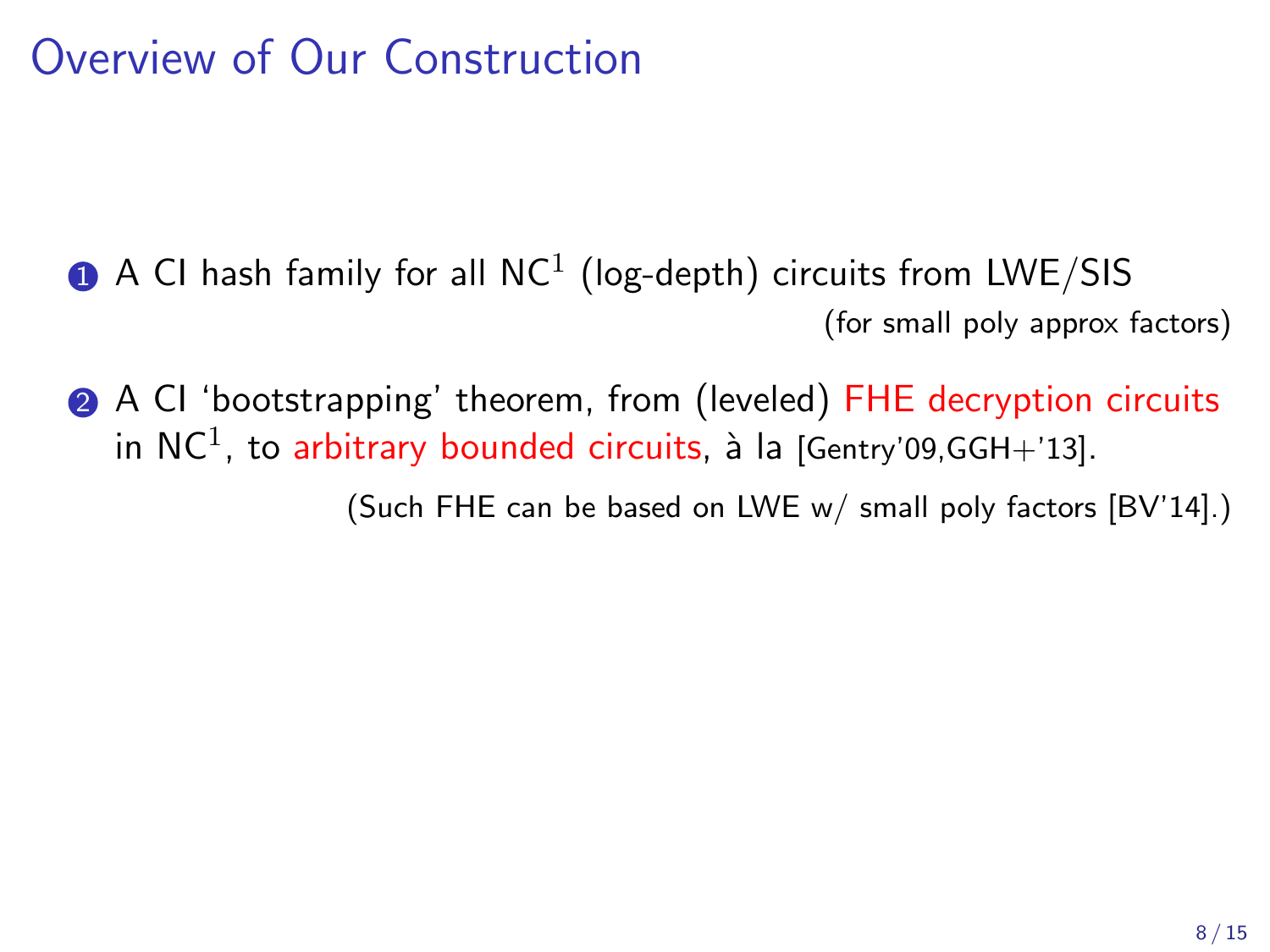# Overview of Our Construction

- $\bf{0}$  A CI hash family for all NC $^1$  (log-depth) circuits from LWE/SIS (for small poly approx factors)
- 2 A CI 'bootstrapping' theorem, from (leveled) FHE decryption circuits in  $\mathsf{NC}^1$ , to arbitrary bounded circuits, à la [Gentry'09,GGH+'13]. (Such FHE can be based on LWE w/ small poly factors [BV'14].)
- $\triangleright$  For NIZK we do not actually need bootstrapping, because the 'bad challenge' functions can be implemented in  $\mathsf{NC}^1$  [CCH+'19,Lombardi].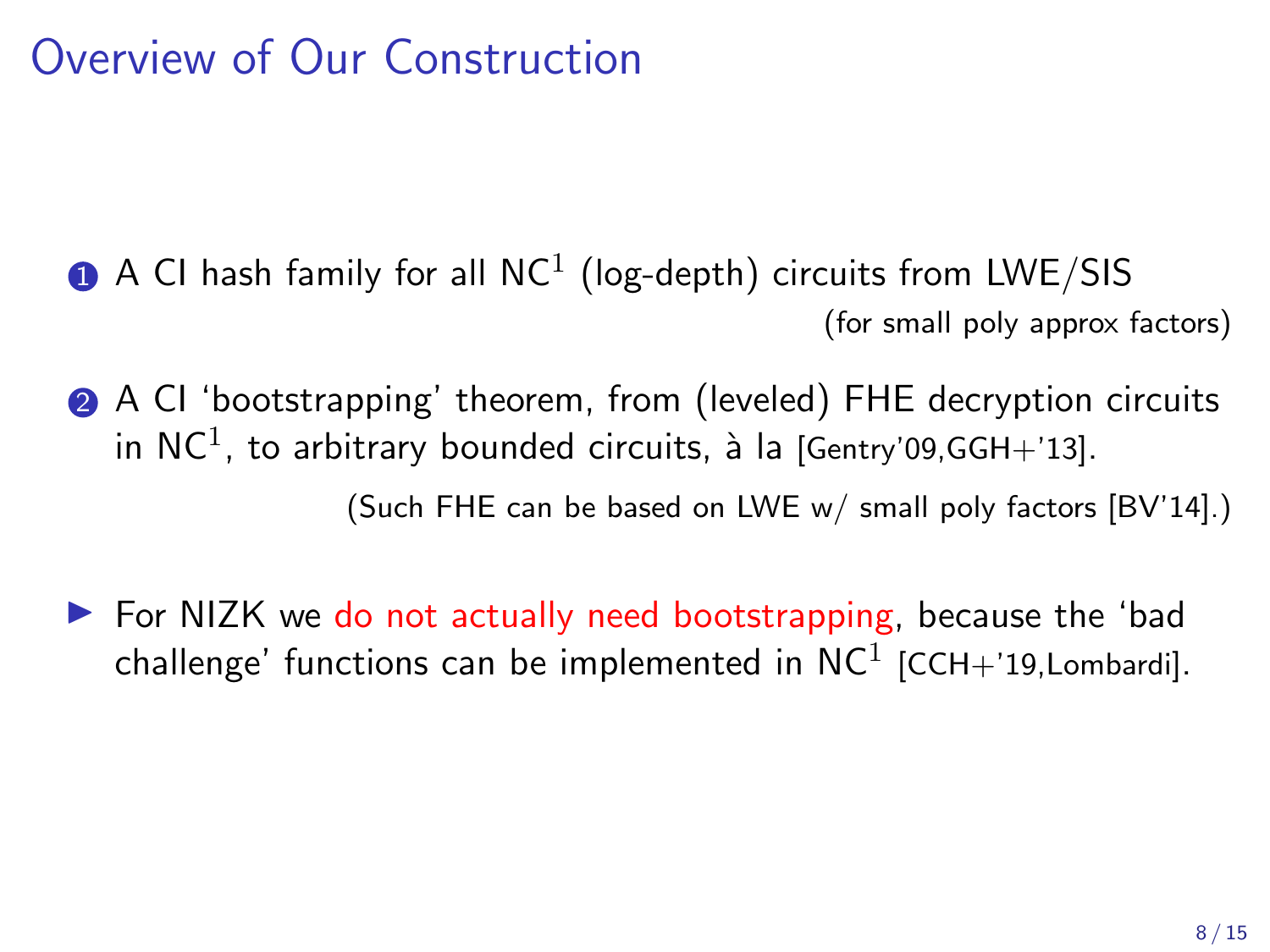## SIS and LWE [Ajtai'96,..., Regev'05,...]

Fix integer modulus  $q = \text{poly}(n)$  and dimensions  $n, m \geq 2n \lceil \log q \rceil$ .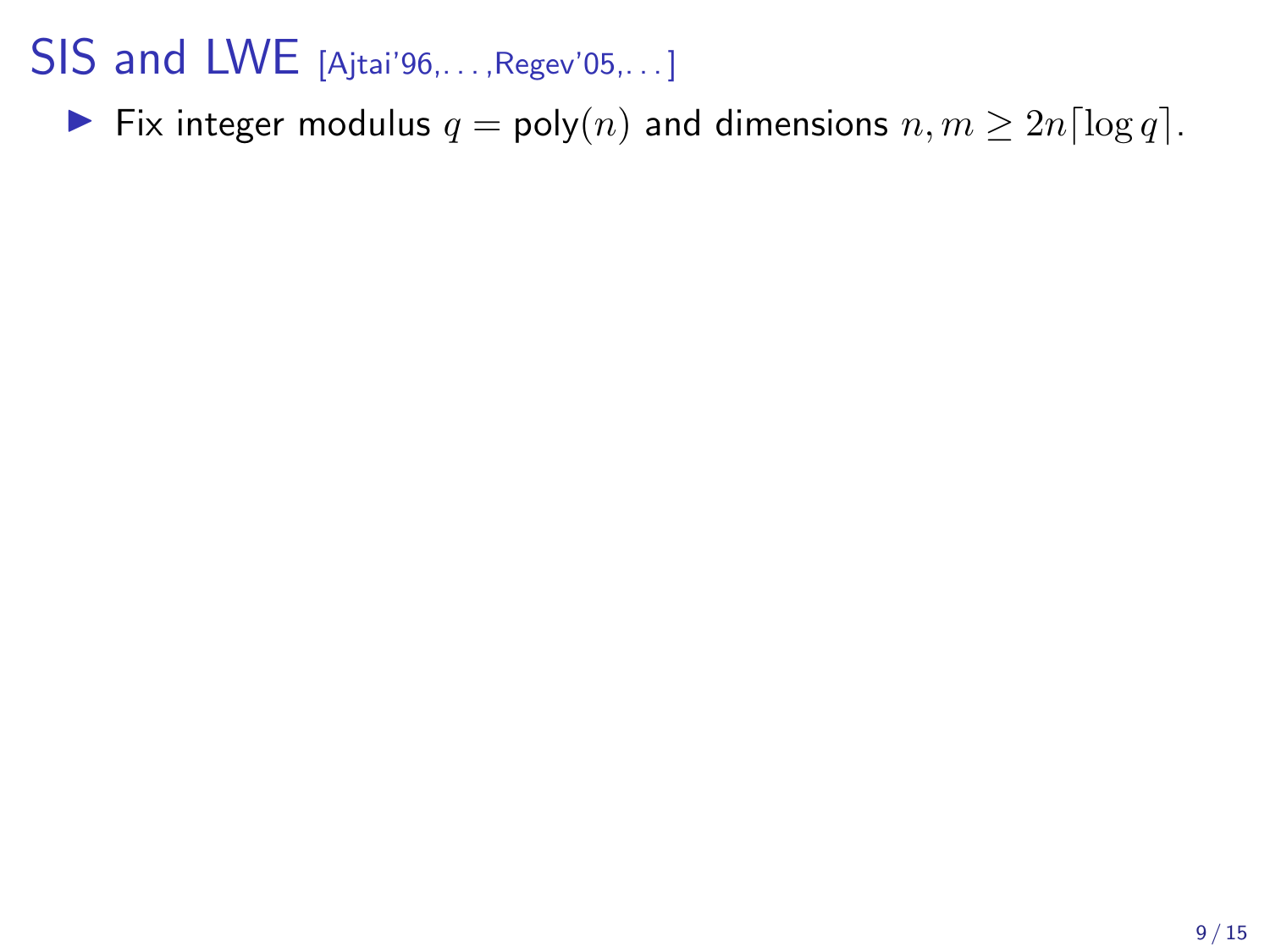## SIS and LWE [Ajtai'96,. . . ,Regev'05,. . . ]

▶ Fix integer modulus  $q = \text{poly}(n)$  and dimensions  $n, m \geq 2n \lceil \log q \rceil$ .

**SIS:** given uniform  $\mathbf{A} \in \mathbb{Z}_q^{n \times m}$ , find 'short' nonzero  $\mathbf{z} \in \mathbb{Z}^m$  s.t.

$$
\begin{pmatrix} & & \\ & A & \\ & & \end{pmatrix} \begin{pmatrix} & \\ \mathbf{z} & \\ & \end{pmatrix} = \begin{pmatrix} & \\ \mathbf{0} & \\ & \end{pmatrix} \in \mathbb{Z}_q^n.
$$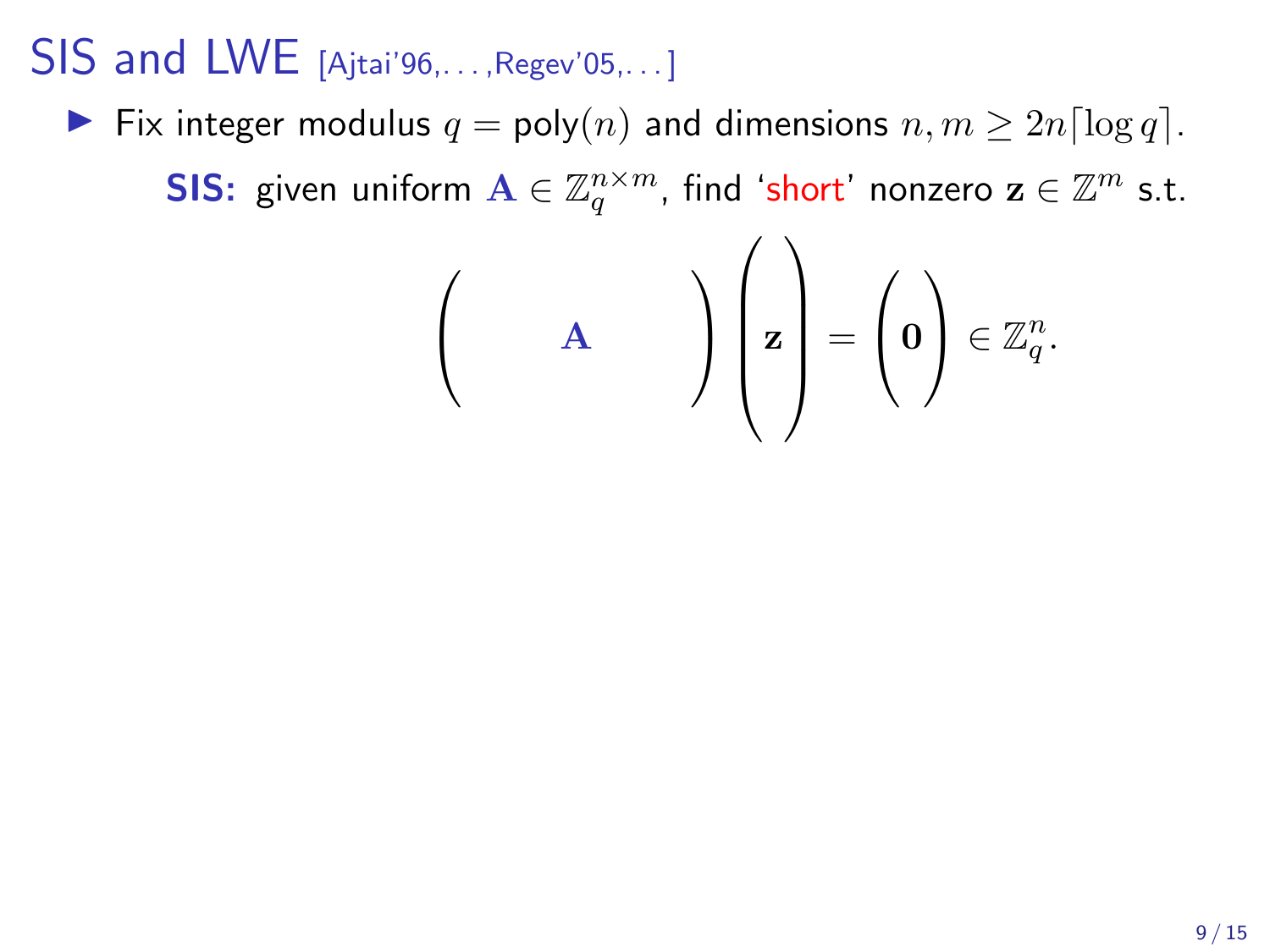## $SIS$  and LWE  $[A]$ itai'96,..., Regev'05,...

Fix integer modulus  $q = \text{poly}(n)$  and dimensions  $n, m \geq 2n \lceil \log q \rceil$ .

**SIS:** given uniform  $\mathbf{A} \in \mathbb{Z}_q^{n \times m}$ , find 'short' nonzero  $\mathbf{z} \in \mathbb{Z}^m$  s.t.

$$
\begin{pmatrix} & & \\ & A & \\ & & \end{pmatrix} \begin{pmatrix} & \\ z & \\ & \end{pmatrix} = \begin{pmatrix} 0 \\ 0 \end{pmatrix} \in \mathbb{Z}_q^n.
$$

LWE: distinguish uniform A from

$$
\left(\begin{array}{c} \mathbf{A}' \\ \mathbf{s}^t\mathbf{A}' + \mathbf{e}^t \end{array}\right)
$$

for uniform  $\mathbf{A}'\in\mathbb{Z}_q^{(n-1)\times m}$  and 'short' (Gaussian)  $\mathbf{s},\mathbf{e}\in\mathbb{Z}^m$ .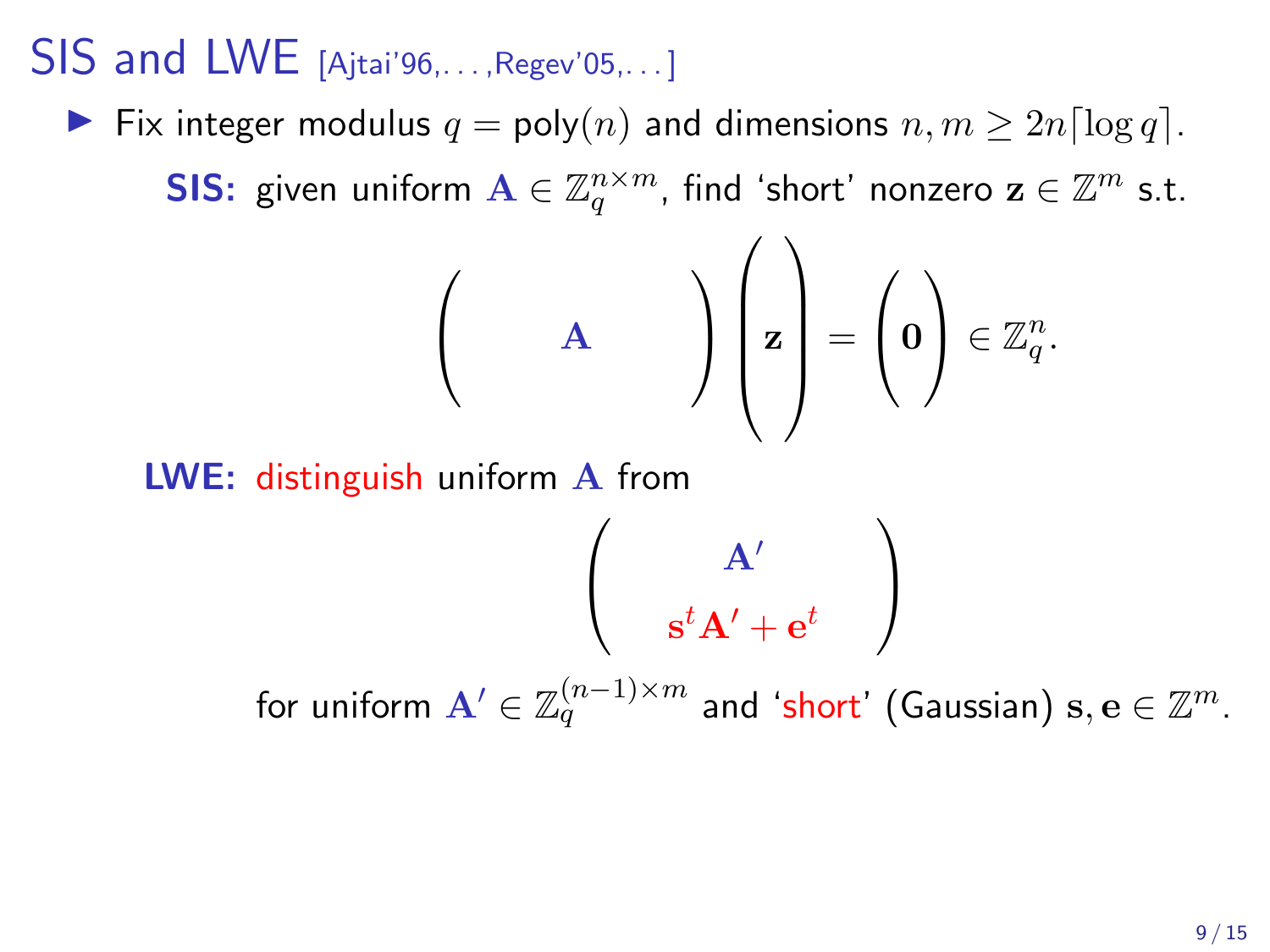### $SIS$  and LWE  $[A]$ itai'96,..., Regev'05,...

► Fix integer modulus  $q = \text{poly}(n)$  and dimensions  $n, m \geq 2n \lceil \log q \rceil$ .

**SIS:** given uniform  $\mathbf{A} \in \mathbb{Z}_q^{n \times m}$ , find 'short' nonzero  $\mathbf{z} \in \mathbb{Z}^m$  s.t.

$$
\begin{pmatrix} & & \\ & A & \\ & & \end{pmatrix} \begin{pmatrix} z \\ z \end{pmatrix} = \begin{pmatrix} 0 \\ 0 \end{pmatrix} \in \mathbb{Z}_q^n.
$$

LWE: distinguish uniform A from

$$
\left(\begin{array}{c}\mathbf{A}'\\ \mathbf{s}^t\mathbf{A}'+\mathbf{e}^t\end{array}\right)
$$
 for uniform  $\mathbf{A}'\in\mathbb{Z}_q^{(n-1)\times m}$  and 'short' (Gaussian)  $\mathbf{s},\mathbf{e}\in\mathbb{Z}^m$ .

### Theorems

 $\triangleright$  Worst-case lattice problems reduce to average-case SIS/LWE.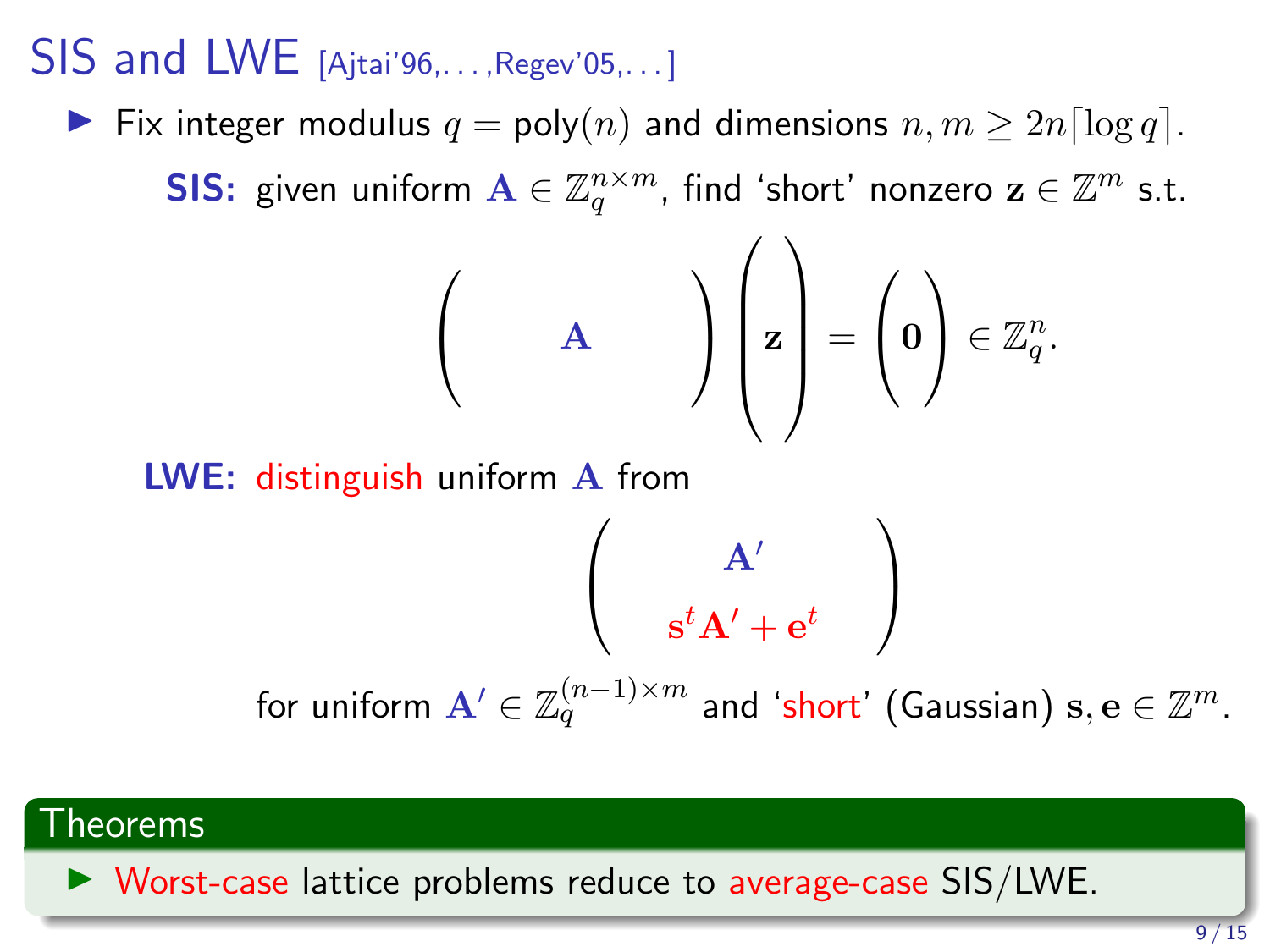### $SIS$  and LWE  $[A]$ itai'96,..., Regev'05,...

Fix integer modulus  $q = \text{poly}(n)$  and dimensions  $n, m \geq 2n \lceil \log q \rceil$ .

**SIS:** given uniform  $\mathbf{A} \in \mathbb{Z}_q^{n \times m}$ , find 'short' nonzero  $\mathbf{z} \in \mathbb{Z}^m$  s.t.

$$
\begin{pmatrix} & & \\ & A & \\ & & \end{pmatrix} \begin{pmatrix} z \\ z \end{pmatrix} = \begin{pmatrix} 0 \\ 0 \end{pmatrix} \in \mathbb{Z}_q^n.
$$

LWE: distinguish uniform A from

$$
\left(\begin{array}{c} \mathbf{A}' \\ \mathbf{s}^t\mathbf{A}' + \mathbf{e}^t \end{array}\right)
$$

for uniform  $\mathbf{A}'\in\mathbb{Z}_q^{(n-1)\times m}$  and 'short' (Gaussian)  $\mathbf{s},\mathbf{e}\in\mathbb{Z}^m$ .

▶ Linear  $G: \{0,1\}^m \to \mathbb{Z}_q^n$  and nonlinear  $G^-: \mathbb{Z}_q^n \to \{0,1\}^m$  s.t.

$$
G(G^{-}(\mathbf{u})) = \mathbf{u} \text{ for all } \mathbf{u} \in \mathbb{Z}_q^n.
$$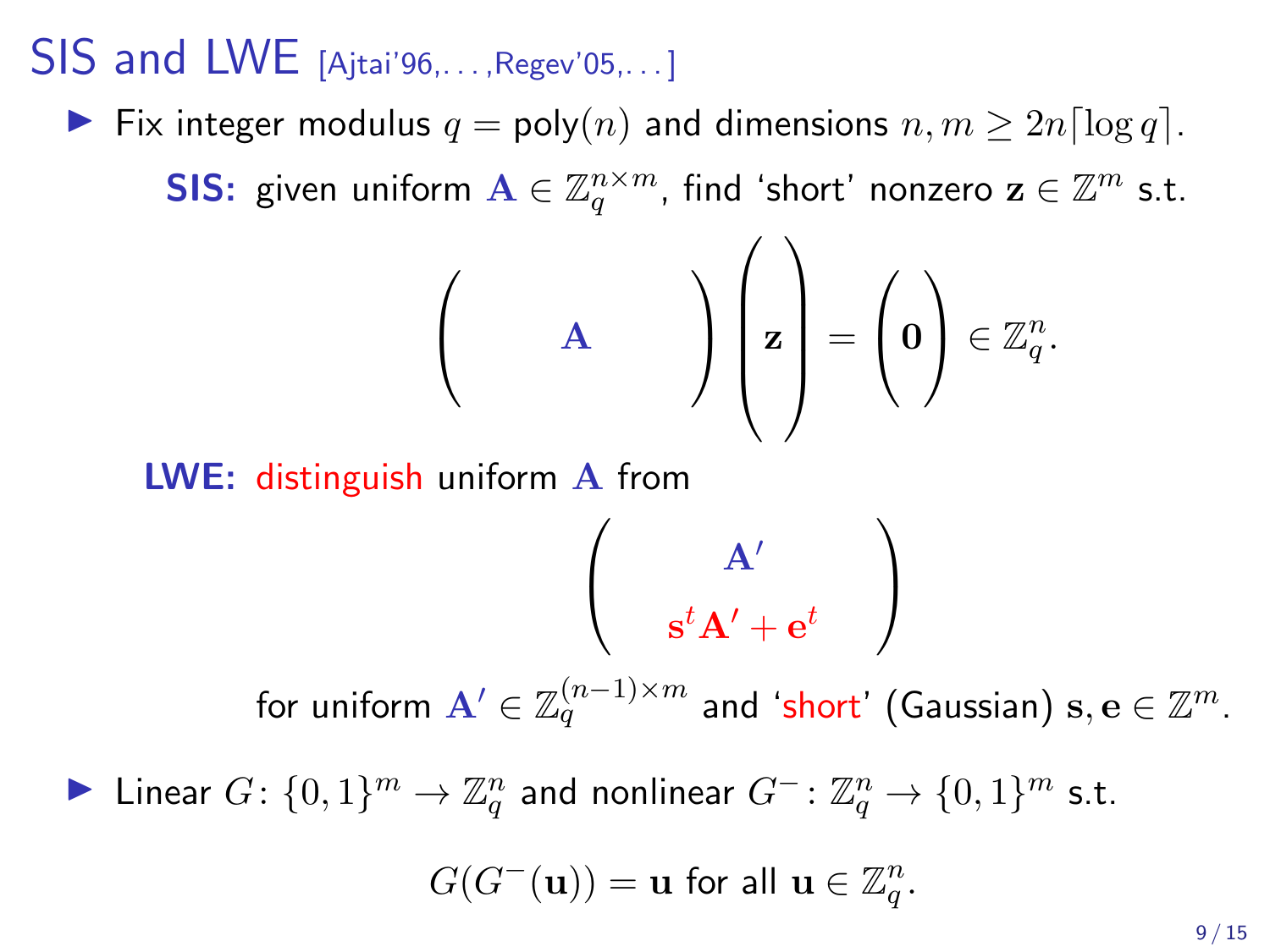▶ Goal: CI for size-S circuits  $C: \{0,1\}^{\ell} \rightarrow \{0,1\}^m$ ,  $m \geq 2n \lceil \log q \rceil$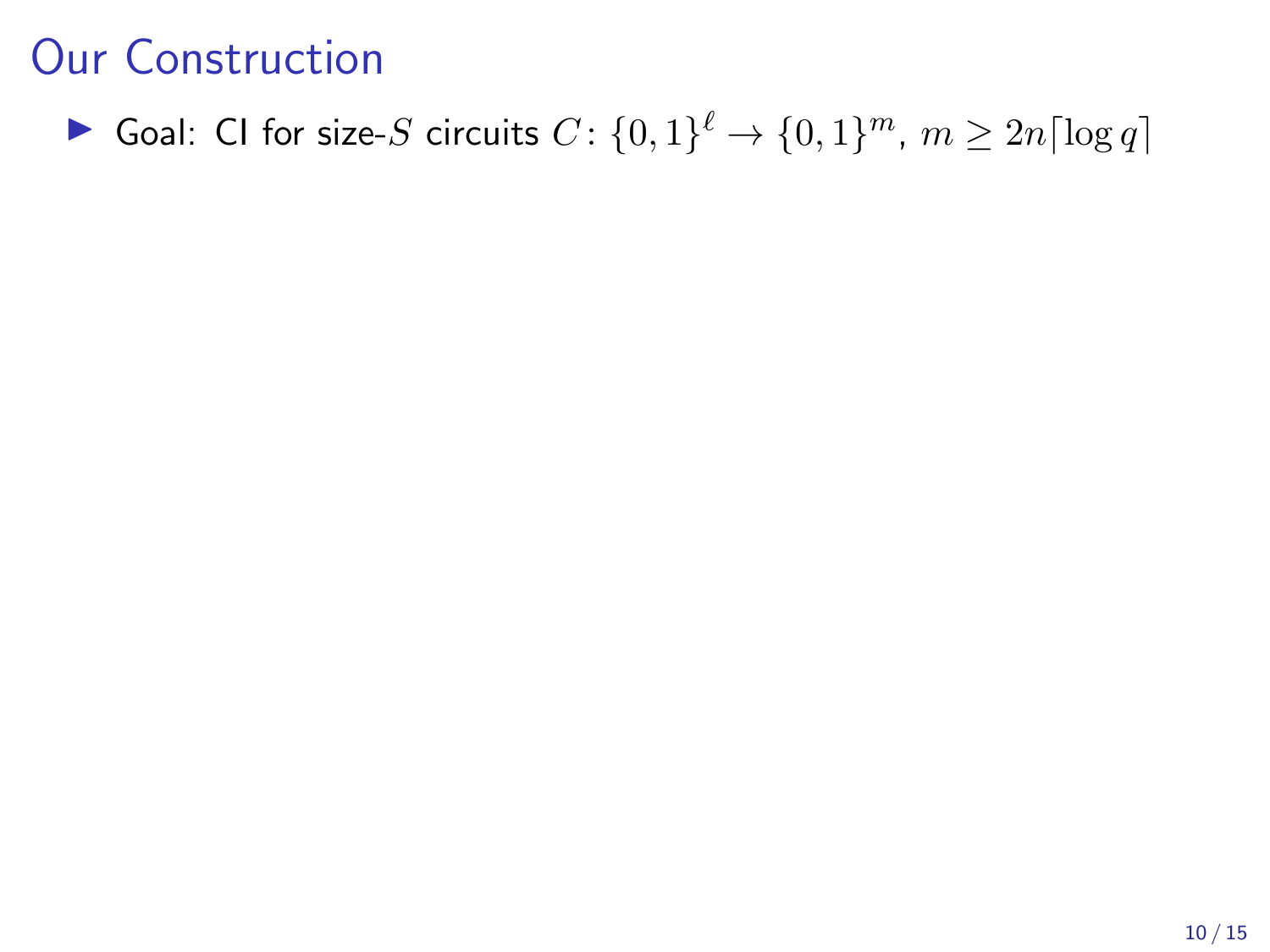- ▶ Goal: CI for size-S circuits  $C: \{0,1\}^{\ell} \rightarrow \{0,1\}^m$ ,  $m \geq 2n \lceil \log q \rceil$
- ▶ Uses LWE/SIS-based FH encryption/commitment [GSW'13,GVW'15]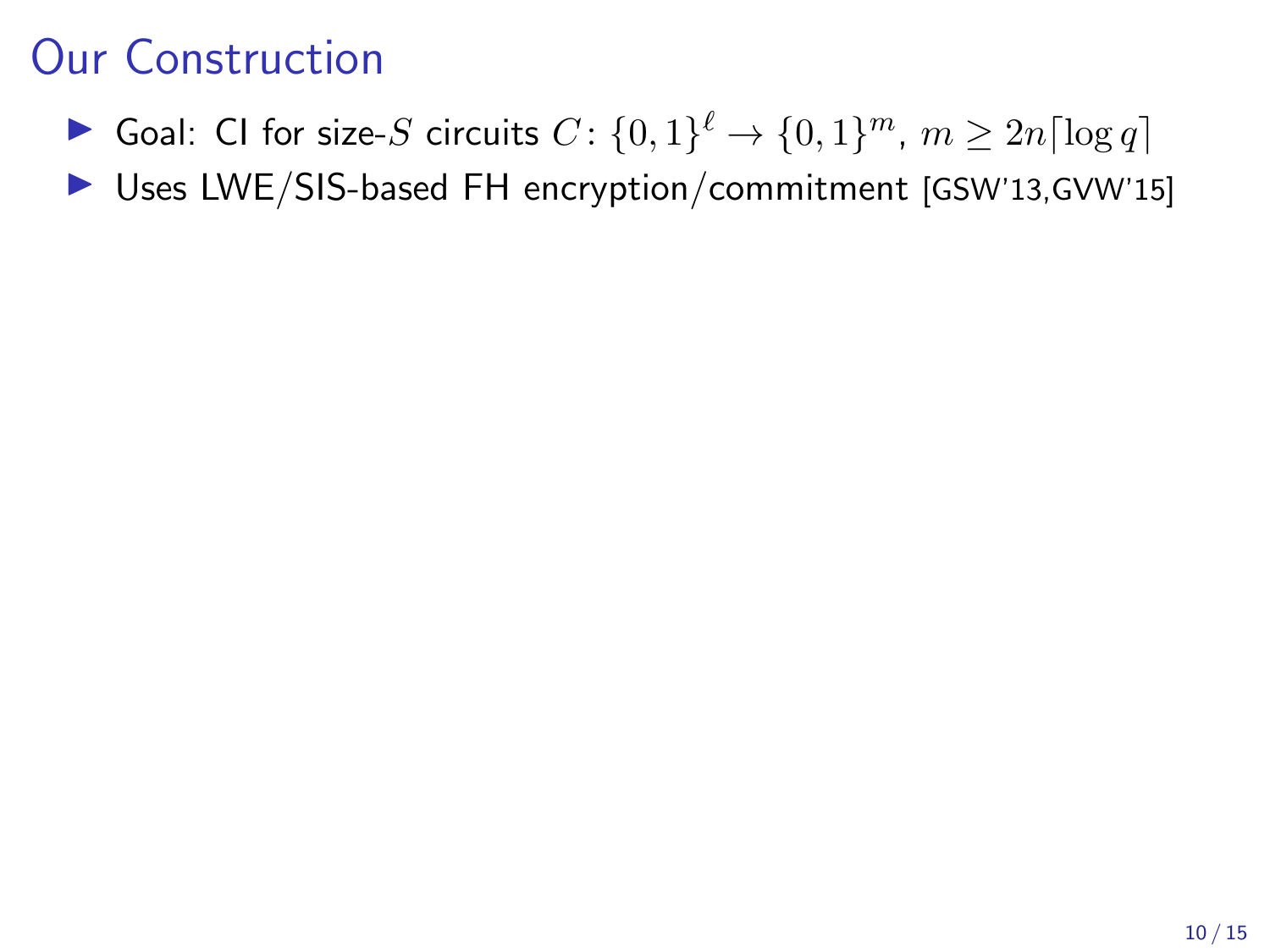▶ Goal: CI for size-S circuits  $C: \{0,1\}^{\ell} \rightarrow \{0,1\}^m$ ,  $m \geq 2n \lceil \log q \rceil$ 

▶ Uses LWE/SIS-based FH encryption/commitment [GSW'13,GVW'15]

**Hash Key:** commitment  $\widehat{D}$  to 'dummy' circuit  $D$ :  $\{0,1\}^{\ell} \to \{0,1\}^m$ .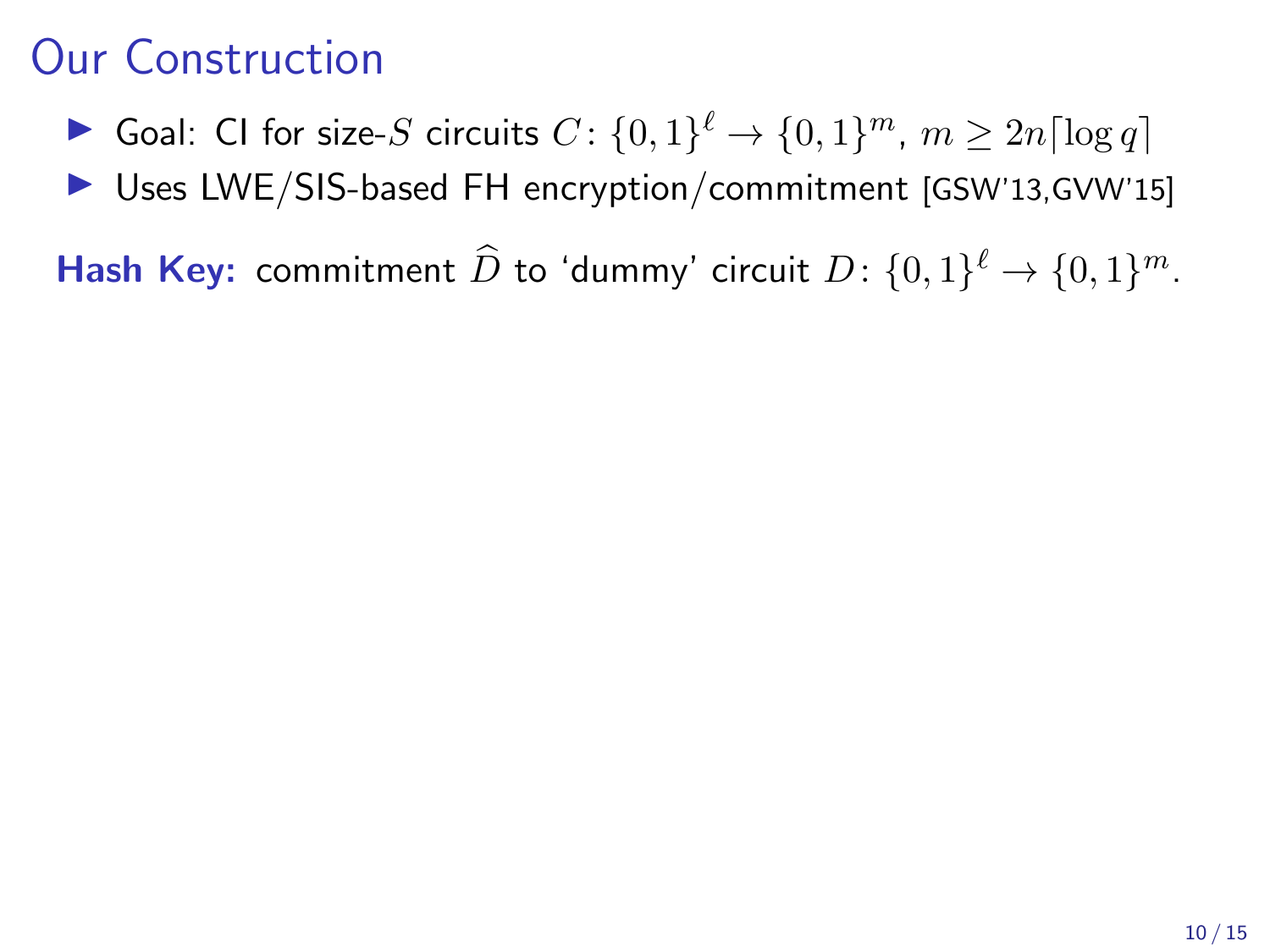- ▶ Goal: CI for size-S circuits  $C: \{0,1\}^{\ell} \rightarrow \{0,1\}^m$ ,  $m \geq 2n \lceil \log q \rceil$
- $\triangleright$  Uses LWE/SIS-based FH encryption/commitment [GSW'13,GVW'15]

**Hash Key:** commitment  $\widehat{D}$  to 'dummy' circuit  $D$ :  $\{0,1\}^{\ell} \to \{0,1\}^m$ .

**Evaluation:** on input  $\alpha \in \{0,1\}^{\ell}$ ,

**1** Homomorphically compute commitment  $D(\alpha)$ .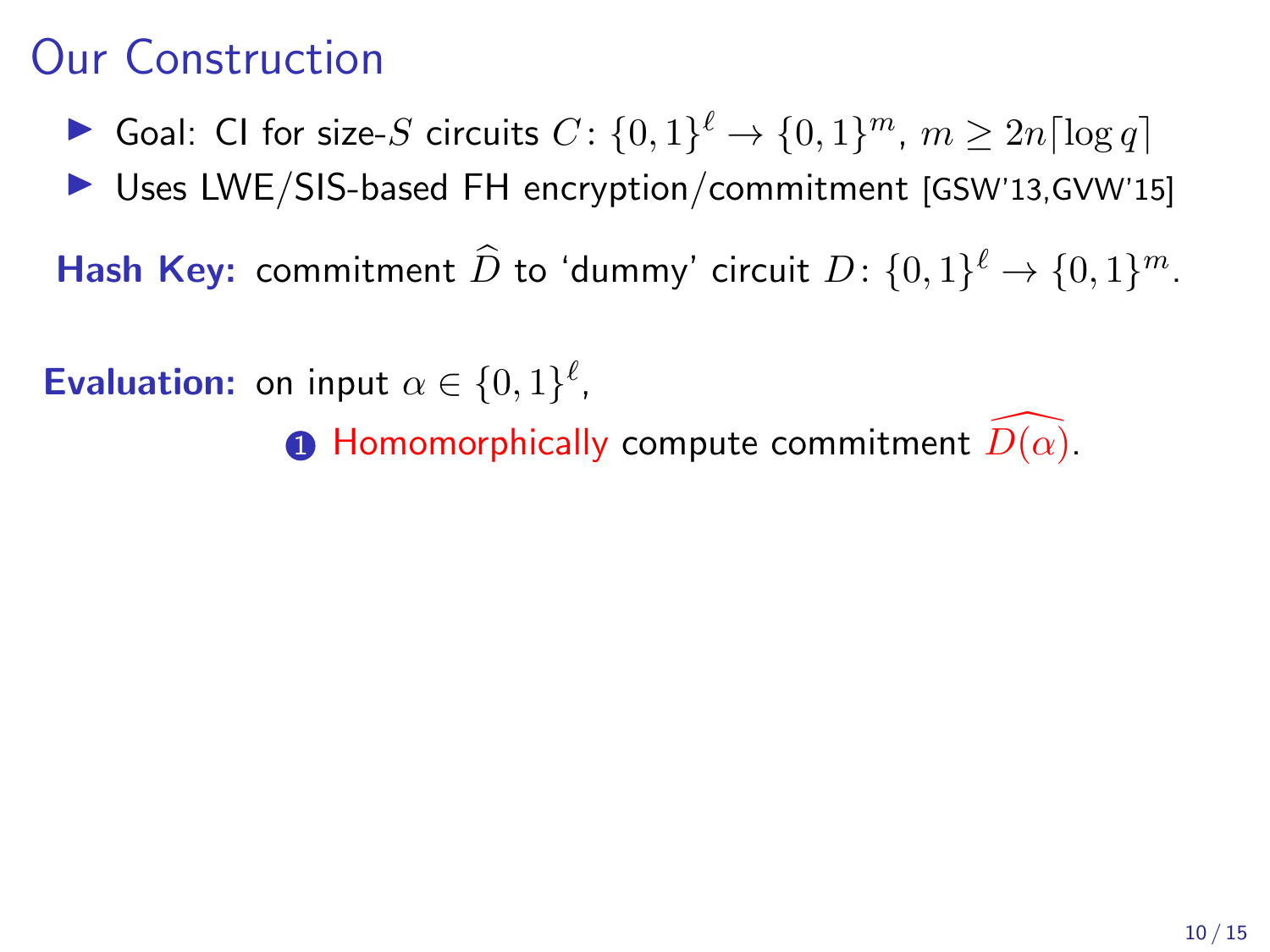- ▶ Goal: CI for size-S circuits  $C: \{0,1\}^{\ell} \rightarrow \{0,1\}^m$ ,  $m \geq 2n \lceil \log q \rceil$
- $\triangleright$  Uses LWE/SIS-based FH encryption/commitment [GSW'13,GVW'15]

**Hash Key:** commitment  $\widehat{D}$  to 'dummy' circuit  $D$ :  $\{0,1\}^{\ell} \to \{0,1\}^m$ .

**Evaluation:** on input  $\alpha \in \{0,1\}^{\ell}$ ,

- **1** Homomorphically compute commitment  $D(\alpha)$ .
- $\mathbf 2$  Homomorphically evaluate linear  $G \colon \{0,1\}^m \to \mathbb Z_q^n$  to get 'inert commitment'  $c_{\alpha} = \overline{G(D(\alpha))} \in \mathbb{Z}_q^n$ .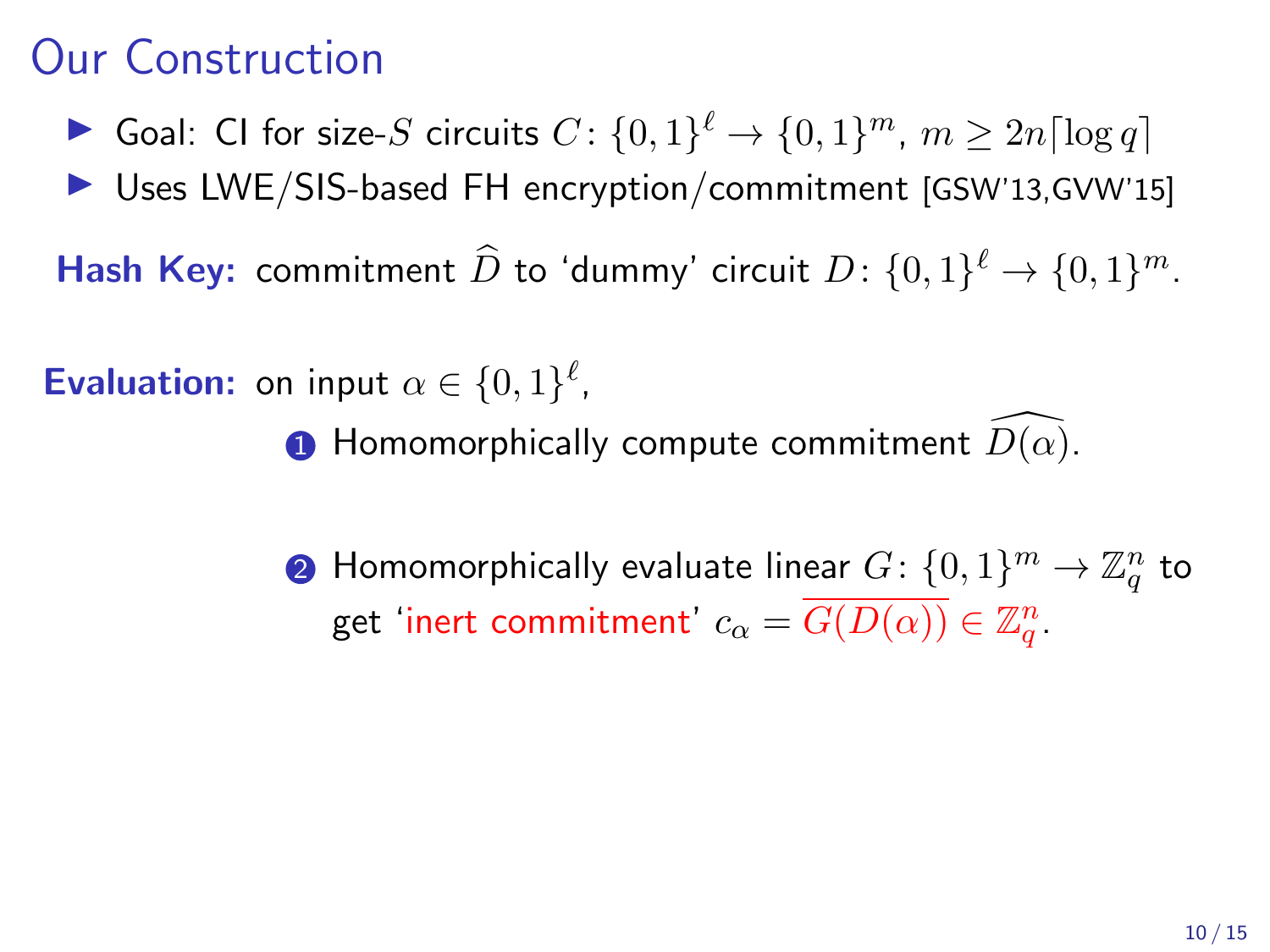- ▶ Goal: CI for size-S circuits  $C: \{0,1\}^{\ell} \rightarrow \{0,1\}^m$ ,  $m \geq 2n \lceil \log q \rceil$
- $\triangleright$  Uses LWE/SIS-based FH encryption/commitment [GSW'13,GVW'15]

**Hash Key:** commitment  $\widehat{D}$  to 'dummy' circuit  $D$ :  $\{0,1\}^{\ell} \to \{0,1\}^m$ .

**Evaluation:** on input  $\alpha \in \{0,1\}^{\ell}$ ,

- **1** Homomorphically compute commitment  $D(\alpha)$ .
- $\mathbf 2$  Homomorphically evaluate linear  $G \colon \{0,1\}^m \to \mathbb Z_q^n$  to get 'inert commitment'  $c_{\alpha} = \overline{G(D(\alpha))} \in \mathbb{Z}_q^n$ .

3 Output  $G^-(c_\alpha) \in \{0,1\}^m$ .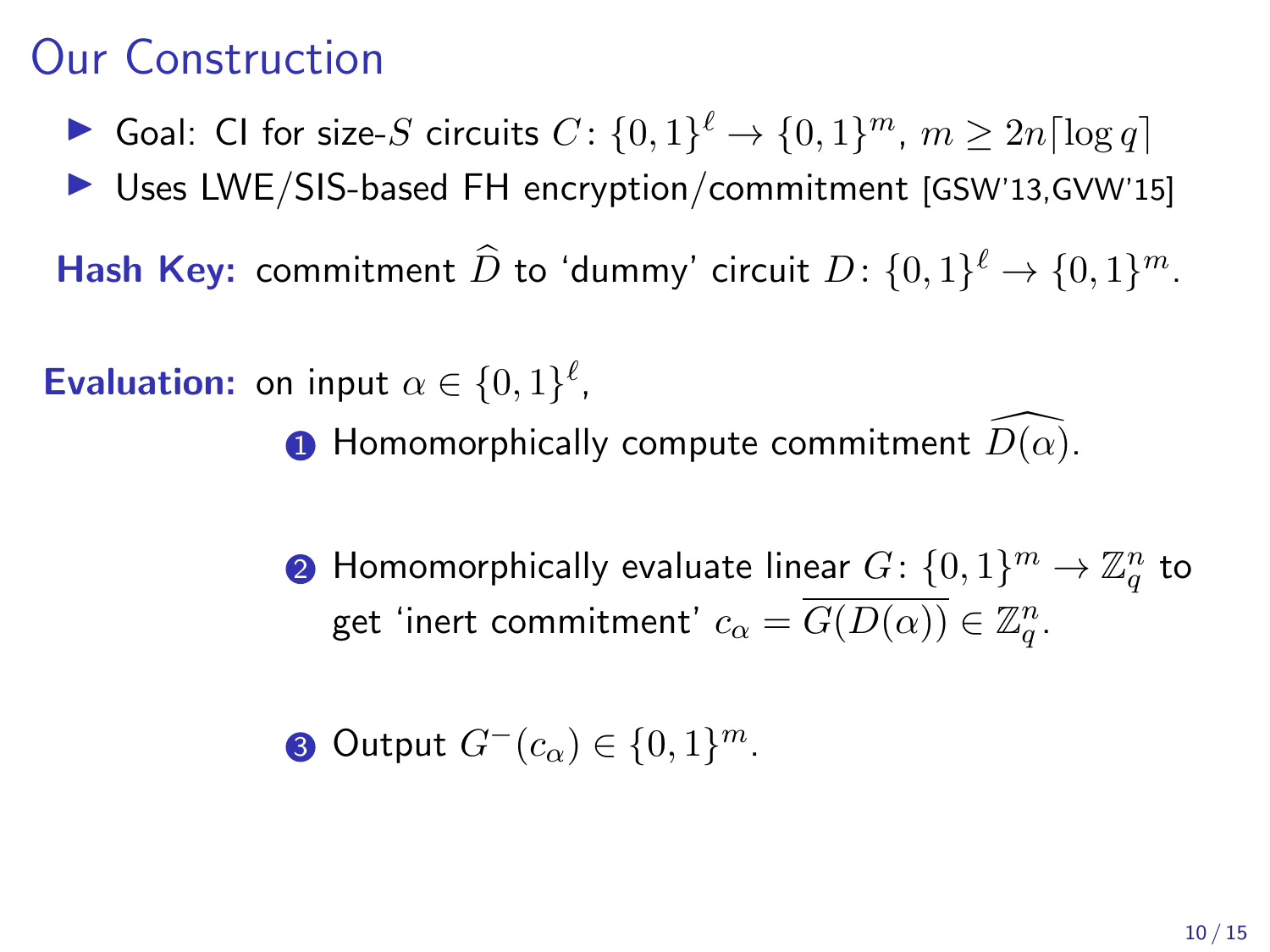- ▶ Goal: CI for size-S circuits  $C: \{0,1\}^{\ell} \rightarrow \{0,1\}^m$ ,  $m \geq 2n \lceil \log q \rceil$
- $\triangleright$  Uses LWE/SIS-based FH encryption/commitment [GSW'13,GVW'15]
- **Hash Key:** commitment  $\widehat{D}$  to 'dummy' circuit  $D$ :  $\{0,1\}^{\ell} \to \{0,1\}^m$ . ([CCH+'19] uses FHE ciphertexts, also includes 'circular'  $\widehat{sk}$ .) **Evaluation:** on input  $\alpha \in \{0,1\}^{\ell}$ ,

**1** Homomorphically compute commitment  $D(\alpha)$ .

 $\mathbf 2$  Homomorphically evaluate linear  $G \colon \{0,1\}^m \to \mathbb Z_q^n$  to get 'inert commitment'  $c_{\alpha} = \overline{G(D(\alpha))} \in \mathbb{Z}_q^n$ .

3 Output  $G^-(c_\alpha) \in \{0,1\}^m$ .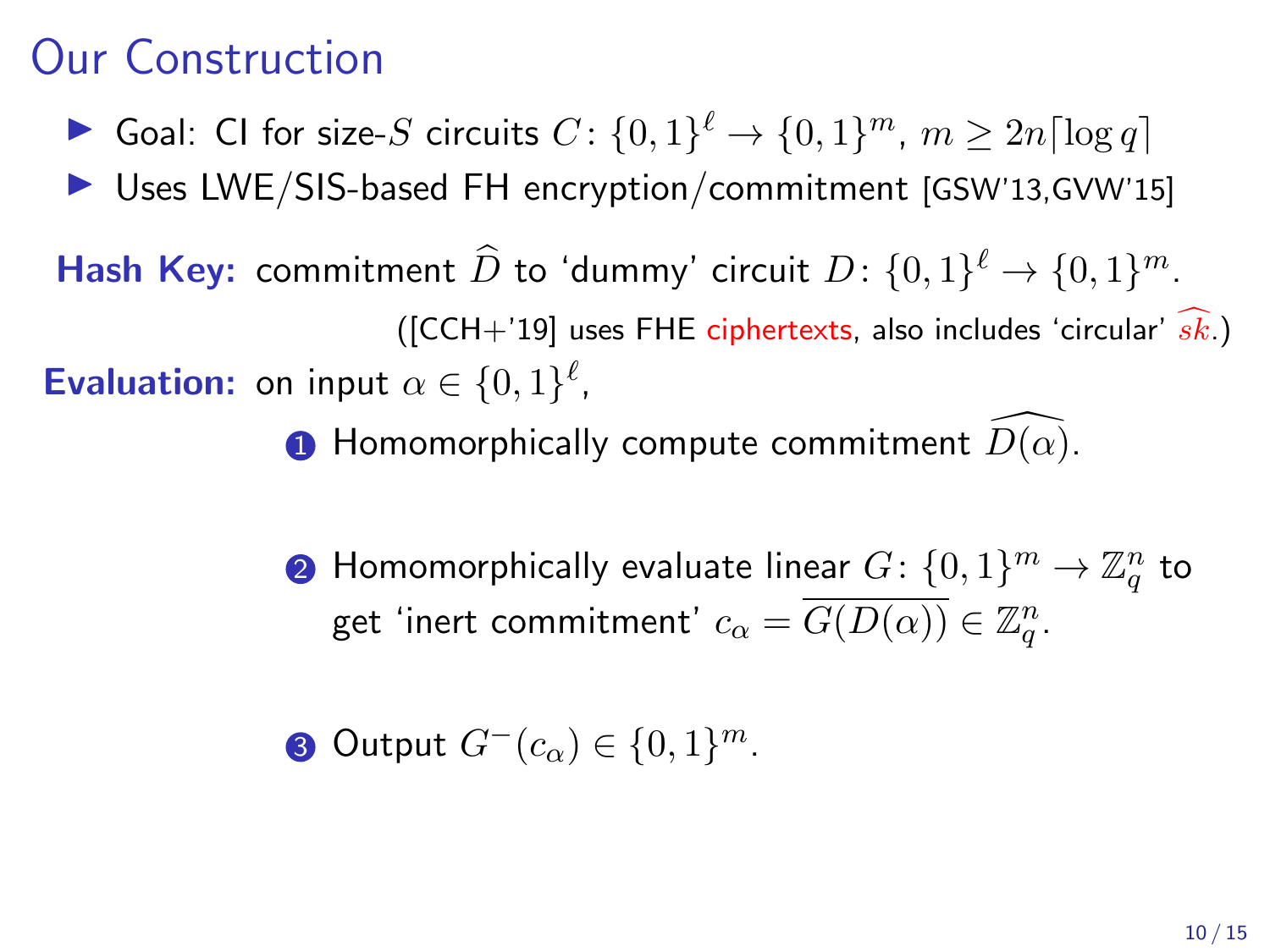- ▶ Goal: CI for size-S circuits  $C: \{0,1\}^{\ell} \rightarrow \{0,1\}^m$ ,  $m \geq 2n \lceil \log q \rceil$
- $\triangleright$  Uses LWE/SIS-based FH encryption/commitment [GSW'13,GVW'15]
- **Hash Key:** commitment  $\widehat{D}$  to 'dummy' circuit  $D$ :  $\{0,1\}^{\ell} \to \{0,1\}^m$ . ([CCH+'19] uses FHE ciphertexts, also includes 'circular'  $\widehat{sk}$ .) **Evaluation:** on input  $\alpha \in \{0,1\}^{\ell}$ ,
	- **1** Homomorphically compute commitment  $D(\alpha)$ .
		- ([CCH+'19] does the same, but with ciphertexts.)
	- $\mathbf 2$  Homomorphically evaluate linear  $G \colon \{0,1\}^m \to \mathbb Z_q^n$  to get 'inert commitment'  $c_{\alpha} = \overline{G(D(\alpha))} \in \mathbb{Z}_q^n$ .
	- 3 Output  $G^-(c_\alpha) \in \{0,1\}^m$ .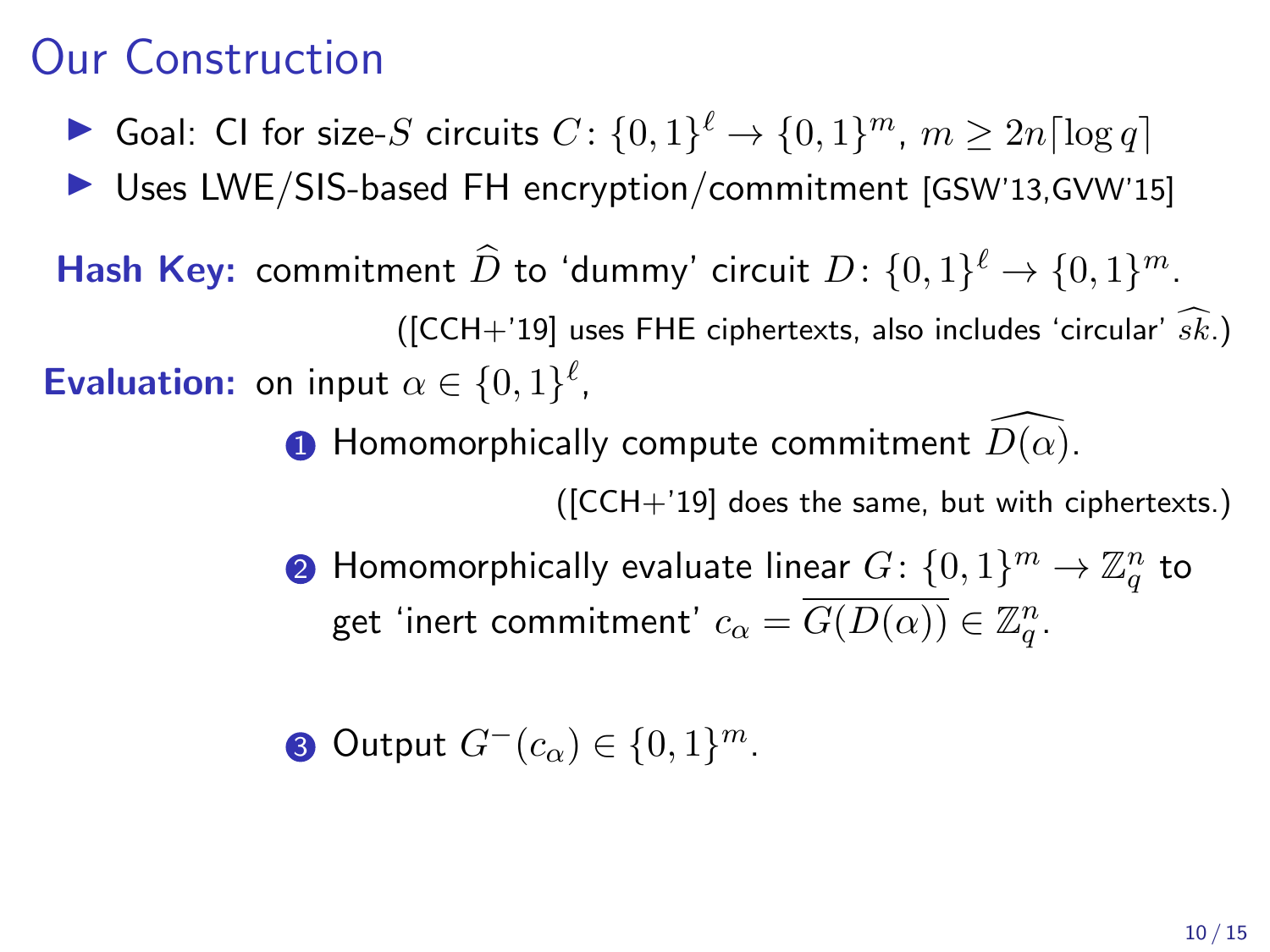- ▶ Goal: CI for size-S circuits  $C: \{0,1\}^{\ell} \rightarrow \{0,1\}^m$ ,  $m \geq 2n \lceil \log q \rceil$
- $\triangleright$  Uses LWE/SIS-based FH encryption/commitment [GSW'13,GVW'15]
- **Hash Key:** commitment  $\widehat{D}$  to 'dummy' circuit  $D$ :  $\{0,1\}^{\ell} \to \{0,1\}^m$ . ([CCH+'19] uses FHE ciphertexts, also includes 'circular'  $\widehat{sk}$ .) **Evaluation:** on input  $\alpha \in \{0,1\}^{\ell}$ ,
	- **1** Homomorphically compute commitment  $D(\alpha)$ .

([CCH+'19] does the same, but with ciphertexts.)

 $\mathbf 2$  Homomorphically evaluate linear  $G \colon \{0,1\}^m \to \mathbb Z_q^n$  to get 'inert commitment'  $c_{\alpha} = \overline{G(D(\alpha))} \in \mathbb{Z}_q^n$ .

( $[CCH+'19]$  evaluates  $Dec_{sk}$  to get an FHE ciphertext.)

3 Output  $G^-(c_\alpha) \in \{0,1\}^m$ .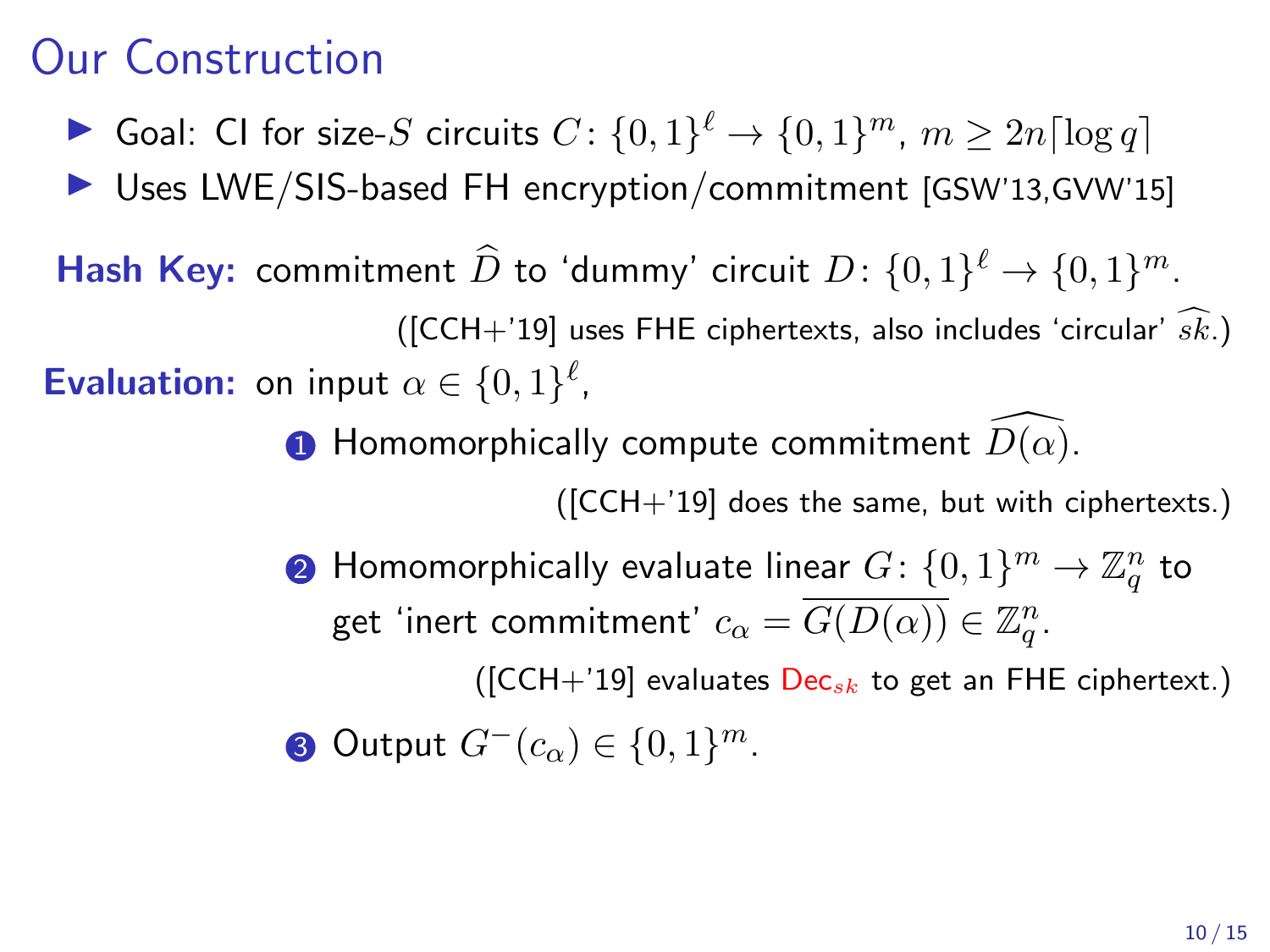- ▶ Goal: CI for size-S circuits  $C: \{0,1\}^{\ell} \rightarrow \{0,1\}^m$ ,  $m \geq 2n \lceil \log q \rceil$
- ▶ Uses LWE/SIS-based FH encryption/commitment [GSW'13,GVW'15]
- **Hash Key:** commitment  $\widehat{D}$  to 'dummy' circuit  $D$ :  $\{0,1\}^{\ell} \to \{0,1\}^m$ . ([CCH+'19] uses FHE ciphertexts, also includes 'circular'  $\widehat{sk}$ .) **Evaluation:** on input  $\alpha \in \{0,1\}^{\ell}$ ,
	- **1** Homomorphically compute commitment  $D(\alpha)$ .

([CCH+'19] does the same, but with ciphertexts.)

 $\mathbf 2$  Homomorphically evaluate linear  $G \colon \{0,1\}^m \to \mathbb Z_q^n$  to get 'inert commitment'  $c_{\alpha} = \overline{G(D(\alpha))} \in \mathbb{Z}_q^n$ .

( $[CCH+19]$  evaluates Dec<sub>sk</sub> to get an FHE ciphertext.)

3 Output  $G^-(c_\alpha) \in \{0,1\}^m$ .

Key Point:  $c_{\alpha}\in\mathbb{Z}_q^n$  hides a  $\mathbb{Z}_q^n$ -value: lets us compare the two directly, not just reason about hidden values (as in [CCH+'19]).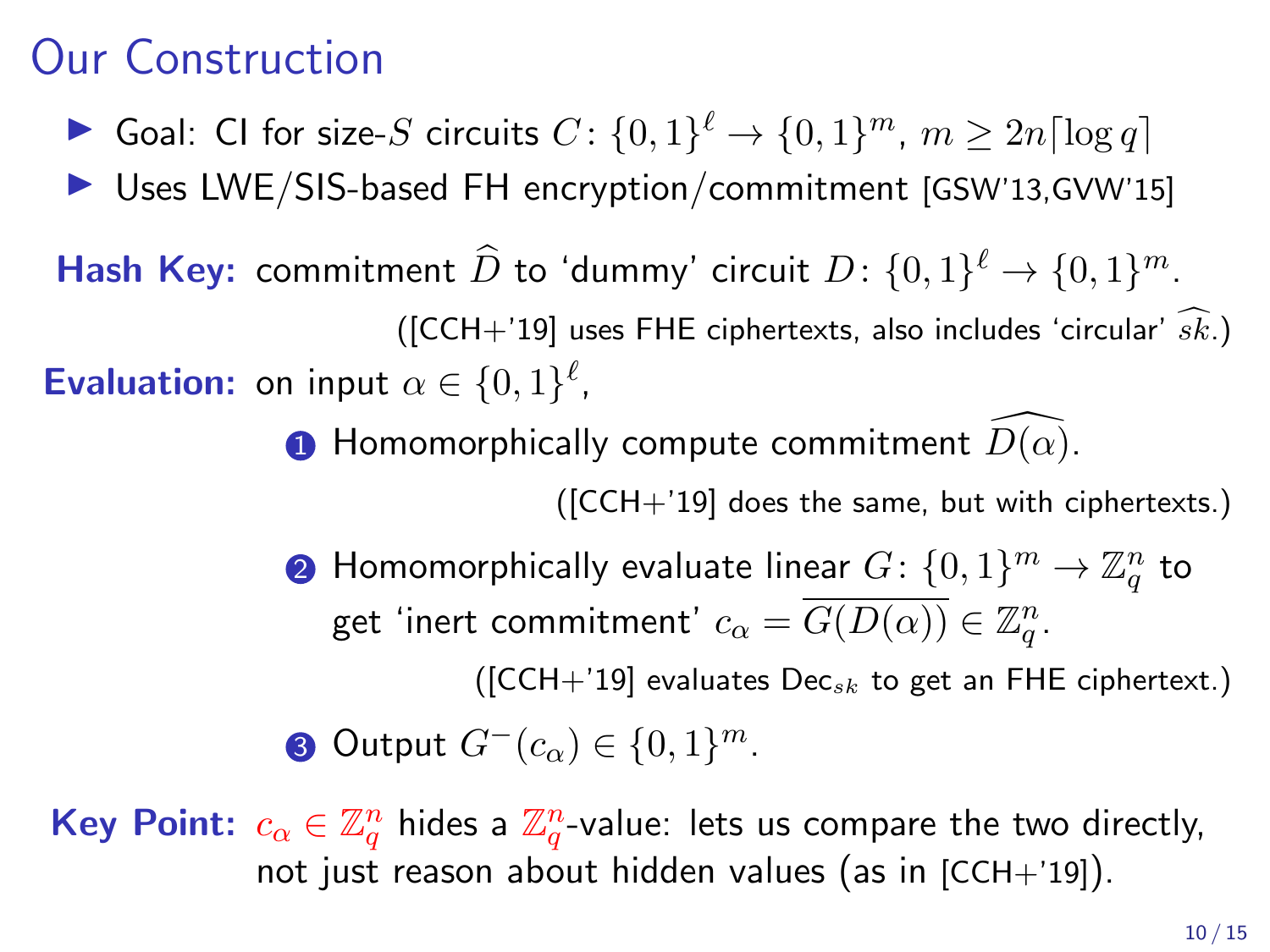Hash Key: commitment  $\widehat{D}$ . **Evaluation:**  $H(\alpha) := G^{-}(\overline{G(D(\alpha))})$ 

Let 
$$
C: \{0,1\}^{\ell} \to \{0,1\}^m
$$
 have size S.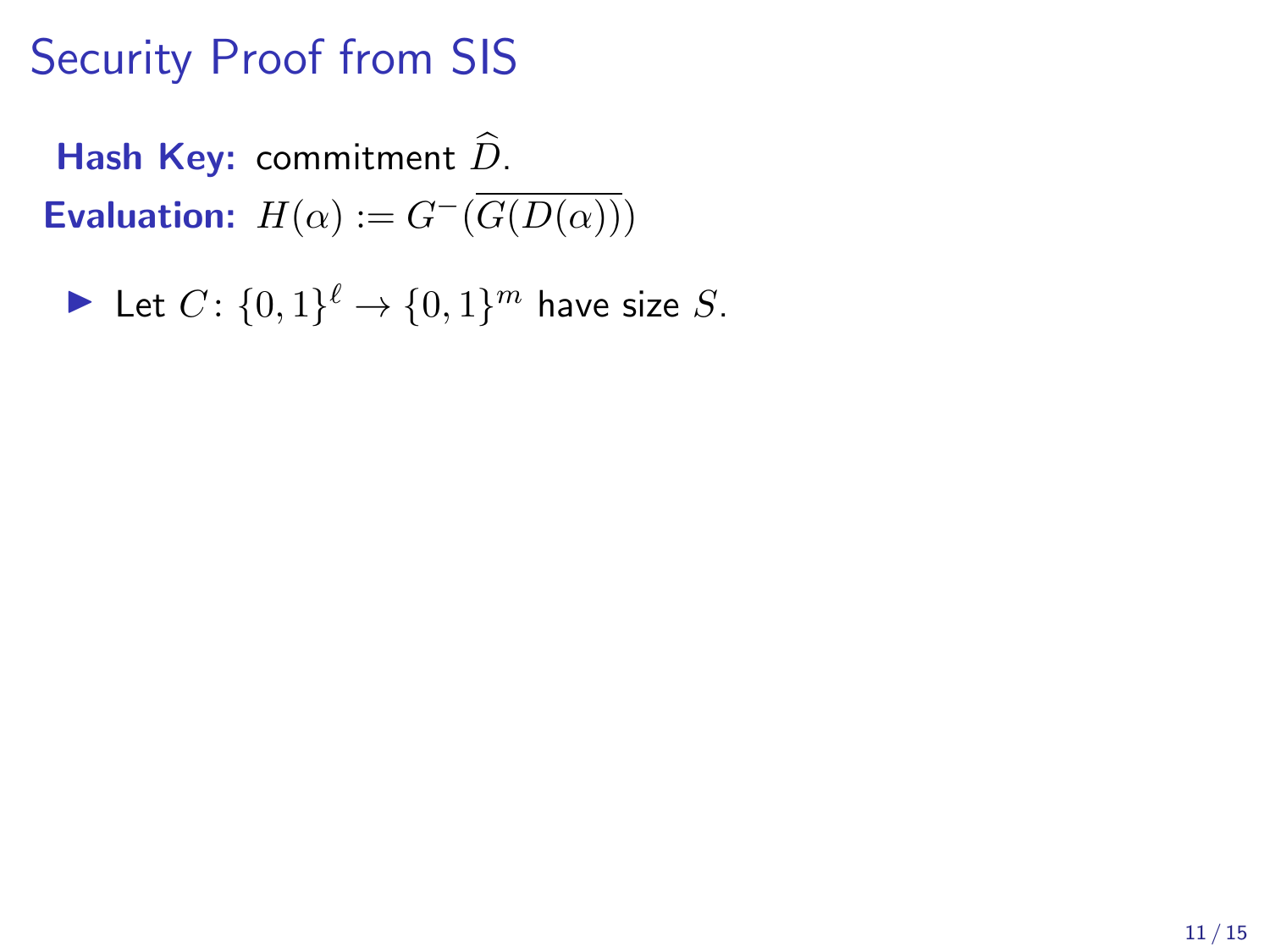Hash Key: commitment  $\widehat{D}$ . **Evaluation:**  $H(\alpha) := G^{-}(\overline{G(D(\alpha))}) = C(\alpha)$ .

Let 
$$
C: \{0,1\}^{\ell} \to \{0,1\}^m
$$
 have size  $S$ .

**If** Suppose that A, given hash key  $\widehat{D}$ , finds  $\alpha$  s.t.  $H(\alpha) = C(\alpha)$ .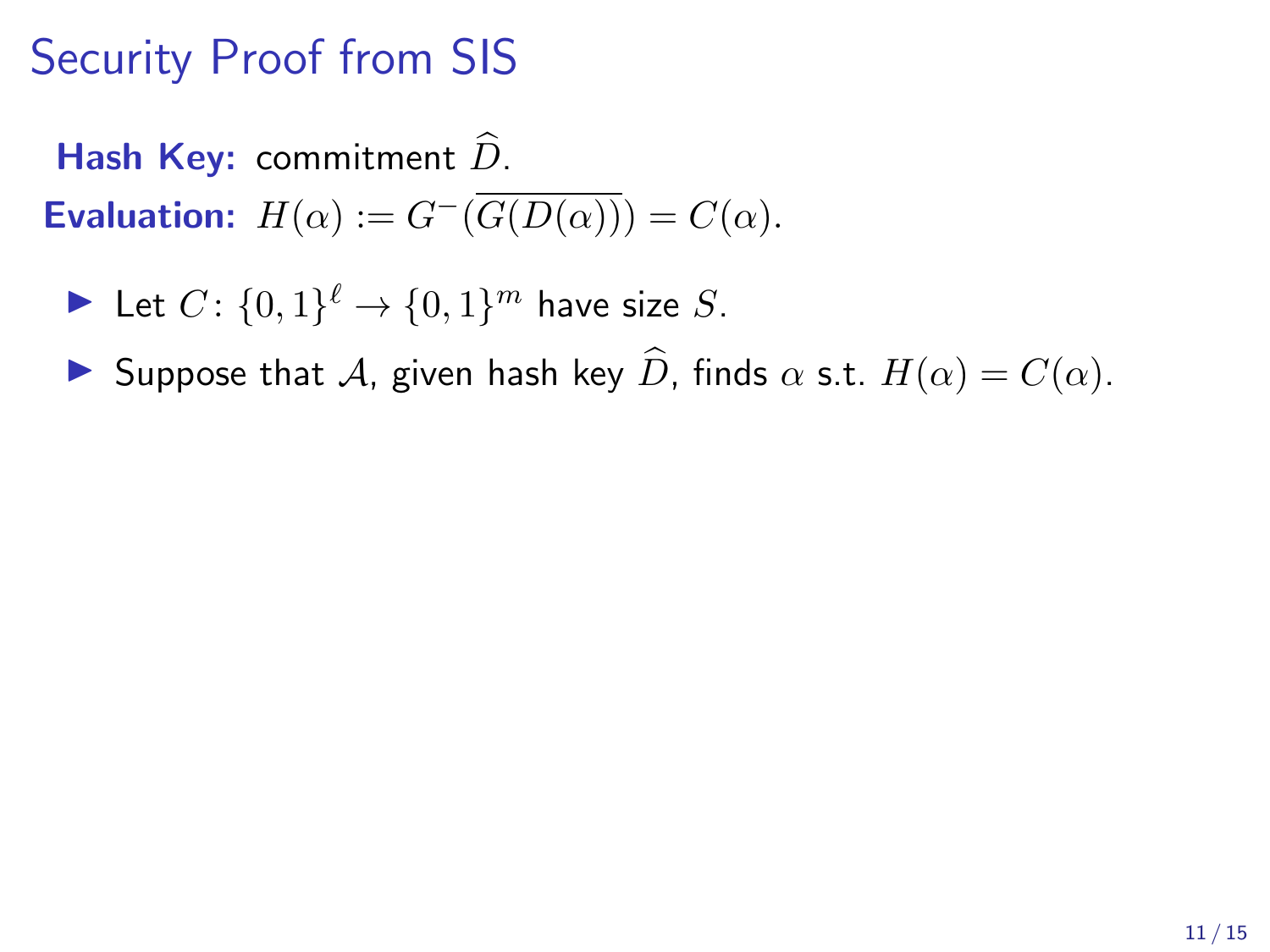Hash Key: commitment  $\widehat{C}$ . **Evaluation:**  $H(\alpha) := G^{-}(\overline{G(C(\alpha))}) = C(\alpha)$ .

Let 
$$
C: \{0,1\}^{\ell} \to \{0,1\}^m
$$
 have size  $S$ .

- **If** Suppose that A, given hash key  $\widehat{D}$ , finds  $\alpha$  s.t.  $H(\alpha) = C(\alpha)$ .
- By commitment security, same holds for hash key  $\widehat{C} = \mathsf{Com}(C; \mathbf{R}_C)$ .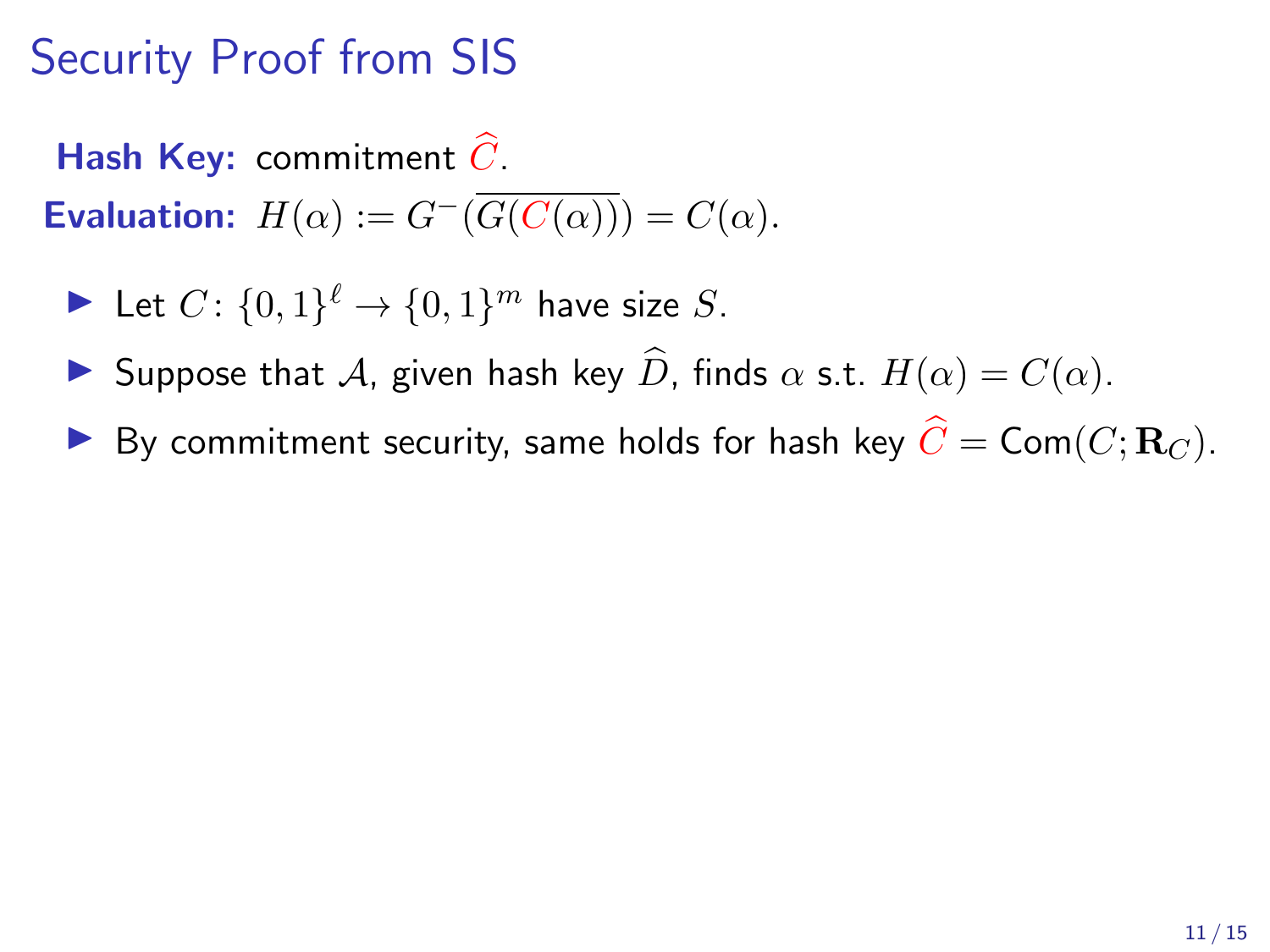Hash Key: commitment  $\widehat{C}$ . **Evaluation:**  $H(\alpha) := G^{-}(\overline{G(C(\alpha))}) = C(\alpha)$ .

Let 
$$
C: \{0,1\}^{\ell} \to \{0,1\}^m
$$
 have size  $S$ .

- Suppose that A, given hash key  $\widehat{D}$ , finds  $\alpha$  s.t.  $H(\alpha) = C(\alpha)$ .
- By commitment security, same holds for hash key  $\widehat{C} = \mathsf{Com}(C; \mathbf{R}_C)$ . Apply  $G$  to both sides:

$$
c_{\alpha} = \overline{G(C(\alpha))} = G(C(\alpha)) \in \mathbb{Z}_q^n.
$$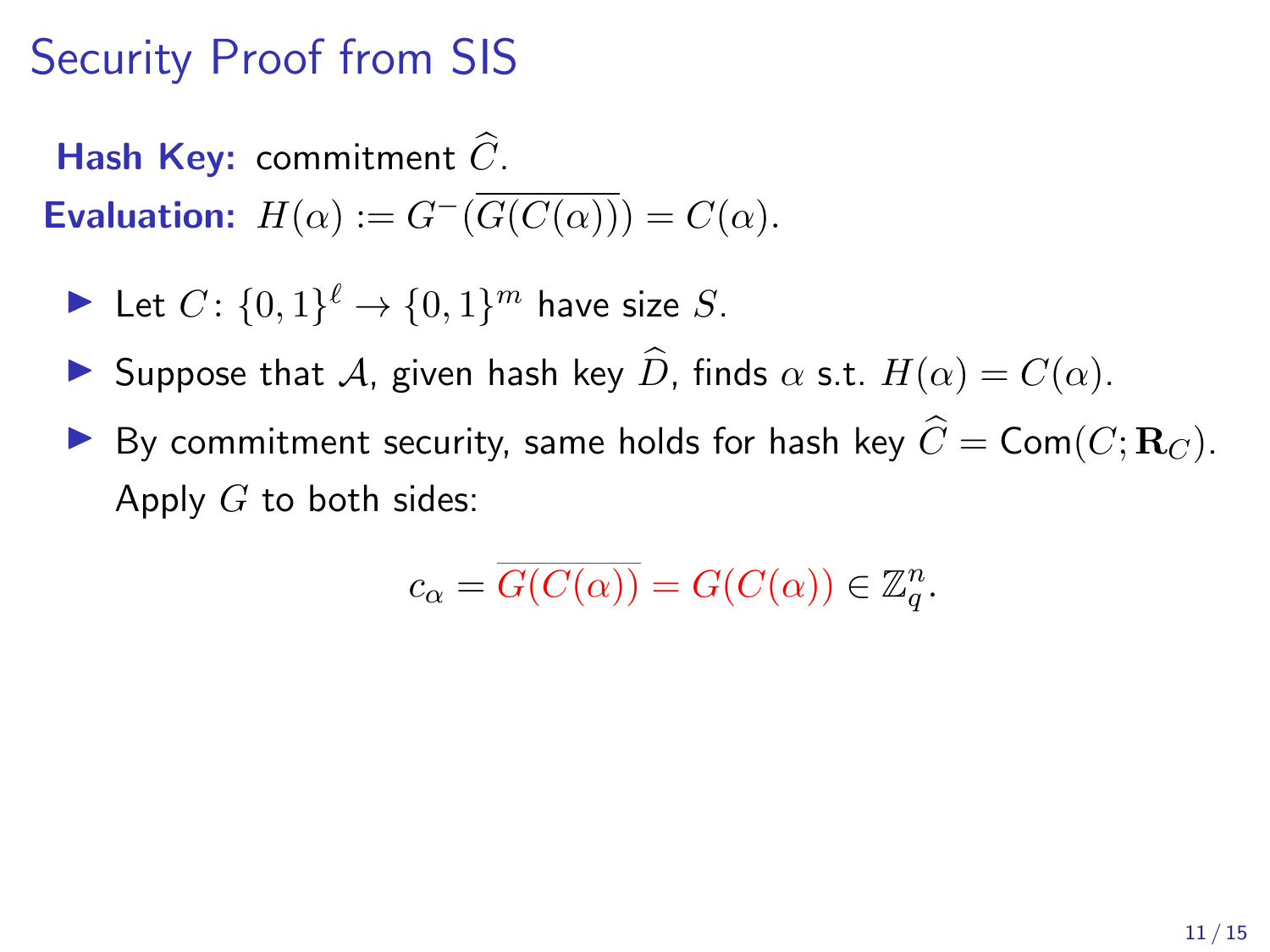Hash Key: commitment  $\widehat{C}$ . **Evaluation:**  $H(\alpha) := G^{-}(\overline{G(C(\alpha))}) = C(\alpha)$ .

Let 
$$
C: \{0,1\}^{\ell} \to \{0,1\}^m
$$
 have size  $S$ .

- Suppose that A, given hash key  $\widehat{D}$ , finds  $\alpha$  s.t.  $H(\alpha) = C(\alpha)$ .
- By commitment security, same holds for hash key  $\widehat{C} = \mathsf{Com}(C; \mathbf{R}_C)$ . Apply  $G$  to both sides:

$$
c_{\alpha} = \overline{G(C(\alpha))} = G(C(\alpha)) \in \mathbb{Z}_q^n.
$$

That is, the inert commitment  $c_{\alpha}$  itself equals its 'contents.'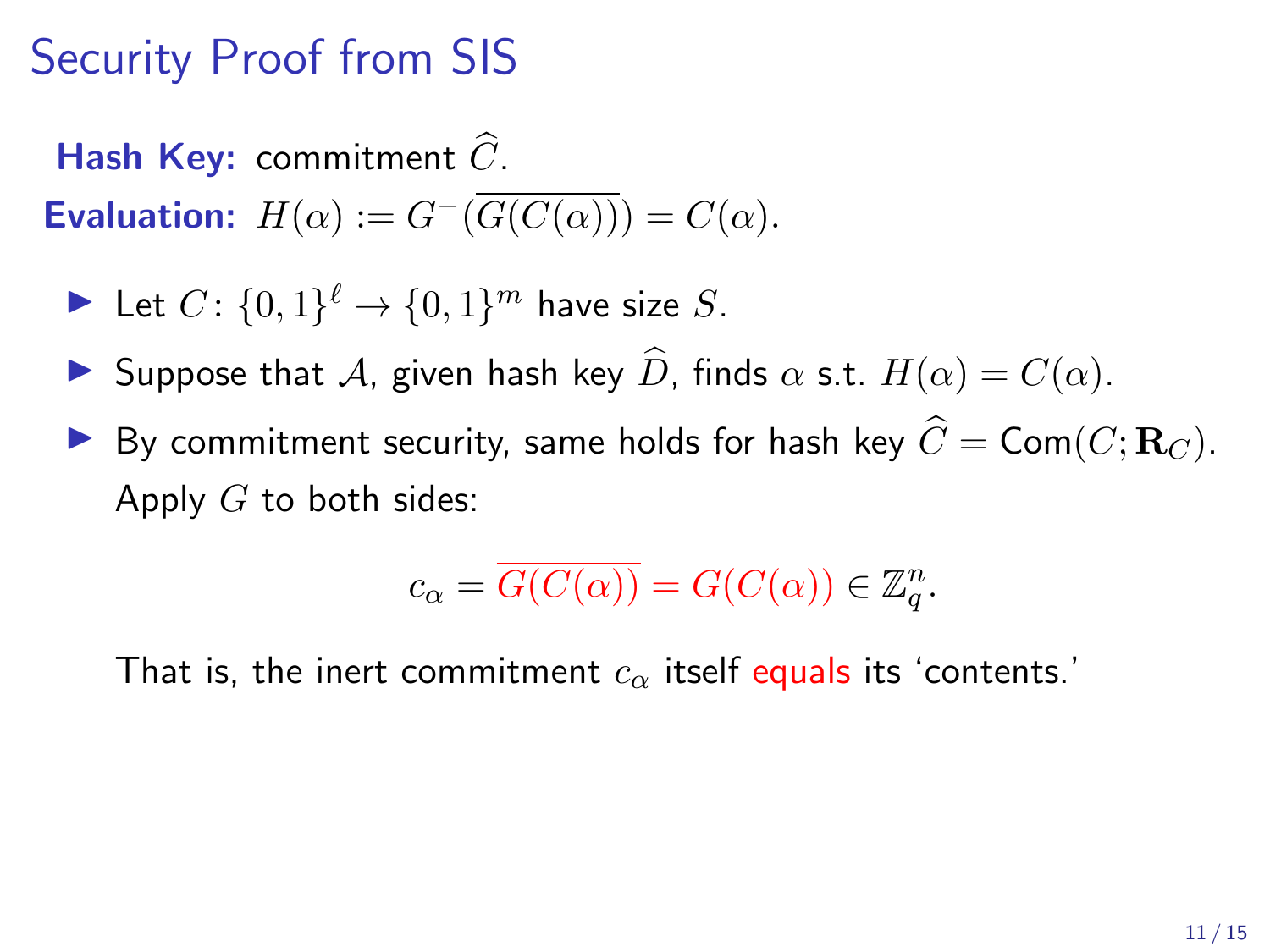Hash Key: commitment  $\widehat{C}$ . **Evaluation:**  $H(\alpha) := G^{-}(\overline{G(C(\alpha))}) = C(\alpha)$ .

Let 
$$
C: \{0,1\}^{\ell} \to \{0,1\}^m
$$
 have size  $S$ .

- **I** Suppose that A, given hash key  $\widehat{D}$ , finds  $\alpha$  s.t.  $H(\alpha) = C(\alpha)$ .
- By commitment security, same holds for hash key  $\widehat{C} = \mathsf{Com}(C; \mathbf{R}_C)$ . Apply  $G$  to both sides:

$$
c_{\alpha} = \overline{G(C(\alpha))} = G(C(\alpha)) \in \mathbb{Z}_q^n.
$$

That is, the inert commitment  $c_{\alpha}$  itself equals its 'contents.'

#### Theorem

From coins  $\mathbf{R}_C$  for  $\widehat{C}$  we can compute coins  $\mathbf{r}_{\alpha}$  for  $c_{\alpha}$ , solving SIS.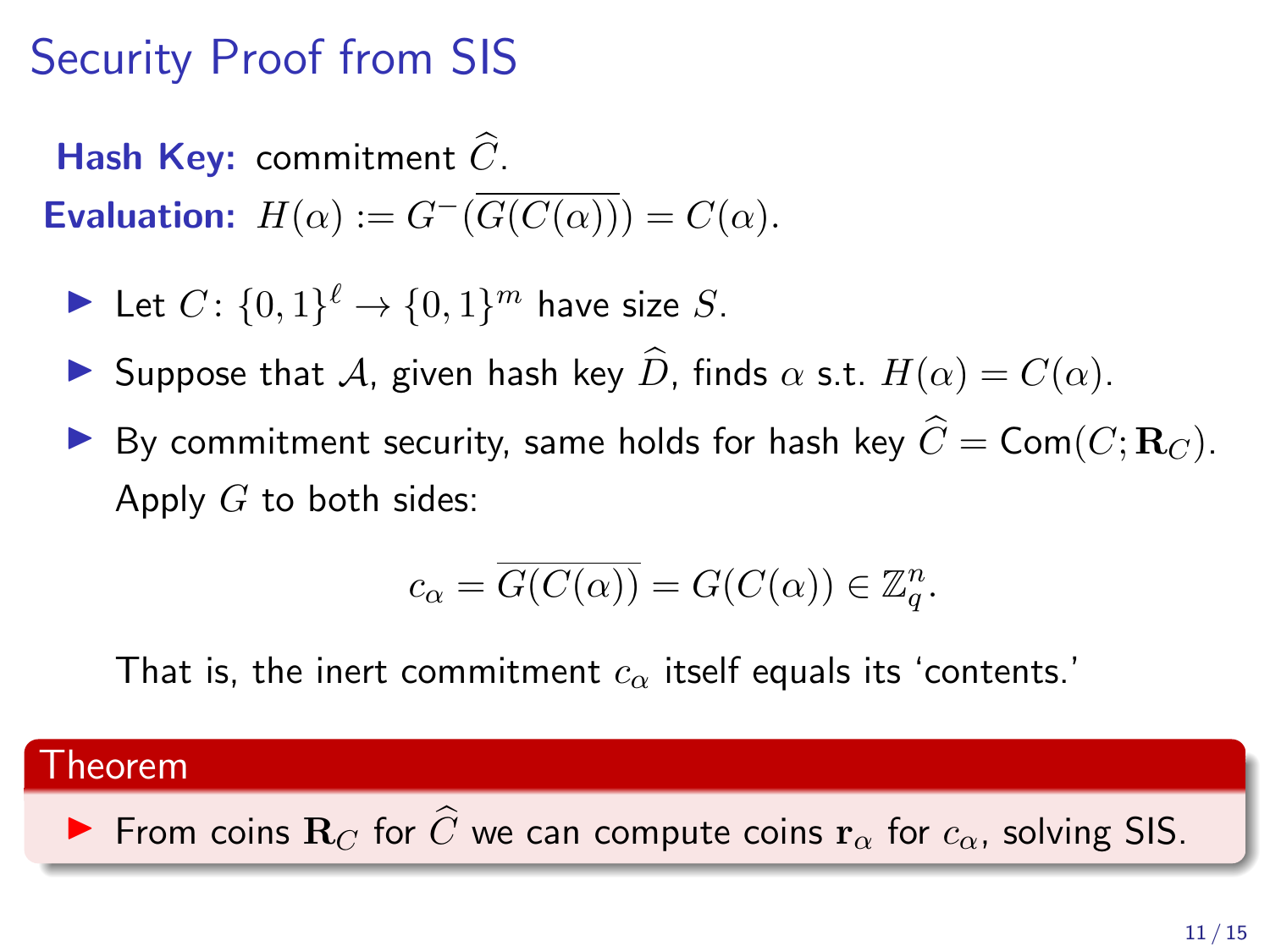**Hash Key:** commitment  $\widehat{C} = \textsf{Com}(C; \mathbf{R}_C)$ . **Evaluation:** computes  $c_{\alpha} = \overline{G(C(\alpha))} = G(C(\alpha)).$ 

#### Theorem

From coins  $\mathbf{R}_C$  for  $\widehat{C}$  we can compute coins  $\mathbf{r}_{\alpha}$  for  $c_{\alpha}$ , solving SIS.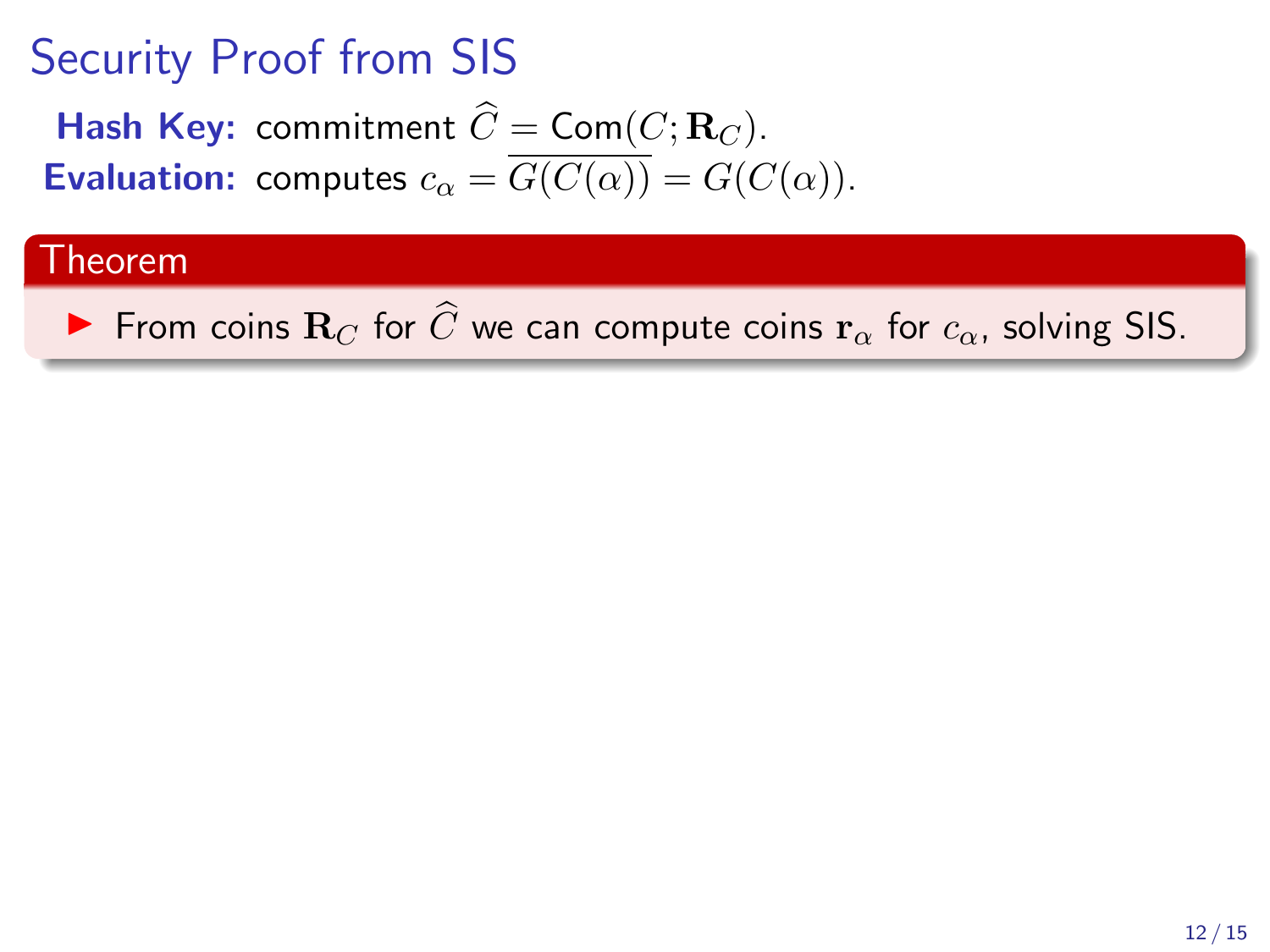**Hash Key:** commitment  $\widehat{C} = \textsf{Com}(C; \mathbf{R}_C)$ . **Evaluation:** computes  $c_{\alpha} = \overline{G(C(\alpha))} = G(C(\alpha)).$ 

#### Theorem

From coins  $\mathbf{R}_C$  for  $\widehat{C}$  we can compute coins  $\mathbf{r}_{\alpha}$  for  $c_{\alpha}$ , solving SIS.

▶ Commitments are w.r.t. an SIS matrix  $\mathbf{A} \in \mathbb{Z}_q^{n \times m}$ , w/ 'short' coins:

 $\widehat{C} = \mathbf{A} \cdot \mathbf{R}_C + \text{encode}(C) \pmod{q}.$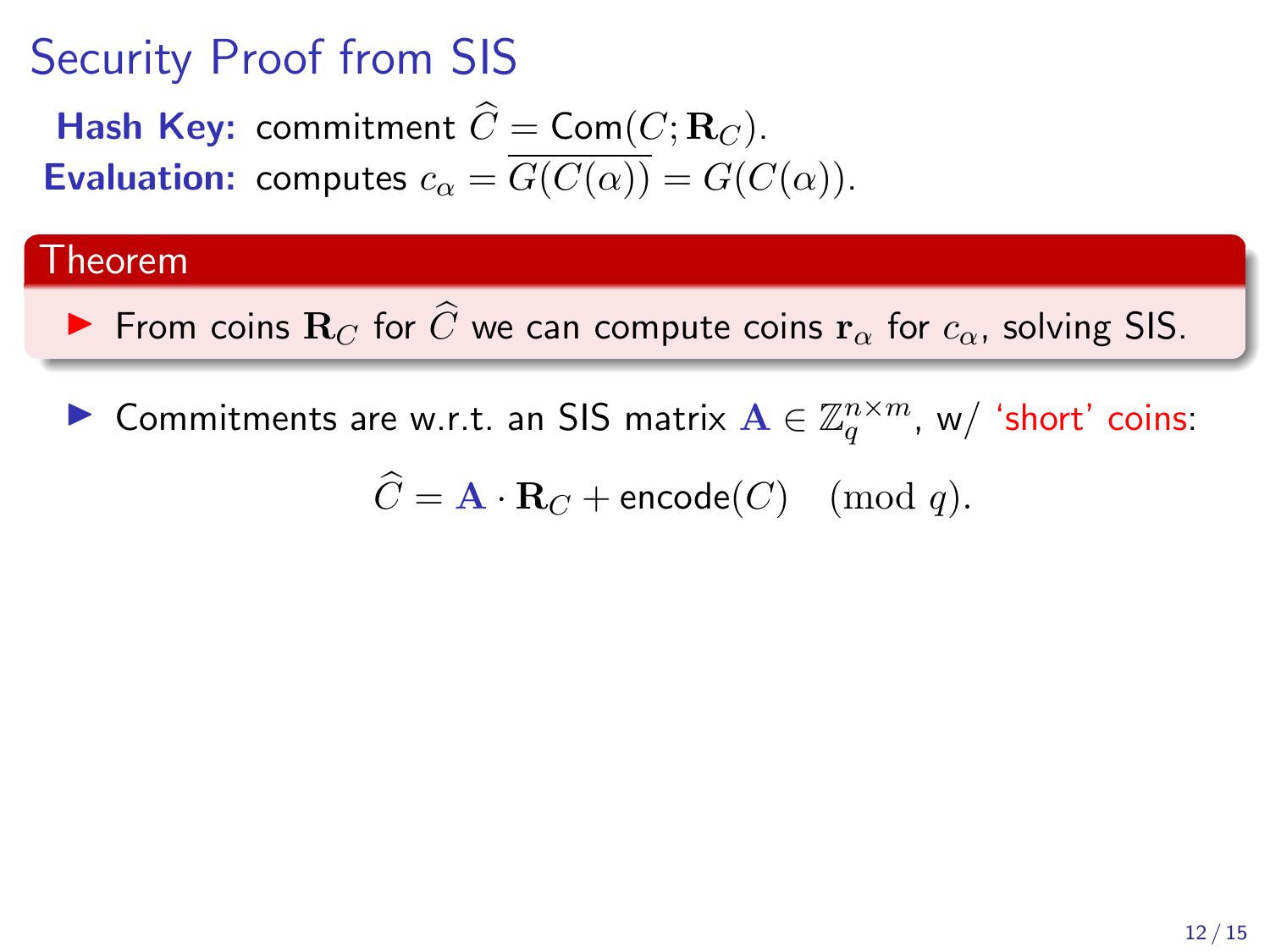**Hash Key:** commitment  $\widehat{C} = \textsf{Com}(C; \mathbf{R}_C)$ . **Evaluation:** computes  $c_{\alpha} = \overline{G(C(\alpha))} = G(C(\alpha)).$ 

### Theorem

- From coins  $\mathbf{R}_C$  for  $\widehat{C}$  we can compute coins  $\mathbf{r}_{\alpha}$  for  $c_{\alpha}$ , solving SIS.
- ▶ Commitments are w.r.t. an SIS matrix  $\mathbf{A} \in \mathbb{Z}_q^{n \times m}$ , w/ 'short' coins:

$$
\widehat{C} = \mathbf{A} \cdot \mathbf{R}_C + \mathsf{encode}(C) \pmod{q}.
$$

From  $\mathbf{R}_C$  we can compute coins R for  $C(\alpha)$  [GVW'15]:

$$
\widehat{C(\alpha)} = \mathbf{A} \cdot \mathbf{R} + \text{encode}(C(\alpha)) \pmod{q}.
$$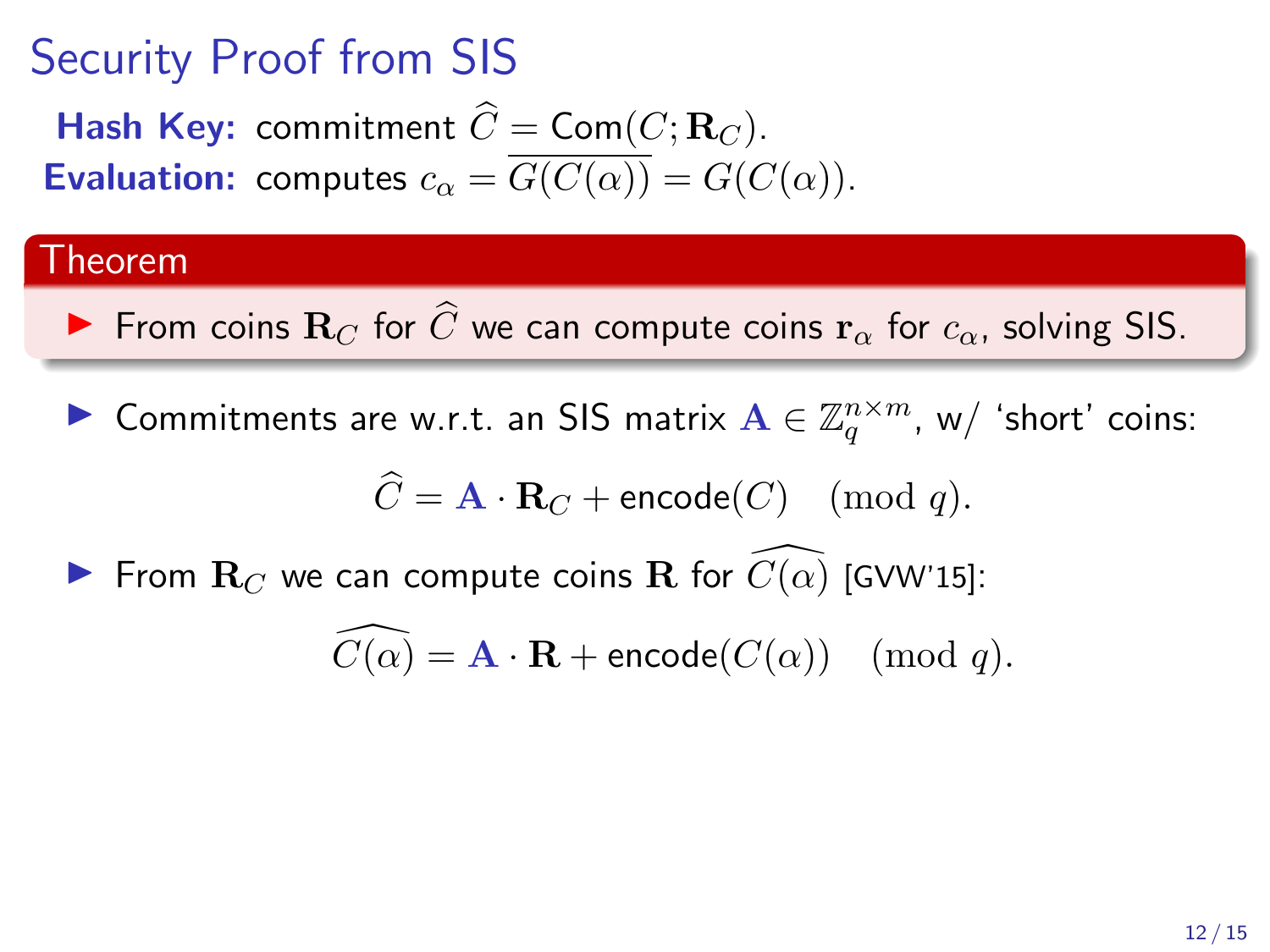**Hash Key:** commitment  $\widehat{C} = \textsf{Com}(C; \mathbf{R}_C)$ . **Evaluation:** computes  $c_{\alpha} = \overline{G(C(\alpha))} = G(C(\alpha)).$ 

### Theorem

From coins  $\mathbf{R}_C$  for  $\widehat{C}$  we can compute coins  $\mathbf{r}_{\alpha}$  for  $c_{\alpha}$ , solving SIS.

▶ Commitments are w.r.t. an SIS matrix  $\mathbf{A} \in \mathbb{Z}_q^{n \times m}$ , w/ 'short' coins:

$$
\widehat{C} = \mathbf{A} \cdot \mathbf{R}_C + \mathsf{encode}(C) \pmod{q}.
$$

From  $\mathbf{R}_C$  we can compute coins R for  $C(\alpha)$  [GVW'15]:

$$
\widehat{C(\alpha)} = \mathbf{A} \cdot \mathbf{R} + \text{encode}(C(\alpha)) \pmod{q}.
$$

From R we can compute coins  $r_{\alpha}$  for inert commitment  $c_{\alpha}$  [this work]:

$$
\overline{G(C(\alpha))} = \mathbf{A} \cdot \mathbf{r}_{\alpha} + G(C(\alpha)) \qquad \in \mathbb{Z}_q^n.
$$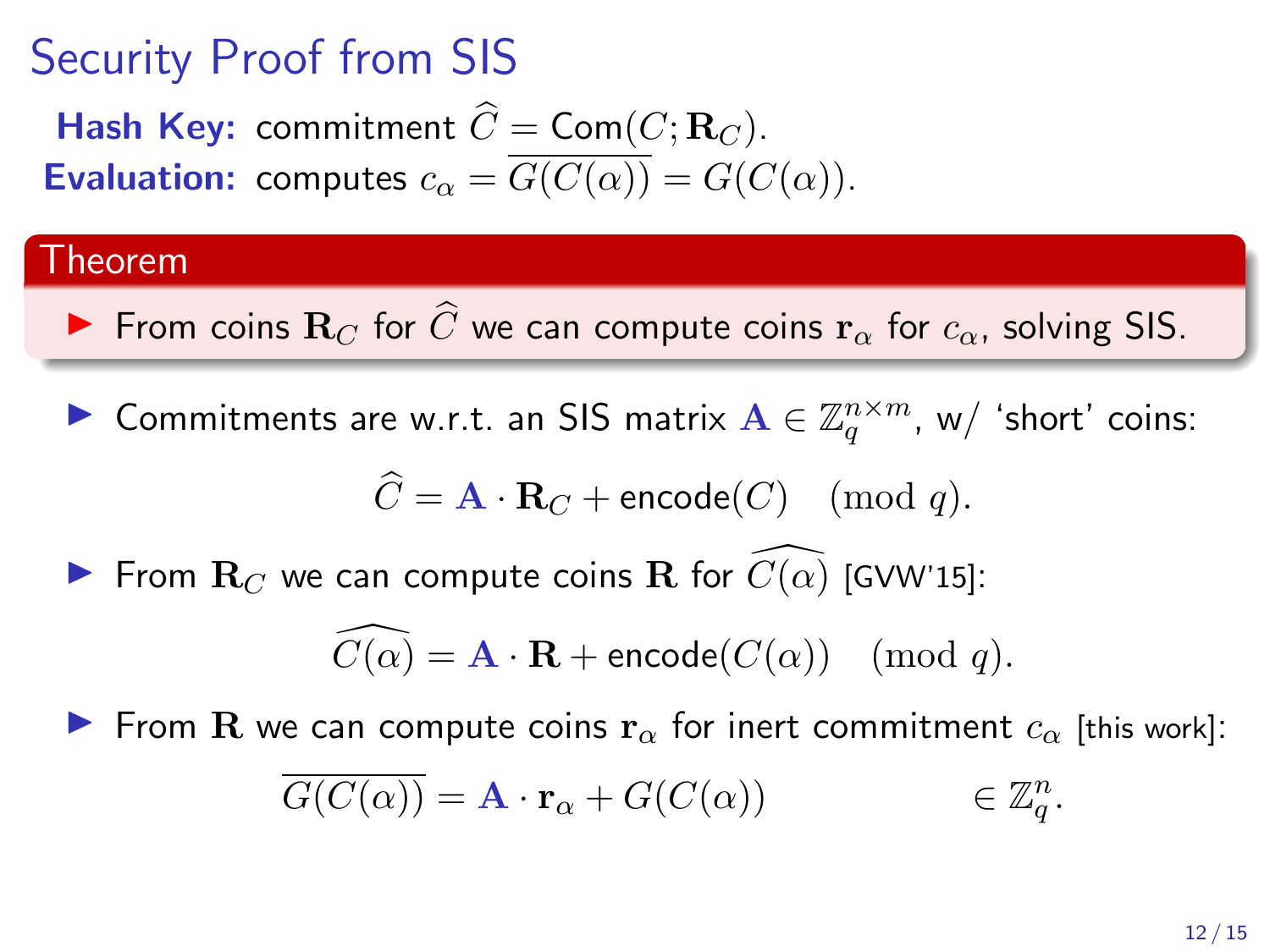**Hash Key:** commitment  $\widehat{C} = \textsf{Com}(C; \mathbf{R}_C)$ . **Evaluation:** computes  $c_{\alpha} = \overline{G(C(\alpha))} = G(C(\alpha)).$ 

### Theorem

From coins  $\mathbf{R}_C$  for  $\widehat{C}$  we can compute coins  $\mathbf{r}_{\alpha}$  for  $c_{\alpha}$ , solving SIS.

▶ Commitments are w.r.t. an SIS matrix  $\mathbf{A} \in \mathbb{Z}_q^{n \times m}$ , w/ 'short' coins:

$$
\widehat{C} = \mathbf{A} \cdot \mathbf{R}_C + \mathsf{encode}(C) \pmod{q}.
$$

From  $\mathbf{R}_C$  we can compute coins R for  $C(\alpha)$  [GVW'15]:

$$
\widehat{C(\alpha)} = \mathbf{A} \cdot \mathbf{R} + \text{encode}(C(\alpha)) \pmod{q}.
$$

From R we can compute coins  $\mathbf{r}_{\alpha}$  for inert commitment  $c_{\alpha}$  [this work]:

$$
\overline{G(C(\alpha))} = \mathbf{A} \cdot \mathbf{r}_{\alpha} + G(C(\alpha)) = G(C(\alpha)) \in \mathbb{Z}_q^n.
$$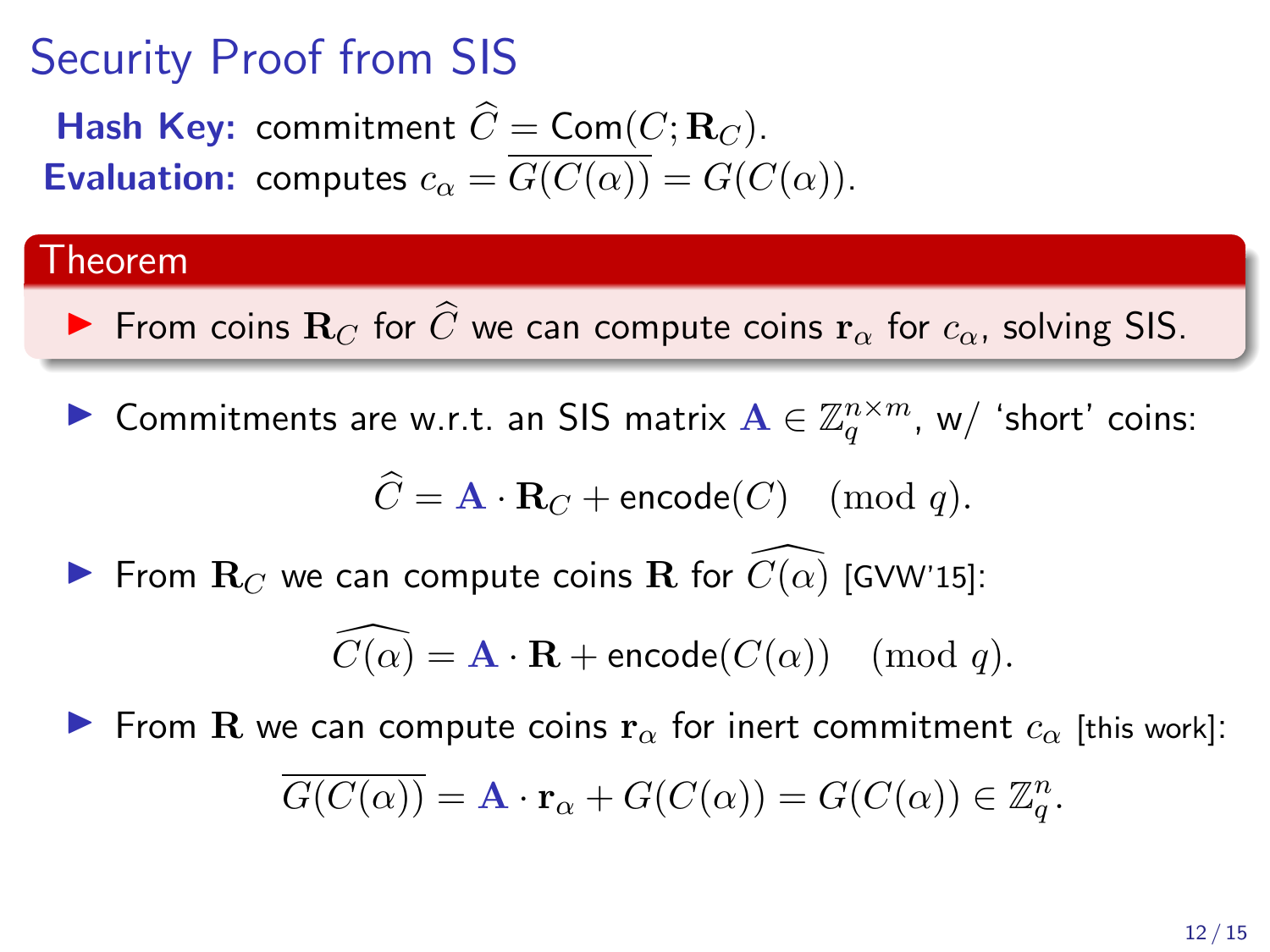**Hash Key:** commitment  $\widehat{C} = \textsf{Com}(C; \mathbf{R}_C)$ . **Evaluation:** computes  $c_{\alpha} = \overline{G(C(\alpha))} = G(C(\alpha)).$ 

### Theorem

From coins  $\mathbf{R}_C$  for  $\widehat{C}$  we can compute coins  $\mathbf{r}_{\alpha}$  for  $c_{\alpha}$ , solving SIS.

▶ Commitments are w.r.t. an SIS matrix  $\mathbf{A} \in \mathbb{Z}_q^{n \times m}$ , w/ 'short' coins:

$$
\widehat{C} = \mathbf{A} \cdot \mathbf{R}_C + \mathsf{encode}(C) \pmod{q}.
$$

From  $\mathbf{R}_C$  we can compute coins  $\mathbf{R}$  for  $\widetilde{C}(\alpha)$  [GVW'15]:

$$
\widehat{C(\alpha)} = \mathbf{A} \cdot \mathbf{R} + \textsf{encode}(C(\alpha)) \pmod{q}.
$$

From R we can compute coins  $\mathbf{r}_{\alpha}$  for inert commitment  $c_{\alpha}$  [this work]:

$$
\overline{G(C(\alpha))} = \mathbf{A} \cdot \mathbf{r}_{\alpha} + G(C(\alpha)) = G(C(\alpha)) \in \mathbb{Z}_q^n.
$$

**I** Thus  $\mathbf{A} \cdot \mathbf{r}_{\alpha} = \mathbf{0}$ , solving SIS!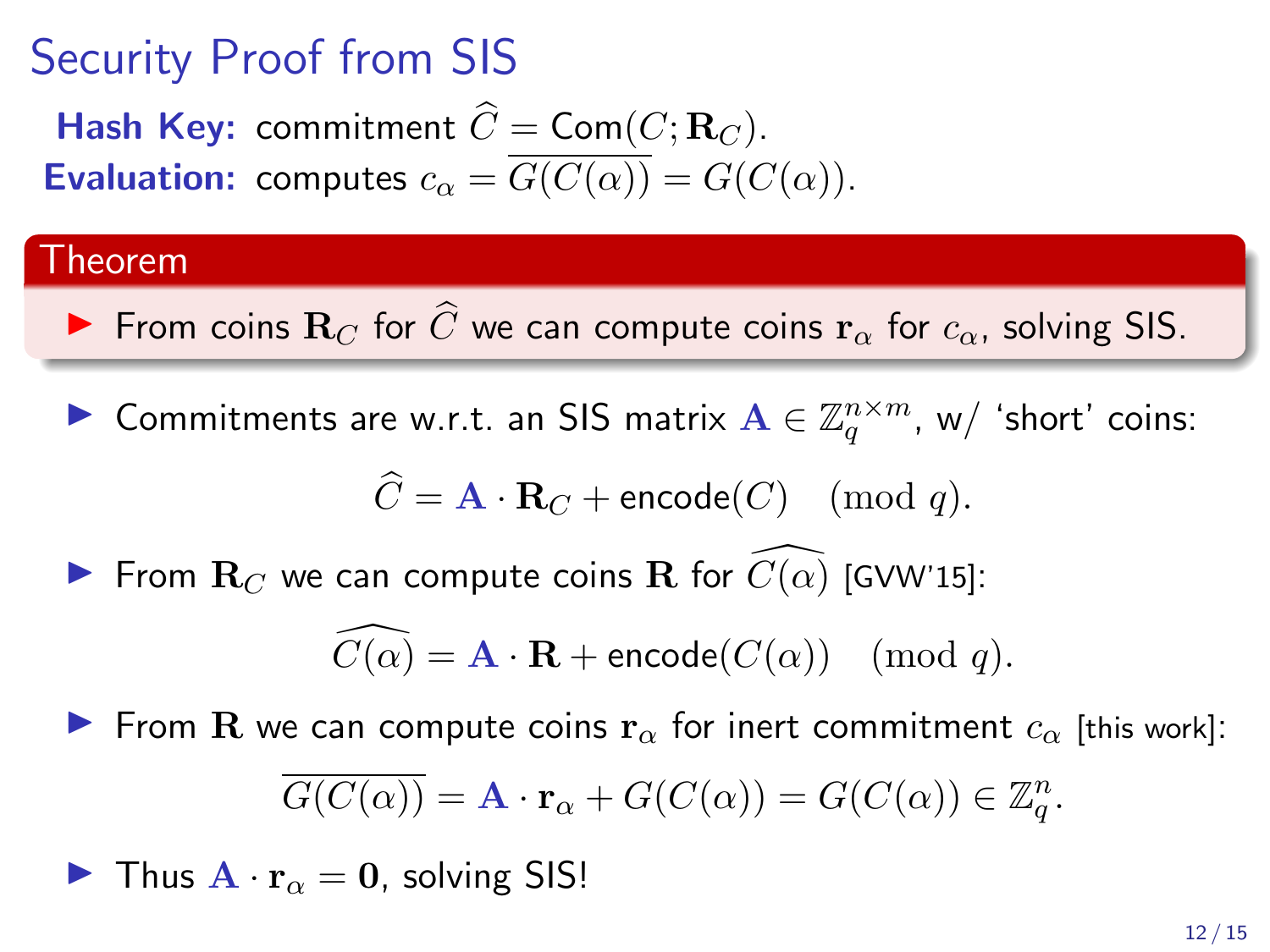# Security Proof from SIS

**Hash Key:** commitment  $\widehat{C} = \textsf{Com}(C; \mathbf{R}_C)$ . **Evaluation:** computes  $c_{\alpha} = \overline{G(C(\alpha))} = G(C(\alpha)).$ 

#### Theorem

From coins  $\mathbf{R}_C$  for  $\widehat{C}$  we can compute coins  $\mathbf{r}_{\alpha}$  for  $c_{\alpha}$ , solving SIS.

▶ Commitments are w.r.t. an SIS matrix  $\mathbf{A} \in \mathbb{Z}_q^{n \times m}$ , w/ 'short' coins:

$$
\widehat{C} = \mathbf{A} \cdot \mathbf{R}_C + \mathsf{encode}(C) \pmod{q}.
$$

From  $\mathbf{R}_C$  we can compute coins  $\mathbf{R}$  for  $\widetilde{C}(\alpha)$  [GVW'15]:

$$
\widehat{C(\alpha)} = \mathbf{A} \cdot \mathbf{R} + \text{encode}(C(\alpha)) \pmod{q}.
$$

From R we can compute coins  $\mathbf{r}_{\alpha}$  for inert commitment  $c_{\alpha}$  [this work]:

$$
\overline{G(C(\alpha))} = \mathbf{A} \cdot \mathbf{r}_{\alpha} + G(C(\alpha)) = G(C(\alpha)) \in \mathbb{Z}_q^n.
$$

 $\blacktriangleright$  Thus  $\mathbf{A} \cdot \mathbf{r}_{\alpha} = 0$ , solving SIS! (Also need  $\mathbf{r}_{\alpha} \neq 0$ , an easy tweak.)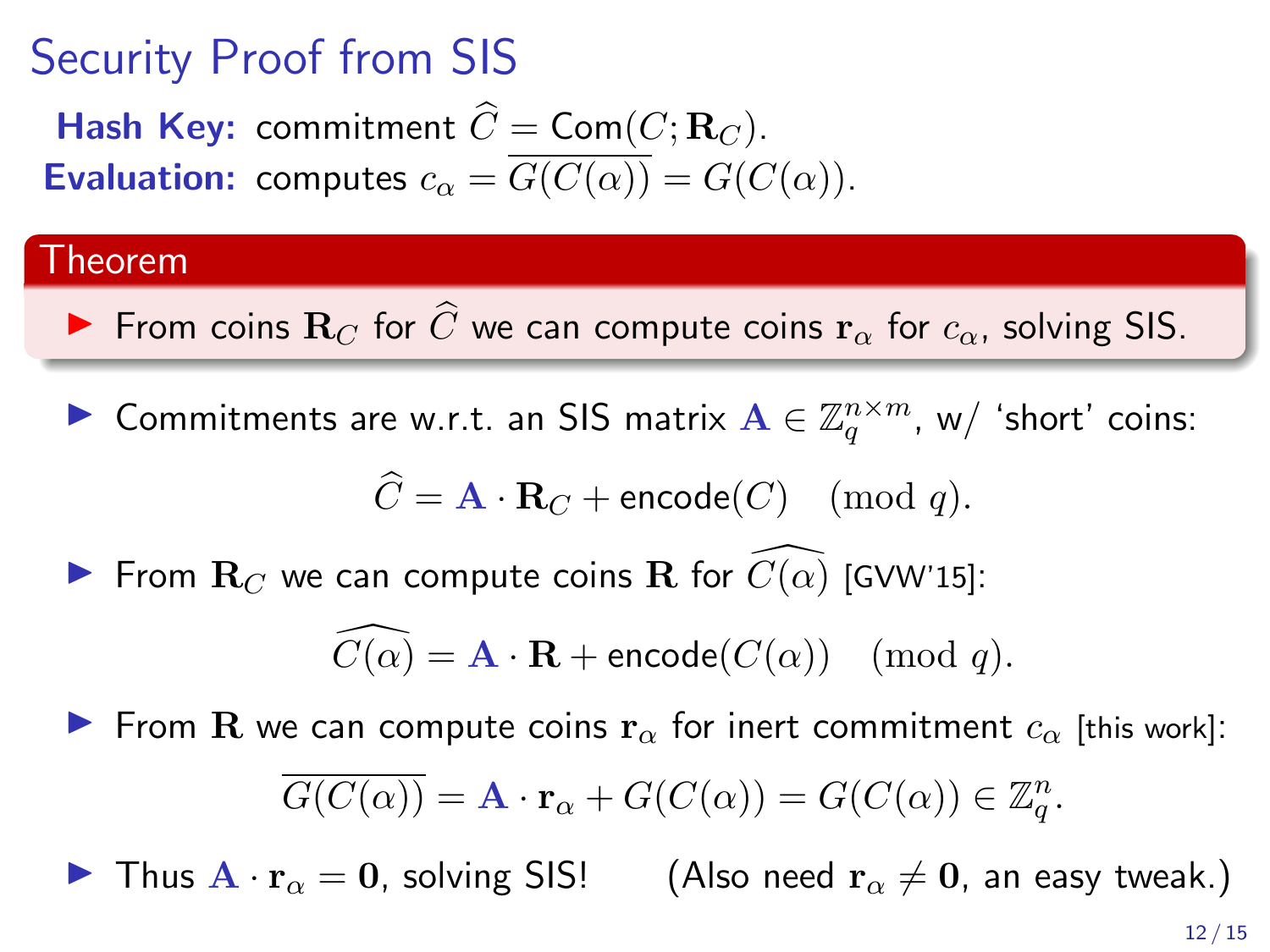**Given:** commitment  $\widehat{x}$  [and 'short' coins **R**] for  $x \in \{0, 1\}^m$ :

 $\widehat{x} = \mathbf{A} \cdot \mathbf{R} + (x_1 \mathbf{G} \cdots x_m \mathbf{G}) \pmod{q}.$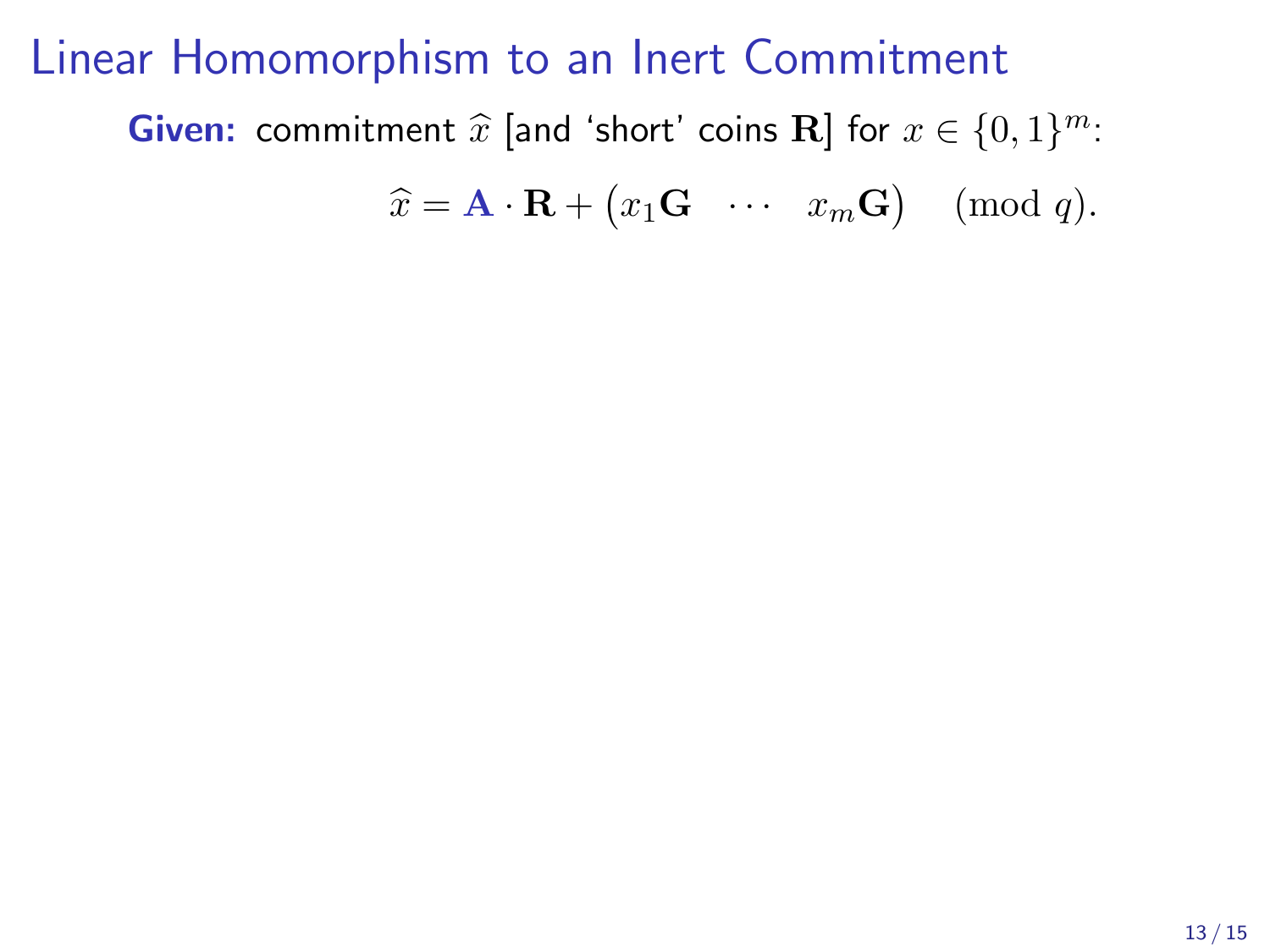**Given:** commitment  $\widehat{x}$  [and 'short' coins **R**] for  $x \in \{0, 1\}^m$ :

$$
\widehat{x} = \mathbf{A} \cdot \mathbf{R} + (x_1 \mathbf{G} \cdots x_m \mathbf{G}) \pmod{q}.
$$

**Goal**: compute inert  $\overline{L(x)}$  [and coins r] for linear  $L \colon \{0,1\}^m \to \mathbb{Z}_q^n$ .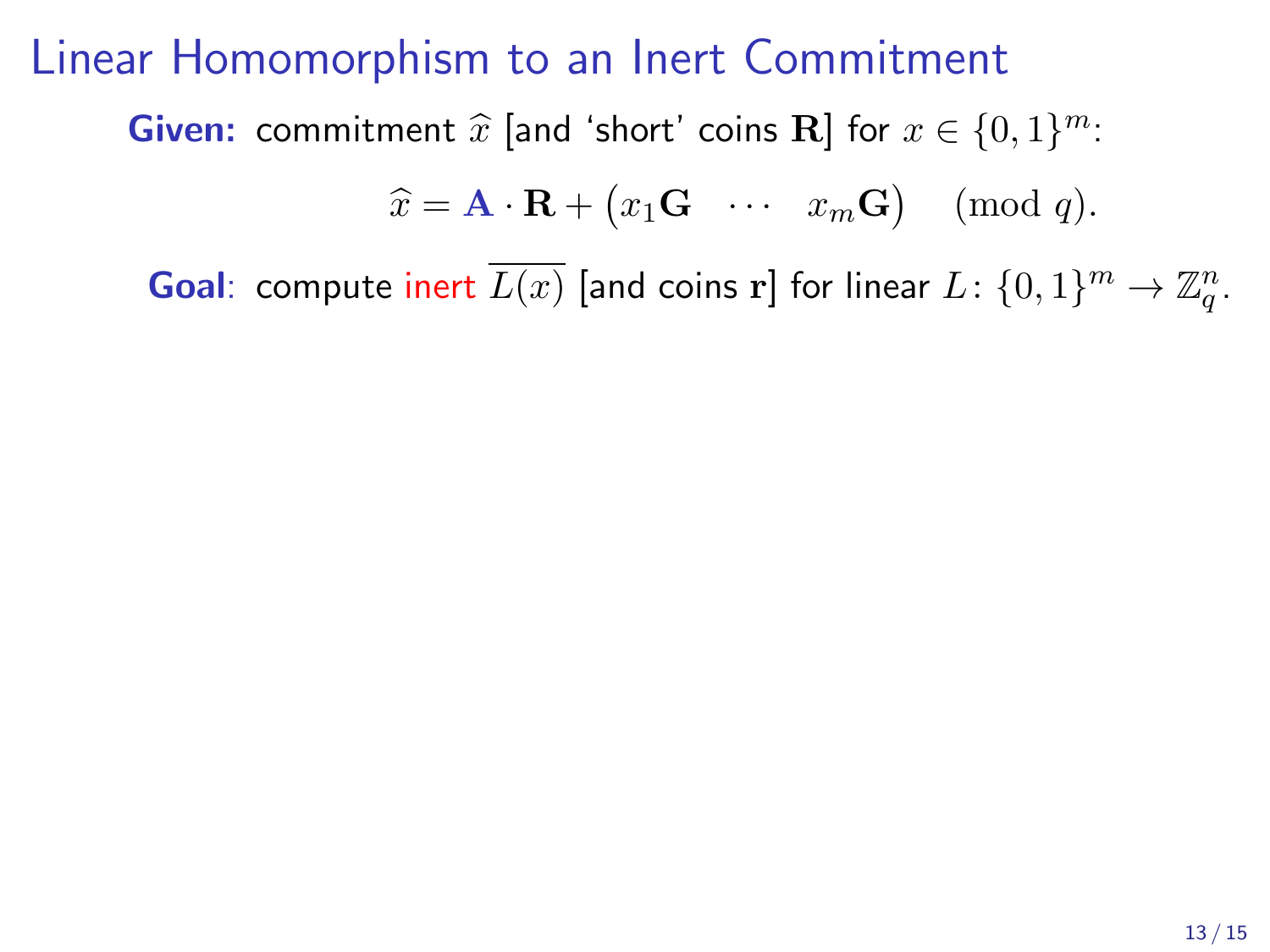**Given:** commitment  $\widehat{x}$  [and 'short' coins **R**] for  $x \in \{0, 1\}^m$ :

$$
\widehat{x} = \mathbf{A} \cdot \mathbf{R} + (x_1 \mathbf{G} \cdots x_m \mathbf{G}) \pmod{q}.
$$

**Goal**: compute inert  $\overline{L(x)}$  [and coins r] for linear  $L \colon \{0,1\}^m \to \mathbb{Z}_q^n$ .

▶ Write  $L(x) = \sum_i x_i \cdot \mathbf{c}_i$  for some  $\mathbf{c}_i \in \mathbb{Z}_q^n$ . Define short

$$
\mathbf{v}_L := \begin{pmatrix} \mathbf{G}^{-1}(\mathbf{c}_1) \\ \vdots \\ \mathbf{G}^{-1}(\mathbf{c}_m) \end{pmatrix}.
$$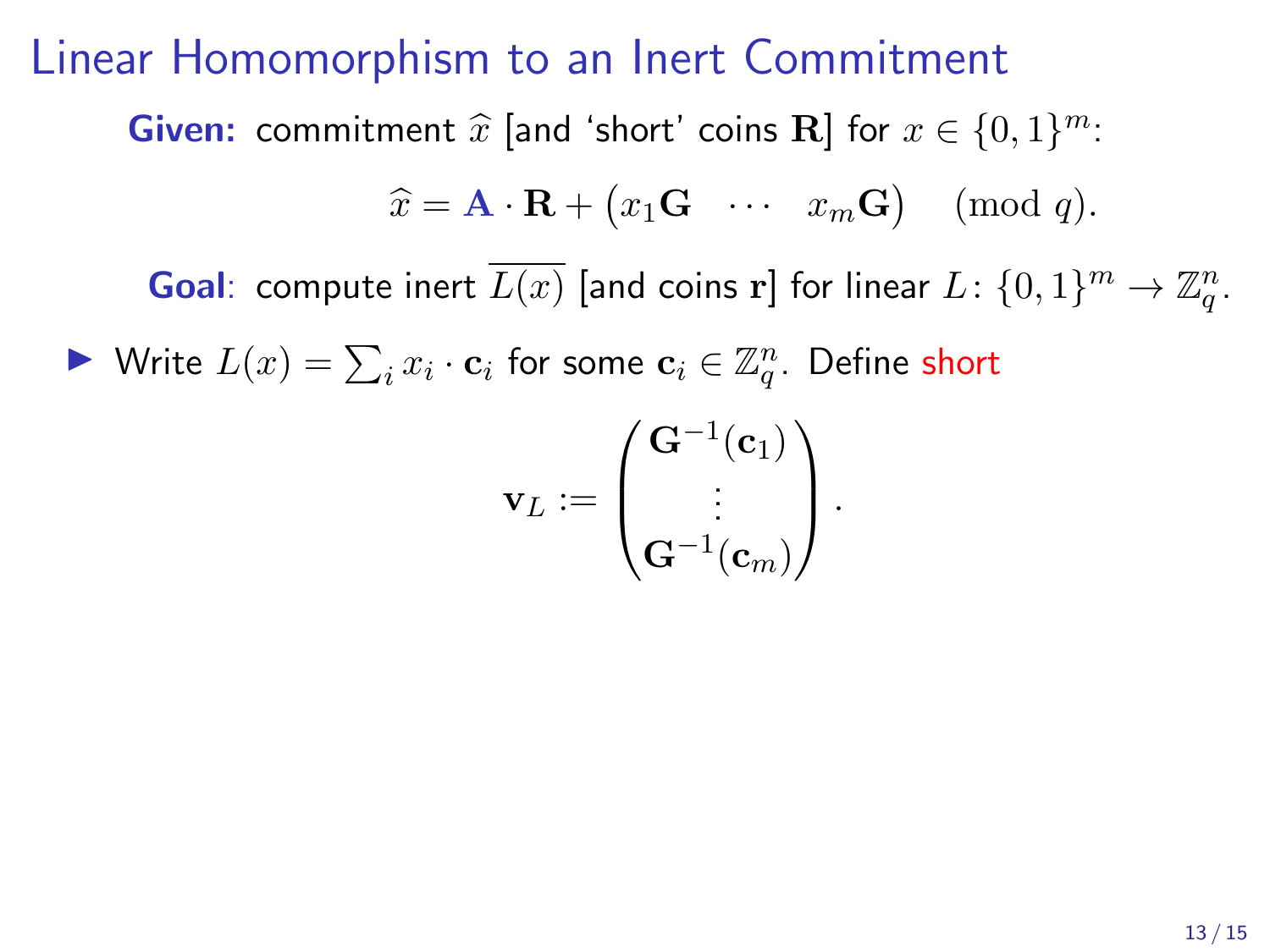**Given:** commitment  $\widehat{x}$  [and 'short' coins **R**] for  $x \in \{0, 1\}^m$ :

$$
\widehat{x} = \mathbf{A} \cdot \mathbf{R} + (x_1 \mathbf{G} \cdots x_m \mathbf{G}) \pmod{q}.
$$

**Goal**: compute inert  $\overline{L(x)}$  [and coins r] for linear  $L \colon \{0,1\}^m \to \mathbb{Z}_q^n$ .

▶ Write  $L(x) = \sum_i x_i \cdot \mathbf{c}_i$  for some  $\mathbf{c}_i \in \mathbb{Z}_q^n$ . Define short

$$
\mathbf{v}_L := \begin{pmatrix} \mathbf{G}^{-1}(\mathbf{c}_1) \\ \vdots \\ \mathbf{G}^{-1}(\mathbf{c}_m) \end{pmatrix}.
$$

I Then

$$
\hat{x} \cdot \mathbf{v}_L = \mathbf{A} \cdot \underbrace{\mathbf{R} \cdot \mathbf{v}_L}_{\mathbf{r}} + \sum_i x_i \cdot \mathbf{G} \cdot \mathbf{G}^{-1}(\mathbf{c}_i)
$$

$$
= \mathbf{A} \cdot \mathbf{r} + L(x) = \overline{L(x)}.
$$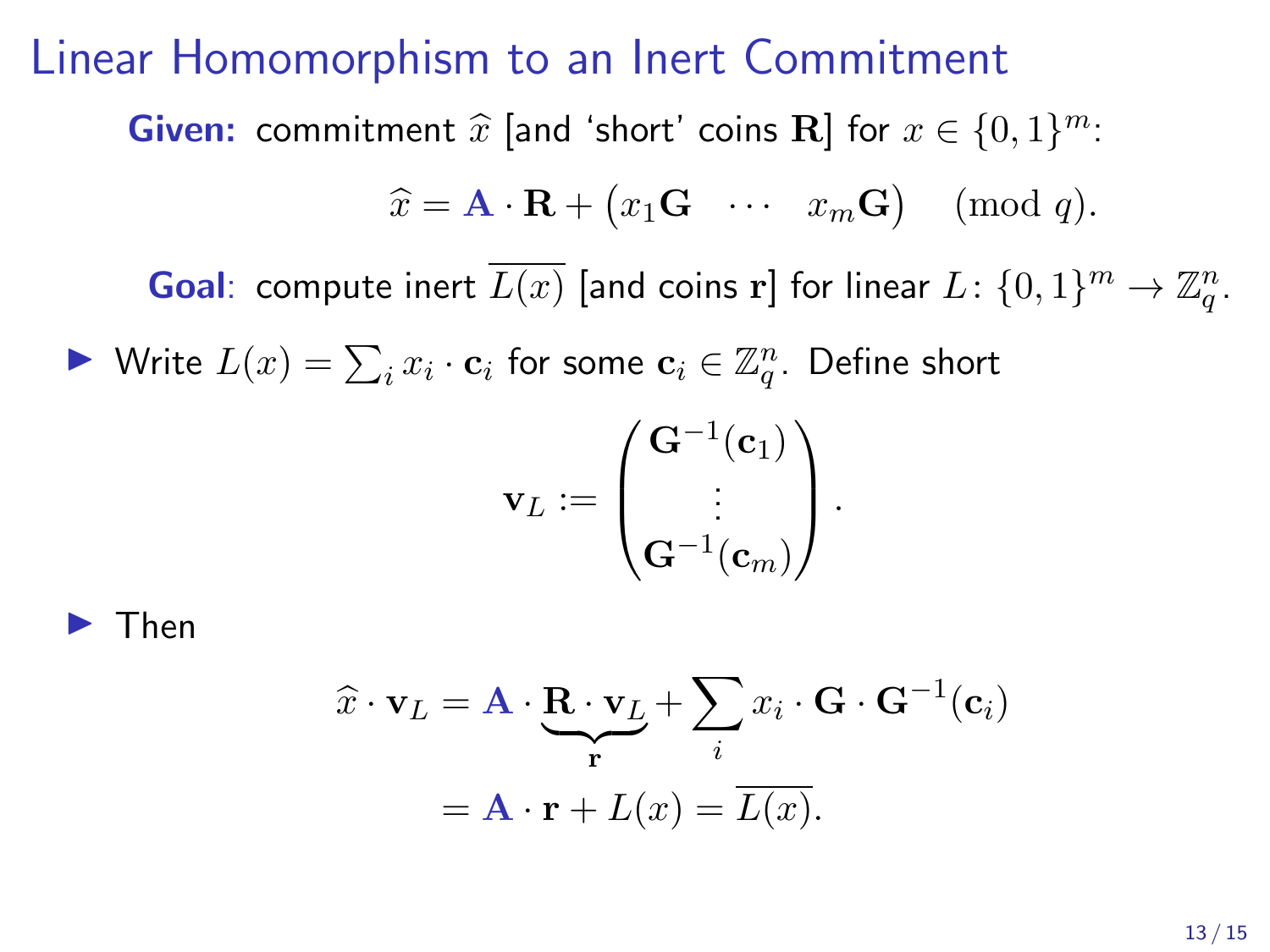$\blacktriangleright$  SIS construction is computationally CI with uniform key  $(A, \widehat{D})$ .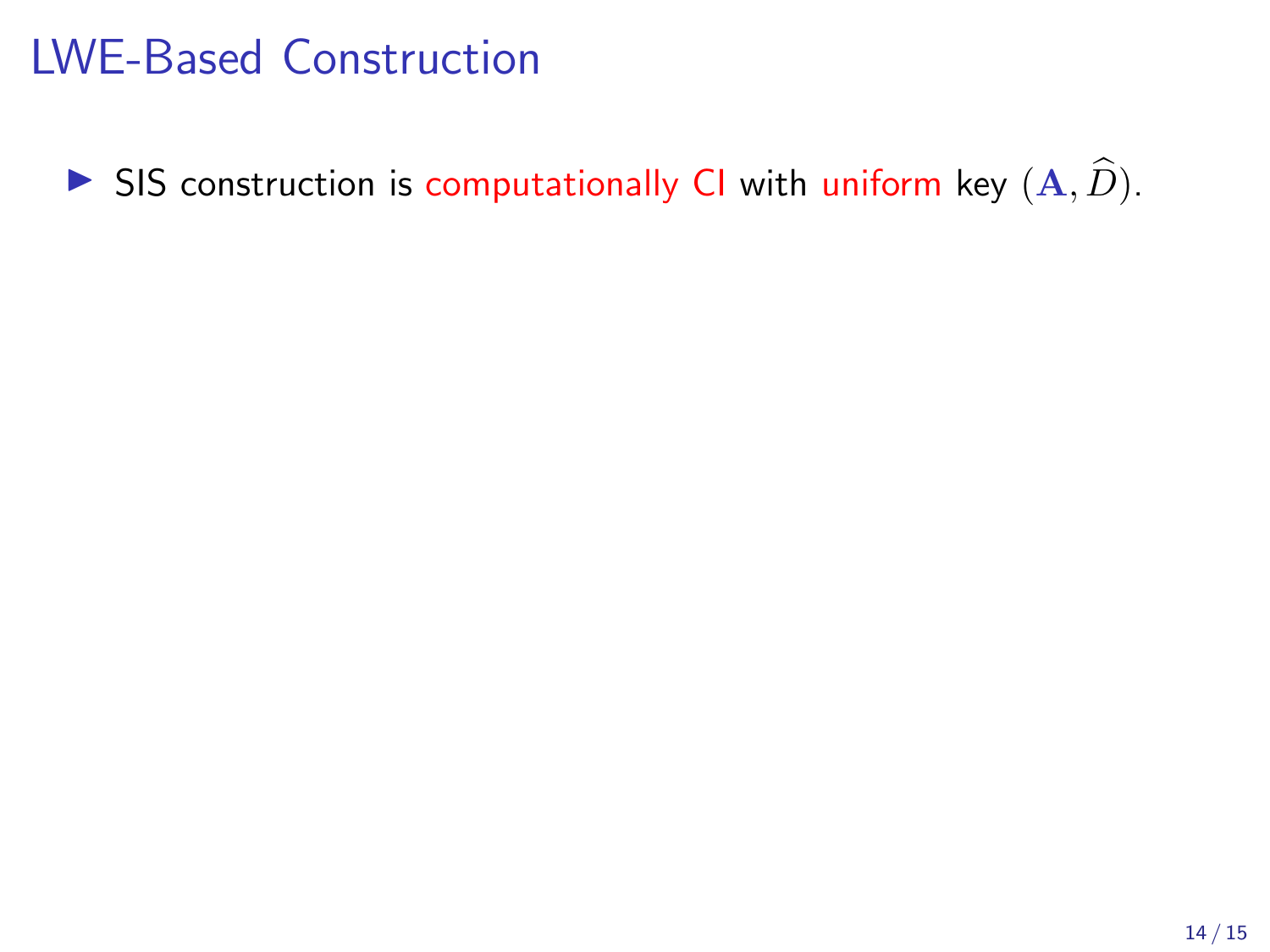SIS construction is computationally CI with uniform key  $(A, \widehat{D})$ . Yields computationally sound, statistically ZK protocol.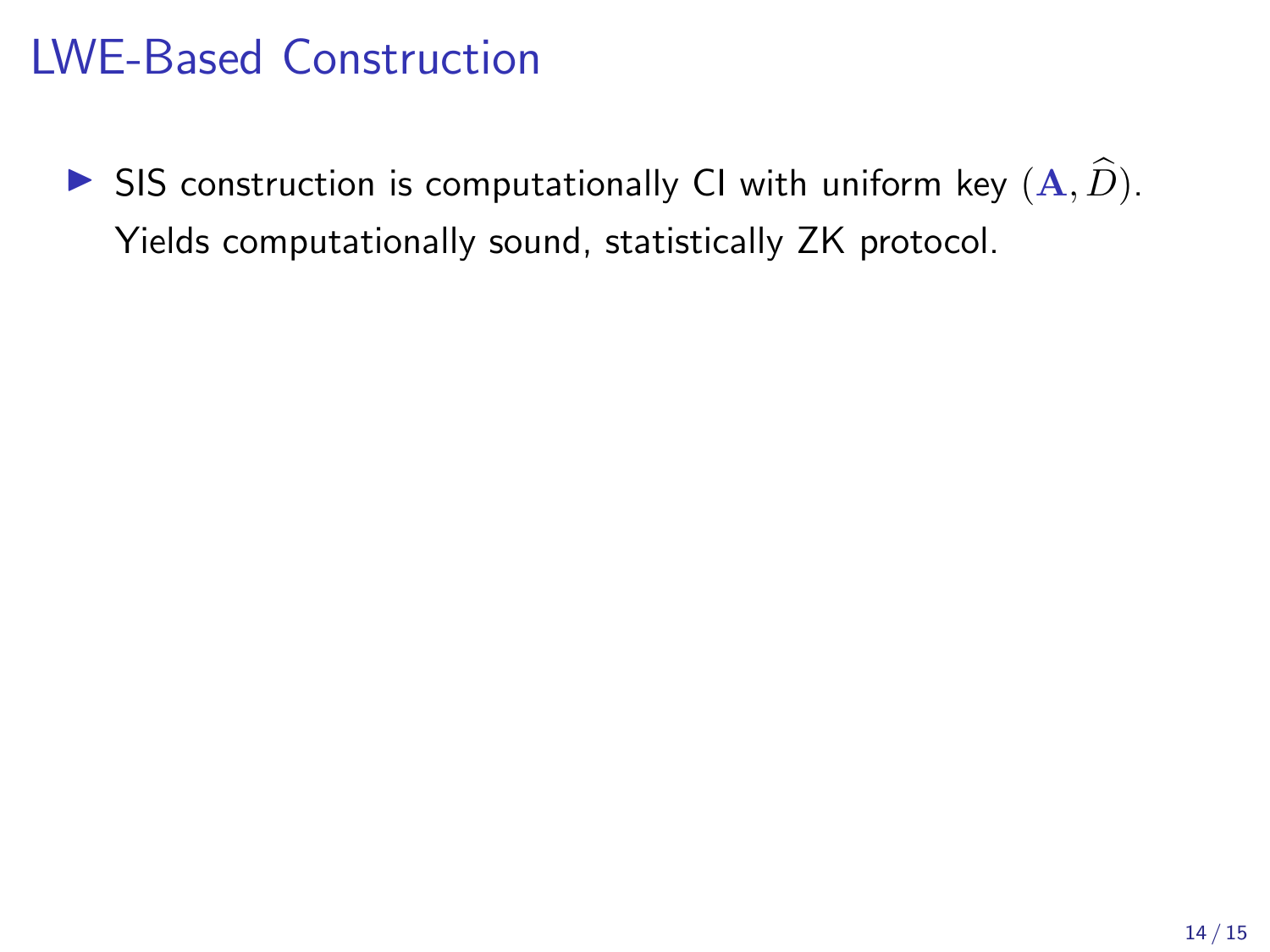- SIS construction is computationally CI with uniform key  $(A, \widehat{D})$ . Yields computationally sound, statistically ZK protocol.
- $\triangleright$  An LWE-based statistically CI construction with non-uniform key: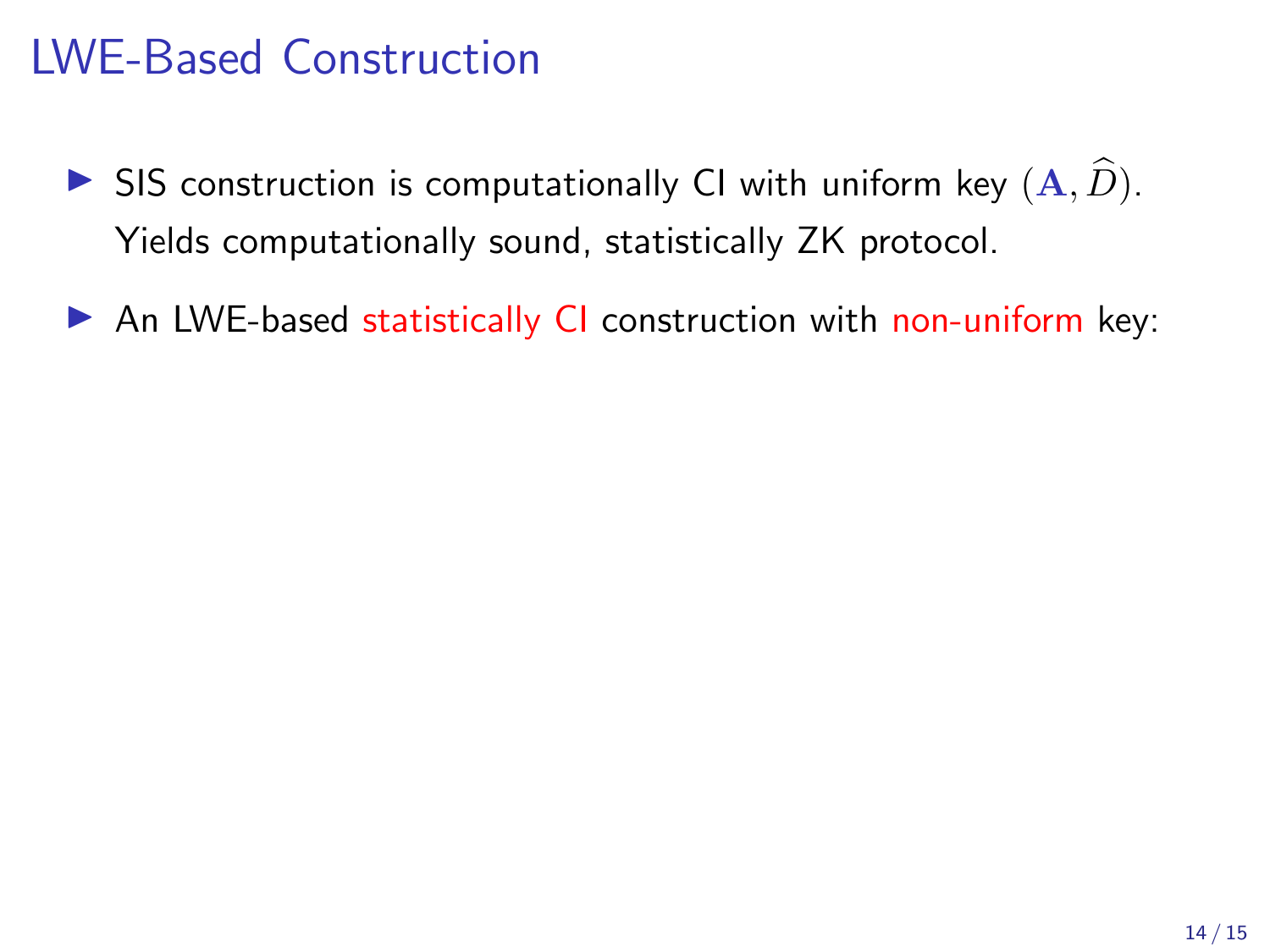- SIS construction is computationally CI with uniform key  $(A, \widehat{D})$ . Yields computationally sound, statistically ZK protocol.
- $\triangleright$  An LWE-based statistically CI construction with non-uniform key:

**Hash Key:** commitment  $\widehat{C}$  w.r.t. LWE matrix  $\mathbf{A} = \left( \begin{smallmatrix} A' \ A' \end{smallmatrix} \right)$  $\left(\mathbf{x}^t\mathbf{A}'_{\mathbf{+e}^t}\right) \in \mathbb{Z}_q^{n \times m}$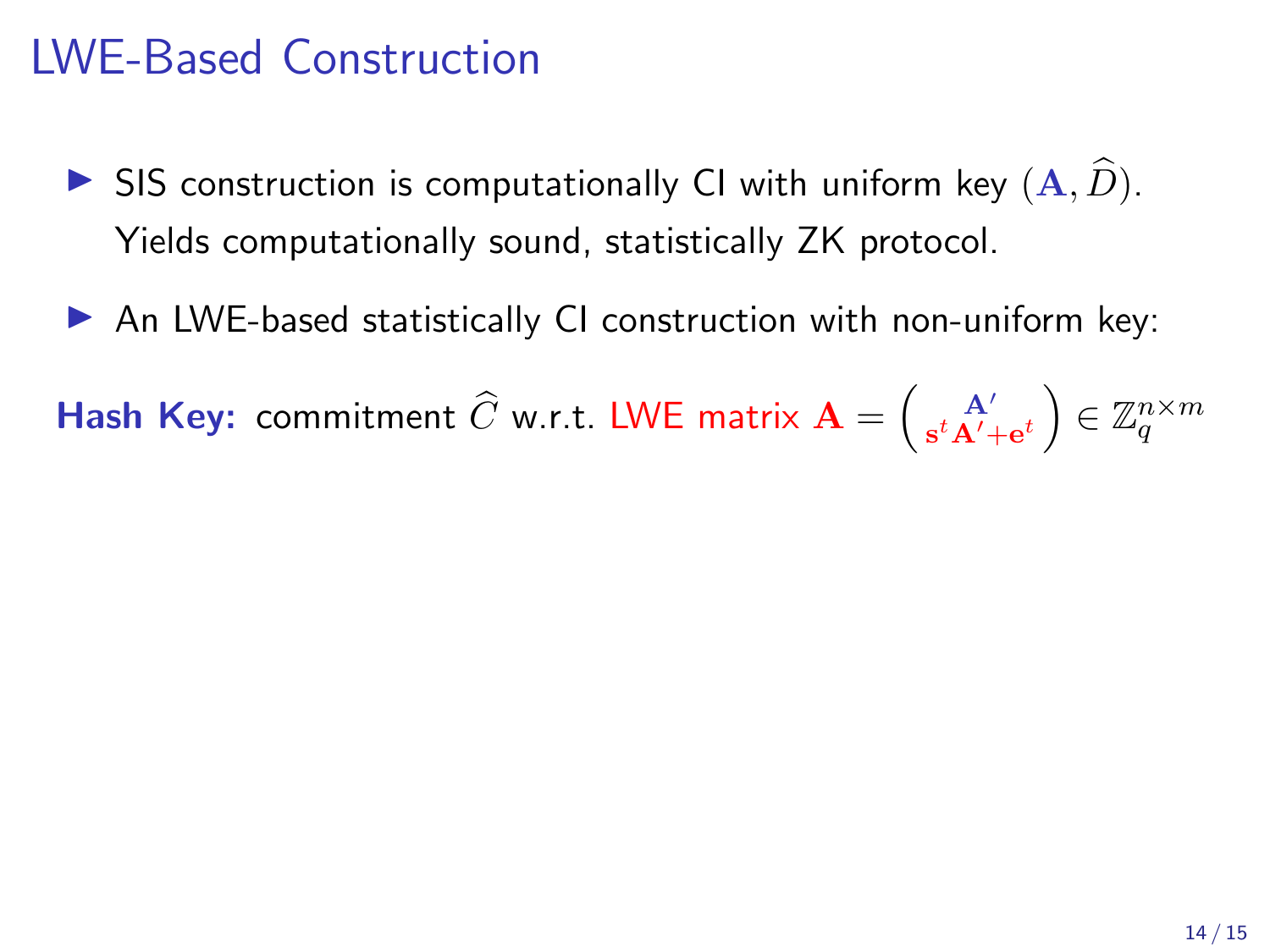- SIS construction is computationally CI with uniform key  $(A, \widehat{D})$ . Yields computationally sound, statistically ZK protocol.
- $\triangleright$  An LWE-based statistically CI construction with non-uniform key:

**Hash Key:** commitment  $\widehat{C}$  w.r.t. LWE matrix  $\mathbf{A} = \left( \begin{smallmatrix} A' \ A' \end{smallmatrix} \right)$  $\left(\mathbf{x}^t\mathbf{A}'_{\mathbf{+e}^t}\right) \in \mathbb{Z}_q^{n \times m}$ **Evaluation:** computes  $c_{\alpha} = \overline{G(C(\alpha))} - \begin{pmatrix} 0 \\ q/2 \end{pmatrix} \in \mathbb{Z}_q^n$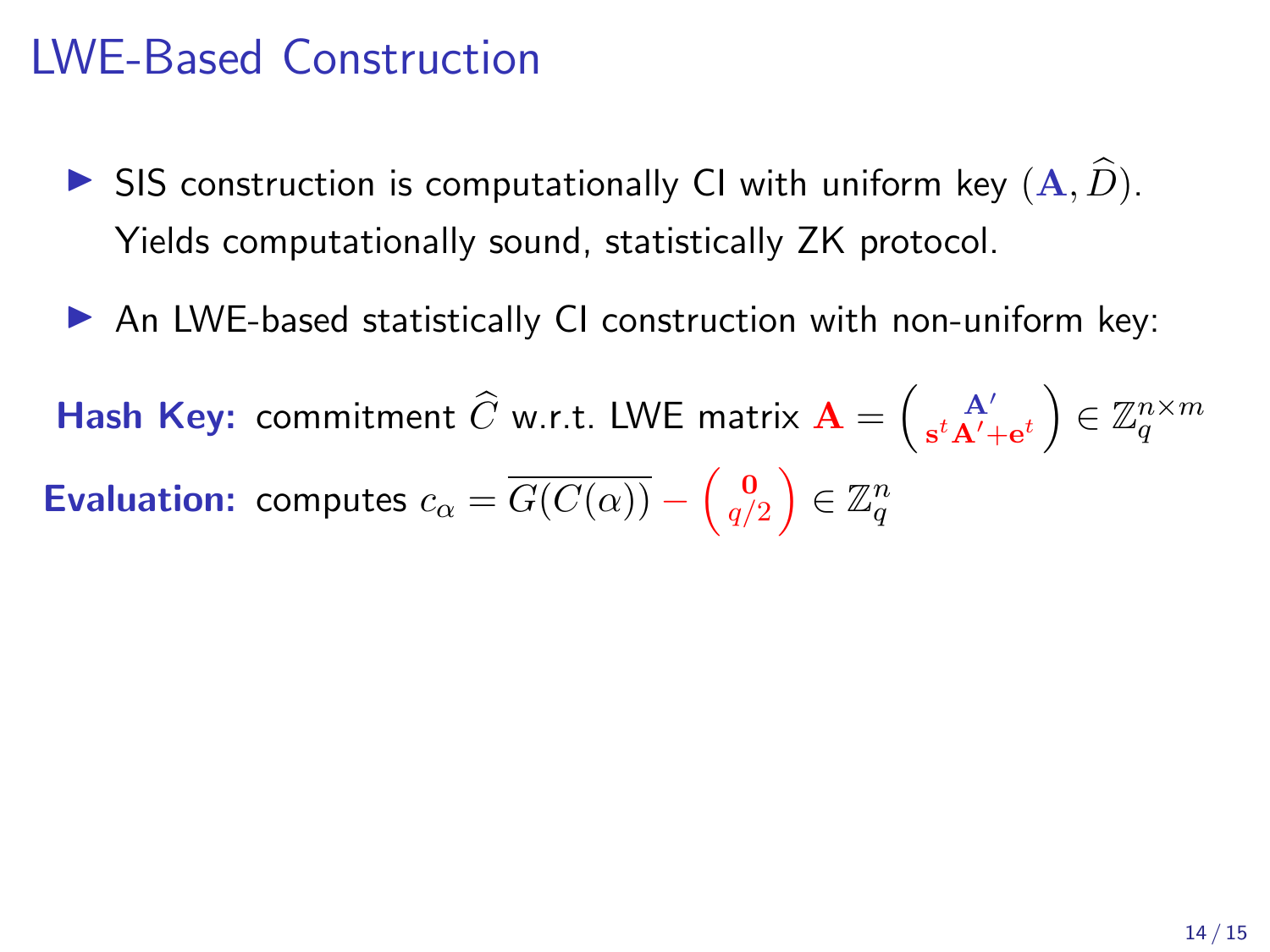- SIS construction is computationally CI with uniform key  $(A, \widehat{D})$ . Yields computationally sound, statistically ZK protocol.
- $\triangleright$  An LWE-based statistically CI construction with non-uniform key:

**Hash Key:** commitment  $\widehat{C}$  w.r.t. LWE matrix  $\mathbf{A} = \left( \begin{smallmatrix} A' \ A' \end{smallmatrix} \right)$  $\left(\mathbf{x}^t\mathbf{A}'_{\mathbf{+e}^t}\right) \in \mathbb{Z}_q^{n \times m}$ **Evaluation:** computes  $c_{\alpha} = \overline{G(C(\alpha))} - \begin{pmatrix} \mathbf{0} \\ q/2 \end{pmatrix} \in \mathbb{Z}_q^n$ 

Now 
$$
H(\alpha) = C(\alpha)
$$
 yields  $\mathbf{Ar}_{\alpha} = \begin{pmatrix} 0 \\ q/2 \end{pmatrix}$ . So  $\mathbf{A'r}_{\alpha} = \mathbf{0}$  and

$$
\frac{q}{2} = (\mathbf{s}^t \mathbf{A}' + \mathbf{e}^t) \cdot \mathbf{r}_{\alpha} = \mathbf{e}^t \cdot \mathbf{r}_{\alpha} \pmod{q},
$$

but e,  $\mathbf{r}_{\alpha}$  are too small for this: contradiction!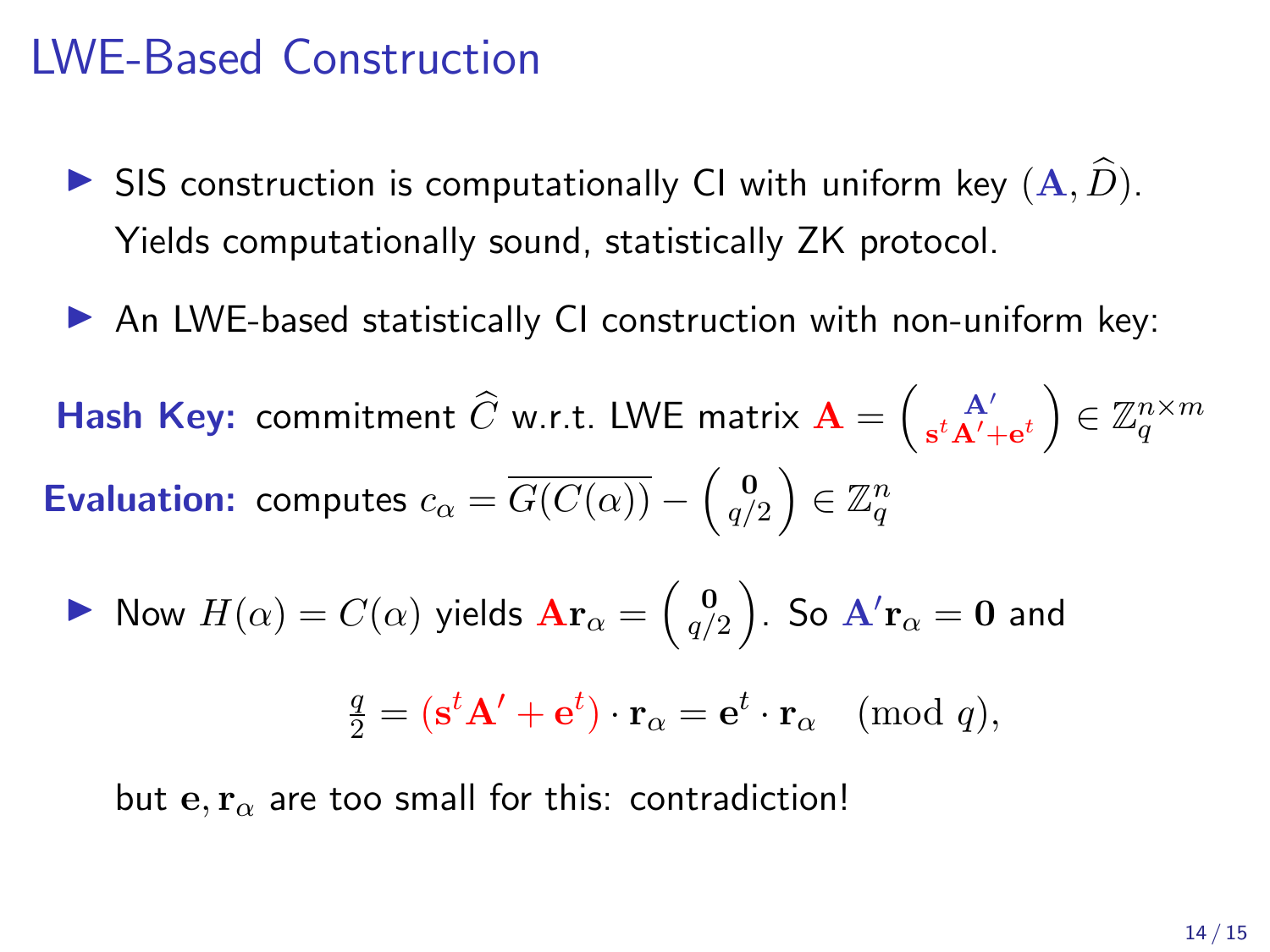$\textcolor{red}{\bullet}$  CI beyond NC $^1$  from SIS (not LWE) w/poly factors? Currently we need bootstrapping, which brings in LWE.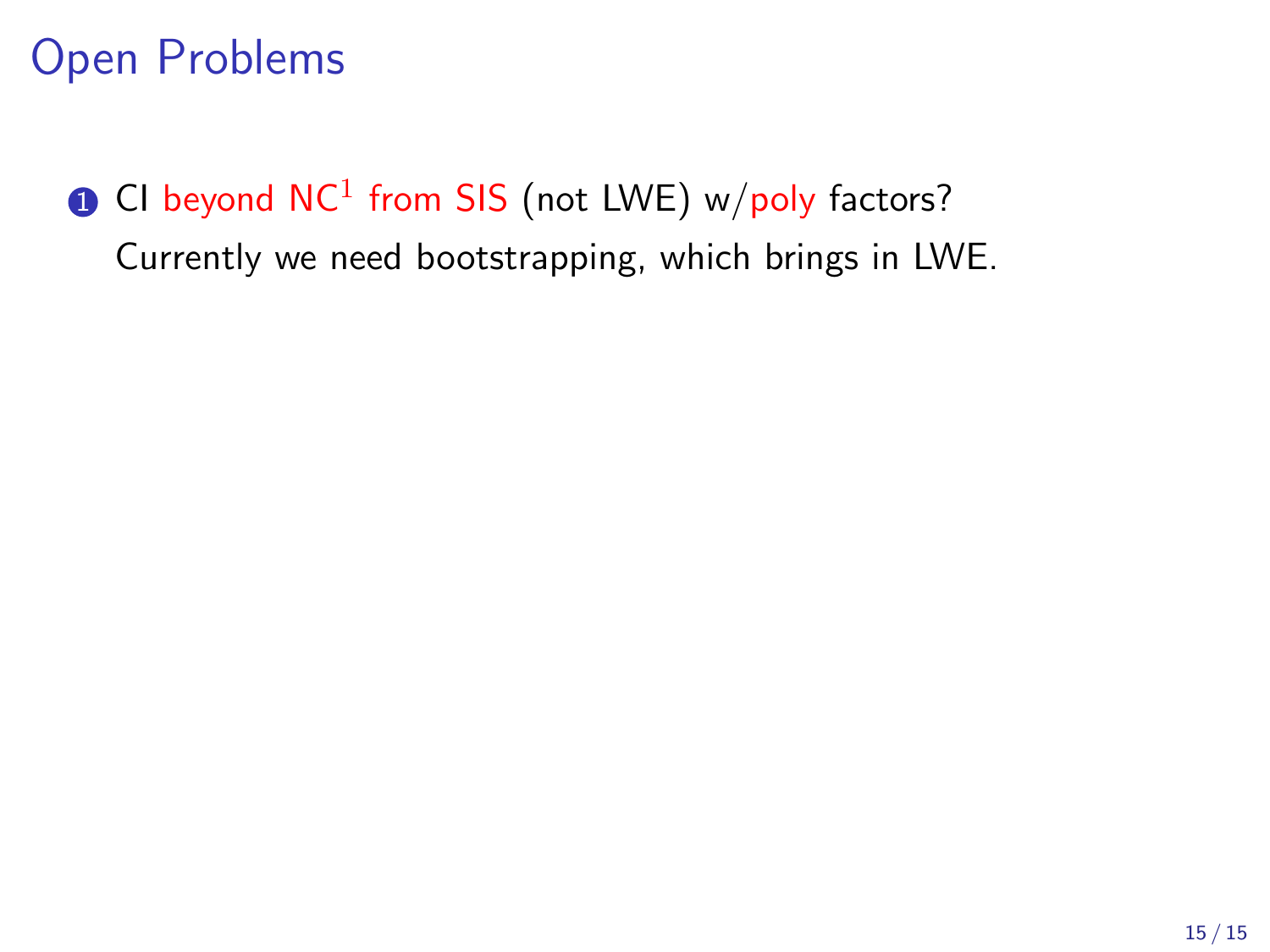- $\textcolor{red}{\bullet}$  CI beyond NC $^1$  from SIS (not LWE) w/poly factors? Currently we need bootstrapping, which brings in LWE.
- **2** Noninteractive Witness Indistinguishable (NIWI) proofs, plain model?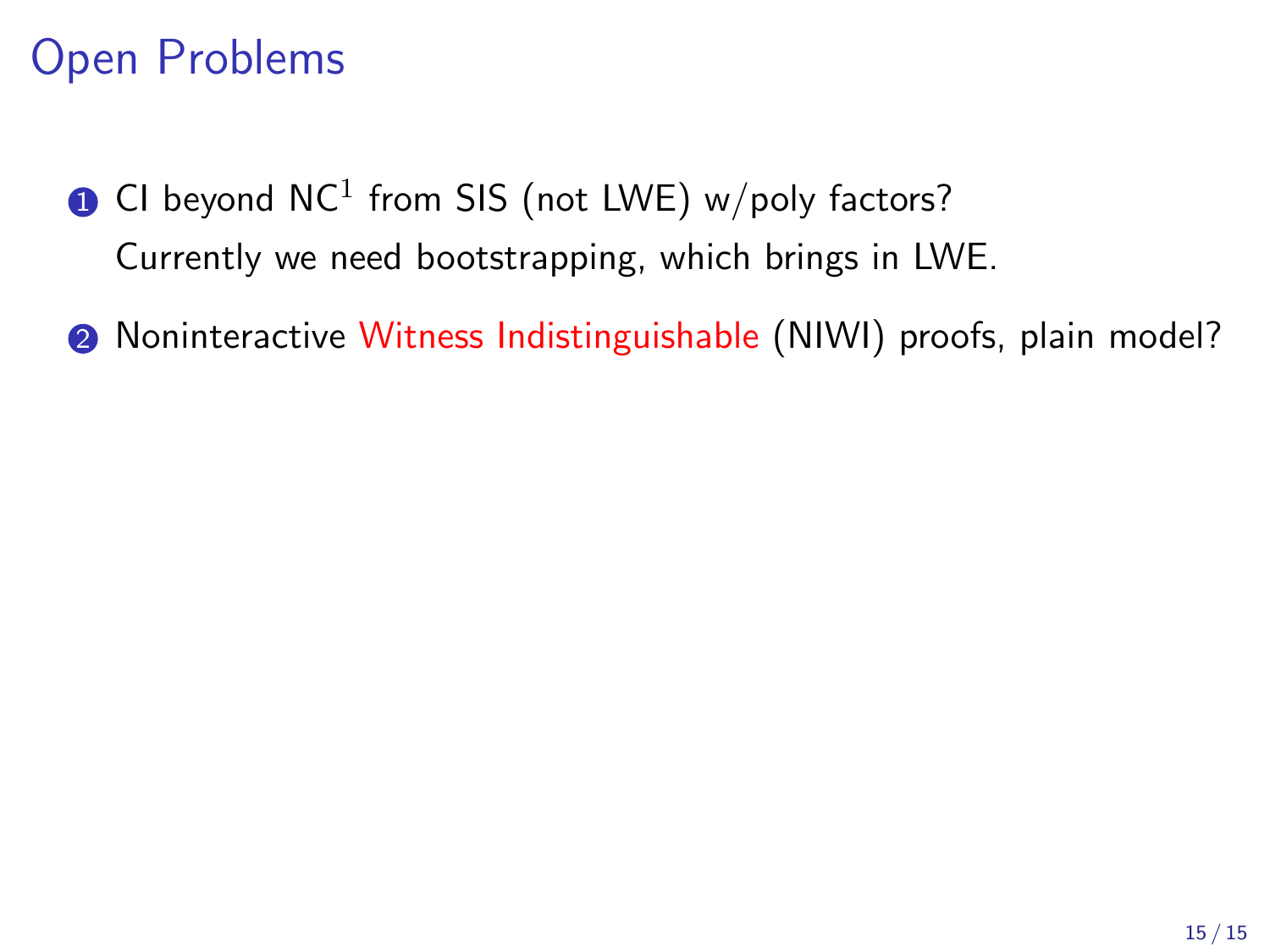- $\textcolor{red}{\bullet}$  CI beyond NC $^1$  from SIS (not LWE) w/poly factors? Currently we need bootstrapping, which brings in LWE.
- **2** Noninteractive Witness Indistinguishable (NIWI) proofs, plain model? [GOS'06] gets NIWI from statistical soundness in random-string model. But we just have computational soundness there.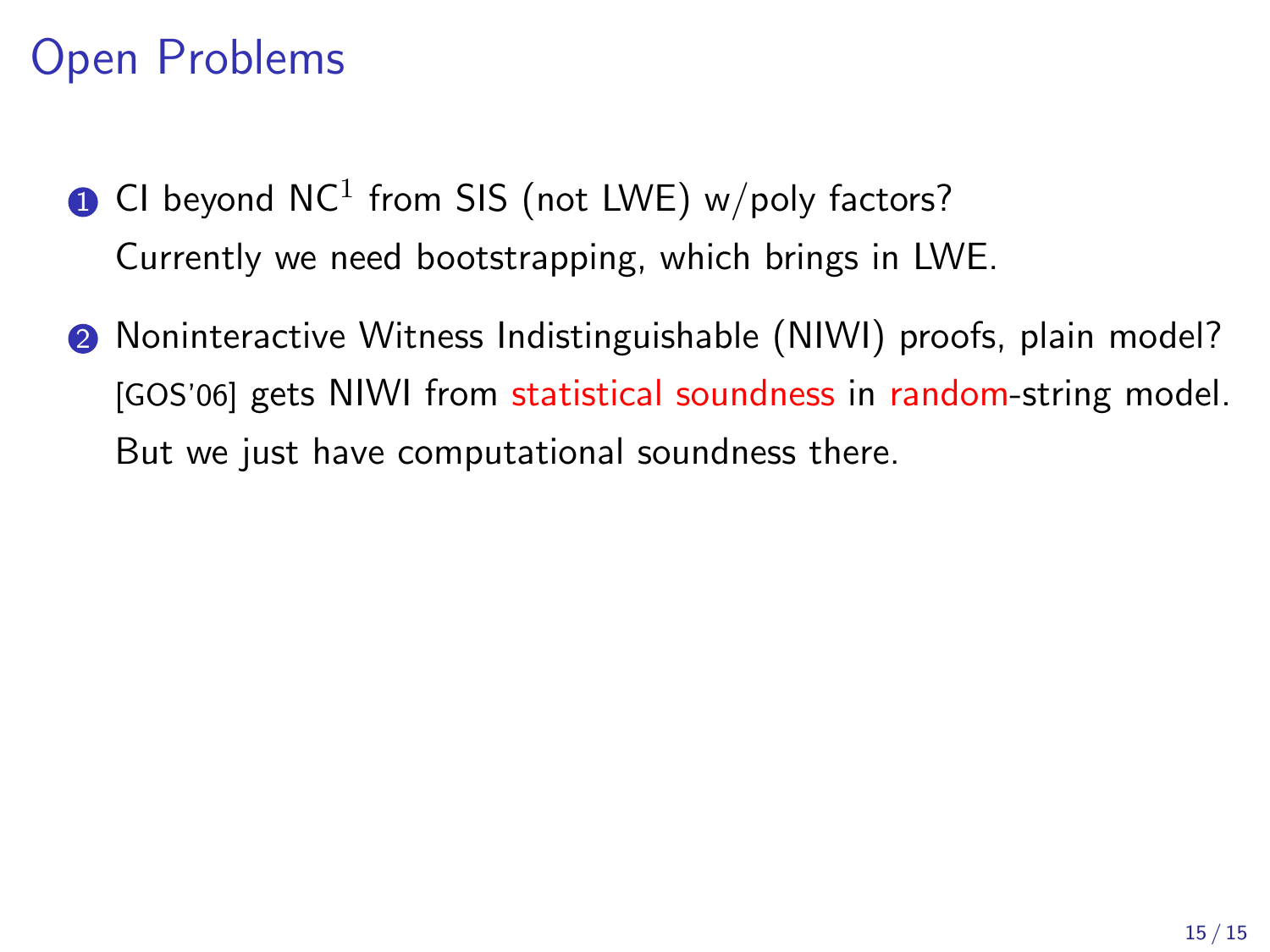- $\textcolor{red}{\bullet}$  CI beyond NC $^1$  from SIS (not LWE) w/poly factors? Currently we need bootstrapping, which brings in LWE.
- **2** Noninteractive Witness Indistinguishable (NIWI) proofs, plain model? [GOS'06] gets NIWI from statistical soundness in random-string model. But we just have computational soundness there.
- **3** Compactness? Our hash key grows with the circuit size for CI, unlike those based on 'exotic' assumptions (e.g., obfuscation).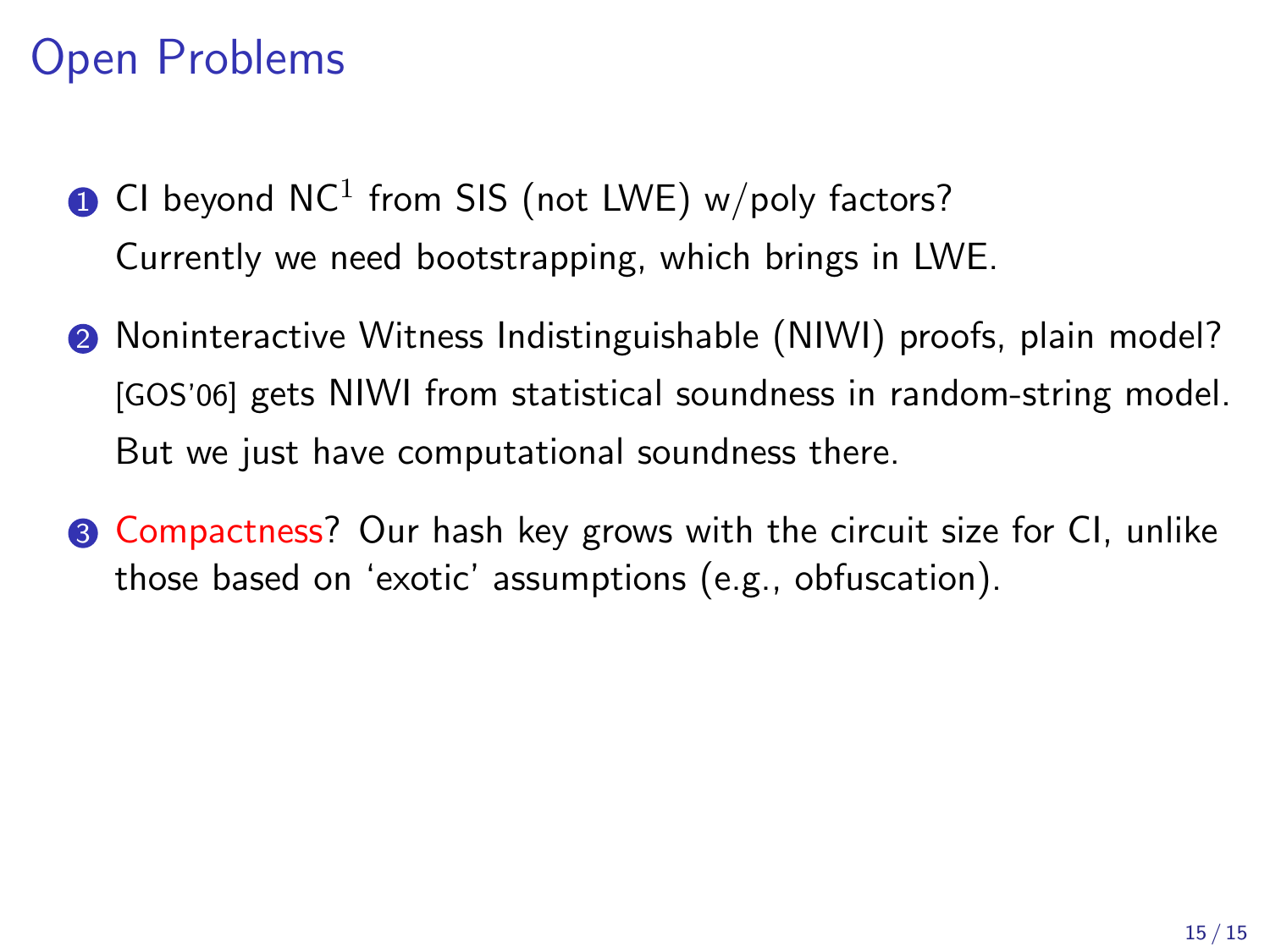- $\textcolor{red}{\bullet}$  CI beyond NC $^1$  from SIS (not LWE) w/poly factors? Currently we need bootstrapping, which brings in LWE.
- **2** Noninteractive Witness Indistinguishable (NIWI) proofs, plain model? [GOS'06] gets NIWI from statistical soundness in random-string model. But we just have computational soundness there.
- **3** Compactness? Our hash key grows with the circuit size for CI, unlike those based on 'exotic' assumptions (e.g., obfuscation).
- **4 Succinct ZK arguments from LWE? Via Fiat-Shamir?**